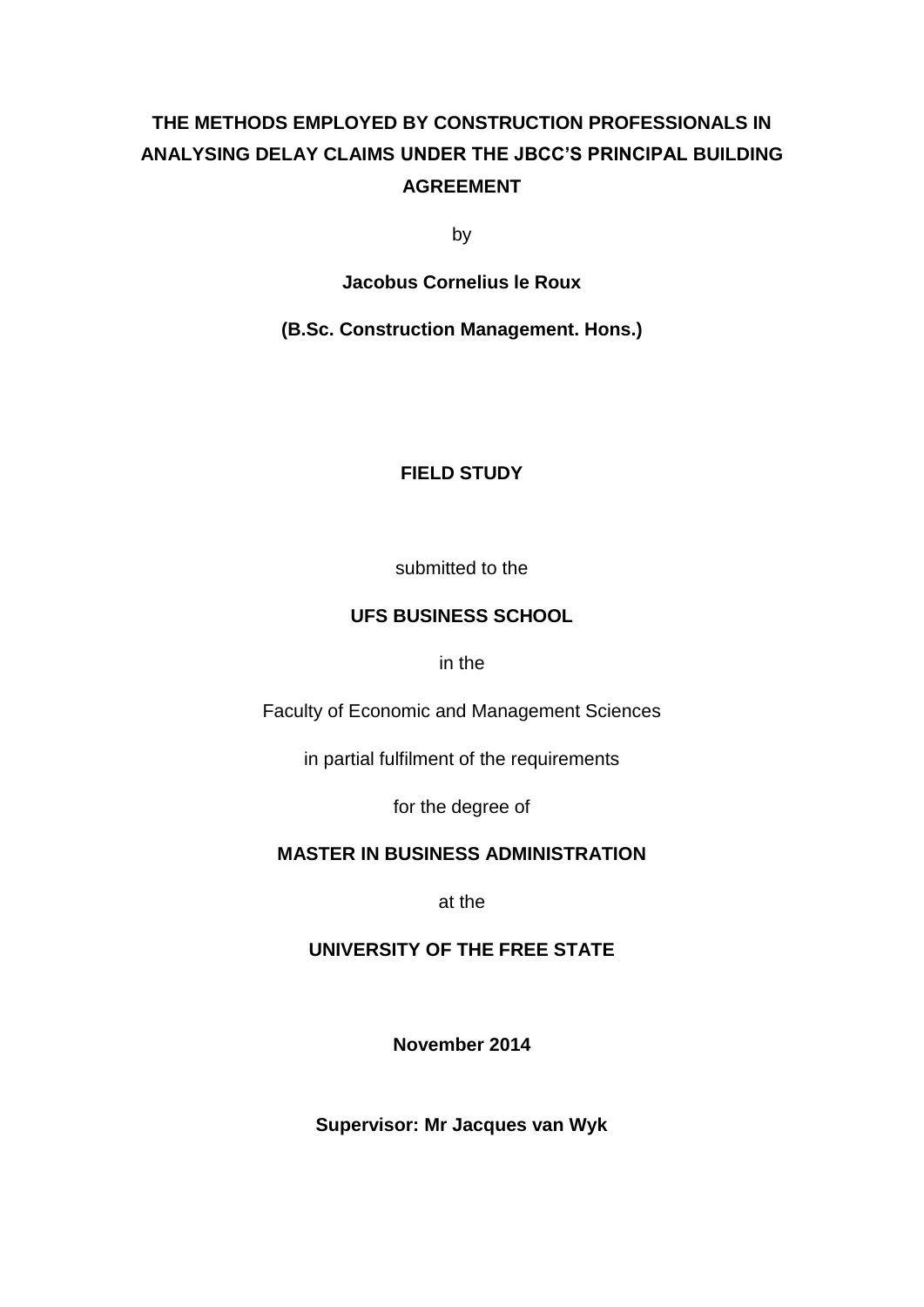# **DECLARATION**

"I declare that the field study hereby handed in for the qualification Master's in Business Administration at the UFS Business School at the University of the Free State is my own independent work and that I have not previously submitted the same work, either as a whole or in part, for a qualification at/in another university."

Date: 11 Nov 2014

 $Signed:$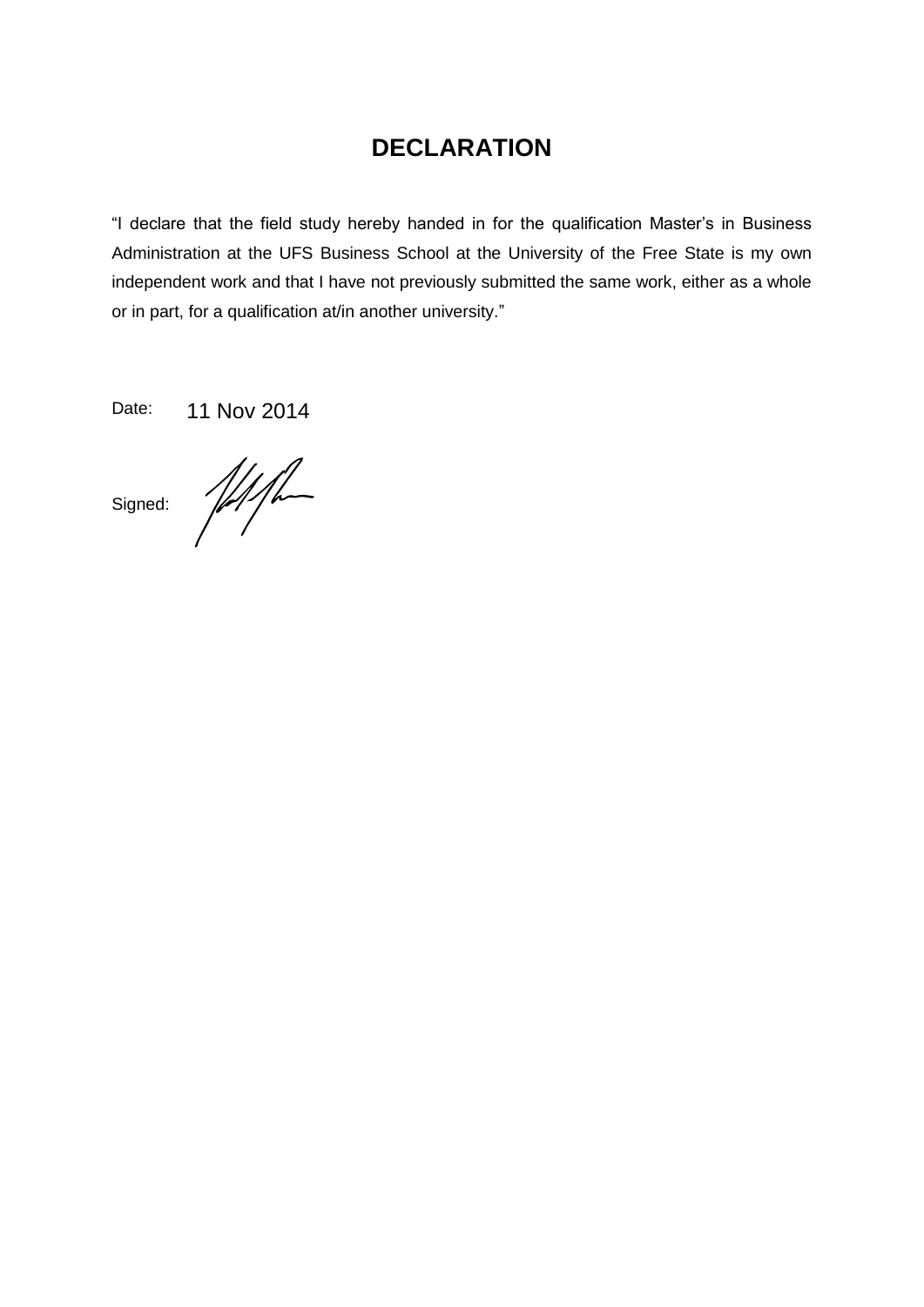## **ABSTRACT**

Resolving extension of time claims amicably and expeditiously seems an elusive concept for parties involved on construction projects. In the absence of generally accepted standards of practice and techniques for evaluating the extension of time claims in the construction industry, the methods of evaluation currently used by principal agents lead to disputes that tend to result in litigation and arbitration.

The aim of this research study was to determine the manner in which practitioners from a portion of the construction industry in South Africa perform the analysis of extension of time claims within the JBCC standard form of contract. As there are currently no standards of practice regarding delay analysis or schedules in South Africa, some international standards were expanded upon in order to establish local norms in comparison to international standards.

Within the contexts of the aims of the research, the researcher selected a mixedmethod approach by utilising both qualitative and quantitative methods to investigate the current methods and delay analysis techniques employed by professionals in the construction industry in South Africa.

The researcher used a purposive sampling method with the aim of targeting construction professionals who could specifically contribute towards the objectives of the study.

Data collection was performed by analysing the literature and utilising semi-structured interviews. The semi-structured interviews were selected because of the perceived amplification of objectivity when obtaining responses. A pilot study was also conducted with an esteemed academic and experienced JBCC professional, which assisted in significantly refining the questions that constituted the semi-structured interview.

The findings of the research were that in this absence of a standard form of analysis, professionals in a portion of the South African construction industry have no knowledge of any formal analysis techniques when evaluating claims. Moreover, the research demonstrated that the absence of this standard, results in a portion of the industry applying different methods to the same extension of time claim, thereby creating inconsistent results for both contractors and employers to follow. Although the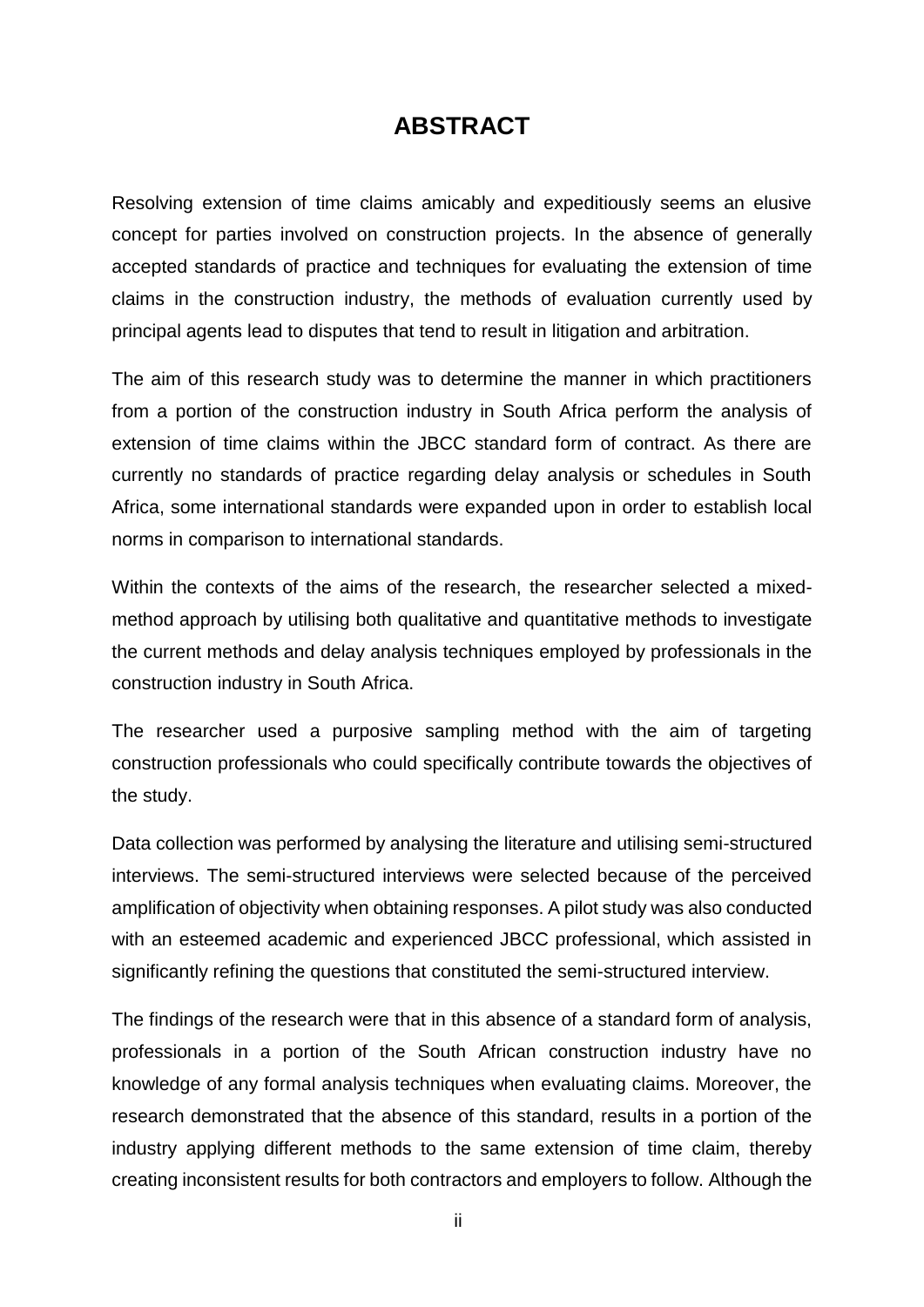research indicated a lack of knowledge of any of the formal delay analysis techniques, it was discovered that principal agents unknowingly use either the *As Planned Impacted* or the *As Planned But For* technique when they evaluate claims. The latter of which were the preferred technique.

The significance of the data within the context of the problem statement is that the two techniques, namely *As Planned Impacted* and the *As Planned But For* technique differ quite substantially in terms of the risk, additional cost and penalties they infer upon both parties to the building contract and the research confirms that there is a definite need for an objective standard in terms of delay claim adjudications.

**KEY WORDS:** delay, construction, extension of time claims, delay analysis techniques, JBCC, principal agents, construction programmes, schedules.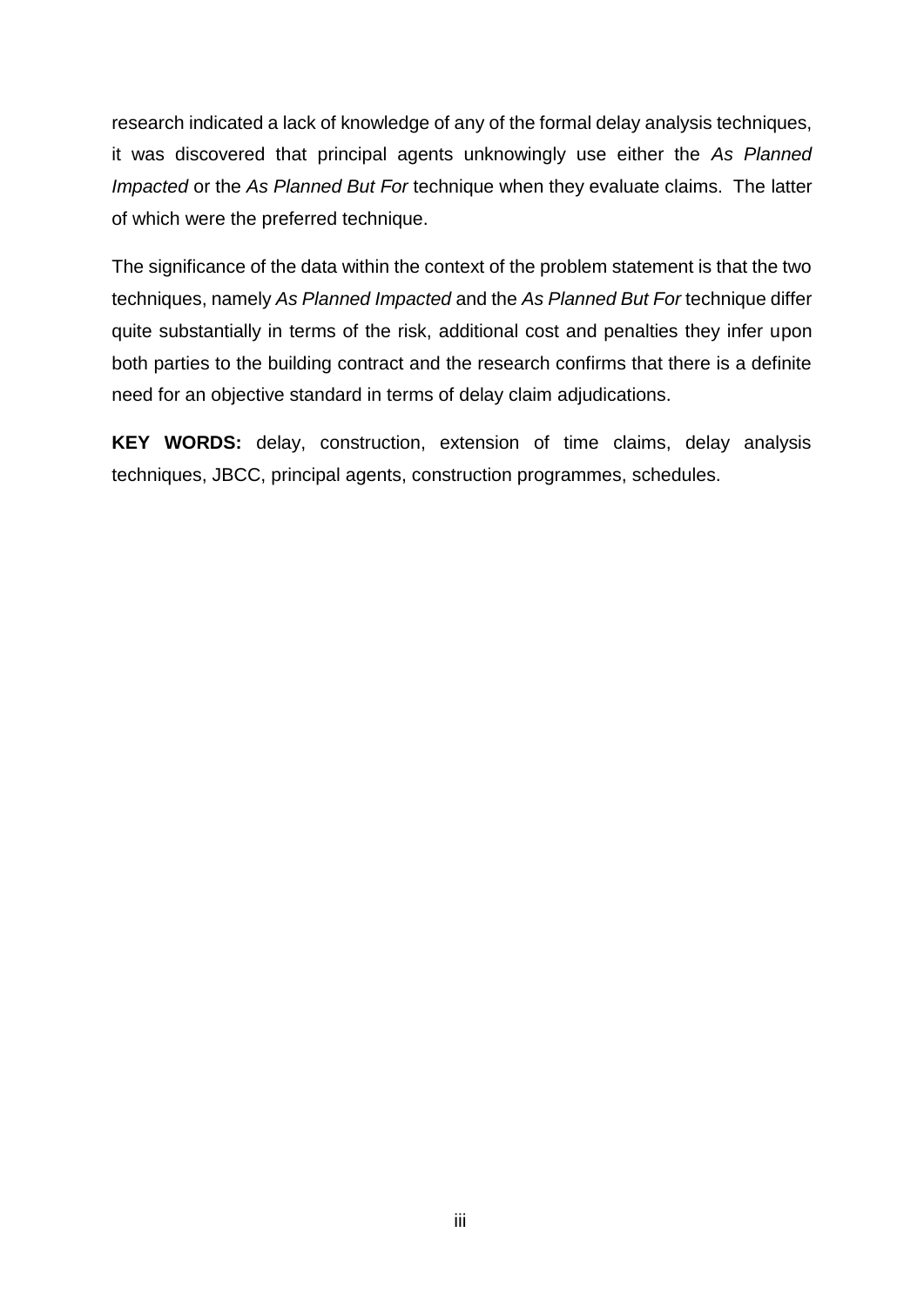# **TABLE OF CONTENTS**

|                | <b>CHAPTER 1:</b>                                        |  |
|----------------|----------------------------------------------------------|--|
| 1.1            |                                                          |  |
| 1.2            |                                                          |  |
| 1.3            |                                                          |  |
|                | <b>CHAPTER 2:</b>                                        |  |
| 2.1            |                                                          |  |
| 2.2            | GENERAL CONCEPTS WITHIN THE FRAMEWORK OF THE RESEARCH  6 |  |
| 2.2.1          |                                                          |  |
| 2.2.2          |                                                          |  |
| 2.2.3          |                                                          |  |
| 2.2.4          |                                                          |  |
| 2.2.5          |                                                          |  |
| 2.3            | INTERNATIONAL STANDARDS OF PRACTICE DEVELOPED FOR DELAY  |  |
|                |                                                          |  |
| 2.3.1<br>2.3.2 |                                                          |  |
| 2.3.3          |                                                          |  |
| 2.4            | LOCAL STANDARD FORM PROVISIONS FOR EXTENSION OF TIME     |  |
|                |                                                          |  |
|                |                                                          |  |
|                |                                                          |  |
|                |                                                          |  |
|                |                                                          |  |
|                |                                                          |  |
|                |                                                          |  |
| 4.1            |                                                          |  |
|                |                                                          |  |
|                |                                                          |  |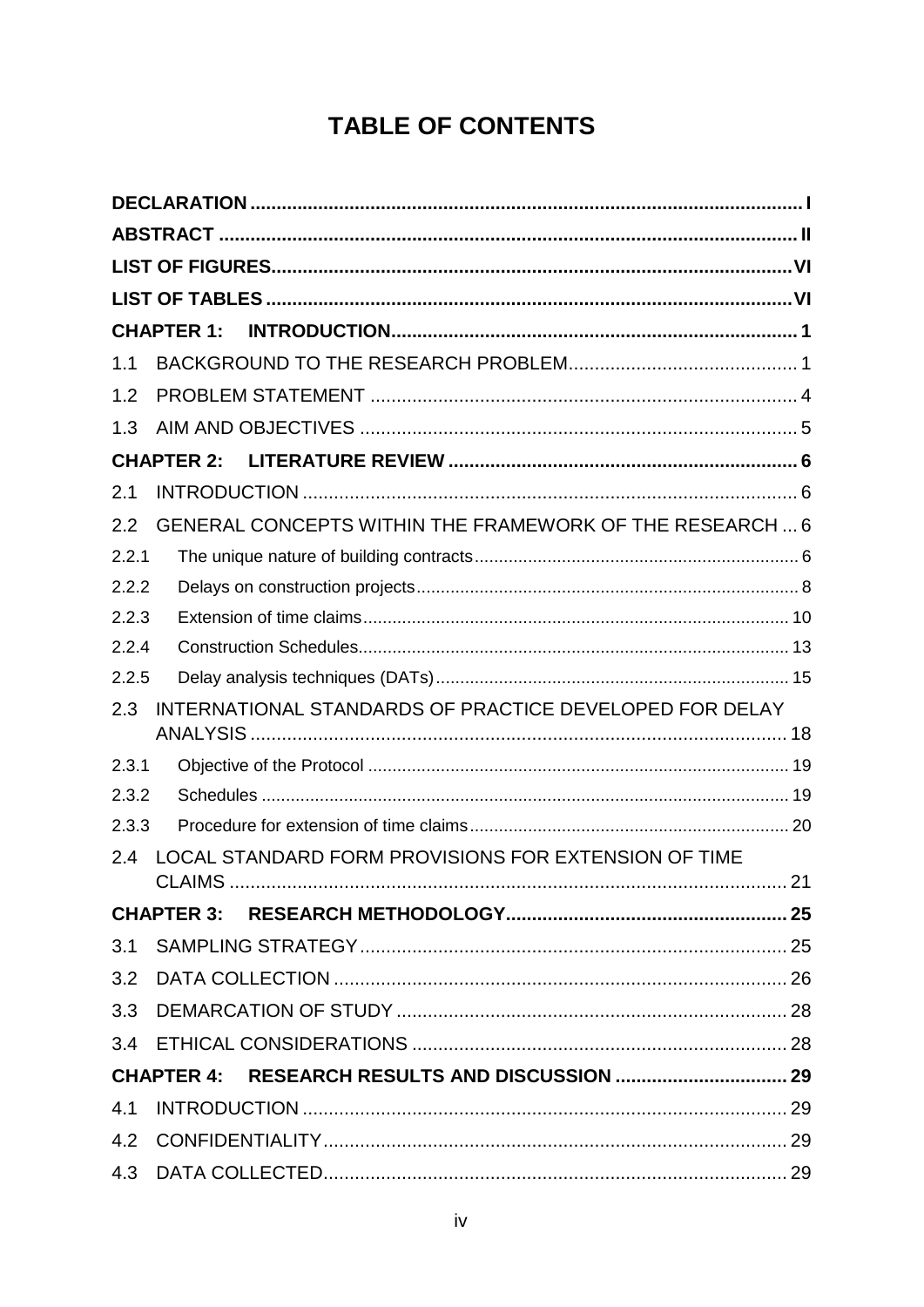| Part 1: Respondents' experience of respondents and number of claims 29<br>4.3.1                                                                                                                                                                                  |  |
|------------------------------------------------------------------------------------------------------------------------------------------------------------------------------------------------------------------------------------------------------------------|--|
| 4.3.2                                                                                                                                                                                                                                                            |  |
| 4.3.3                                                                                                                                                                                                                                                            |  |
| 4.3.4                                                                                                                                                                                                                                                            |  |
| 4.4                                                                                                                                                                                                                                                              |  |
| <b>CHAPTER 5:</b>                                                                                                                                                                                                                                                |  |
| 5.1                                                                                                                                                                                                                                                              |  |
| 5.1.1<br>Main aim: Determine the current methods and delay analysis techniques used by<br>construction professionals in the construction industry in Bloemfontein South Africa,<br>in order to evaluate extension of time claims under the JBCC standard form of |  |
| 5.1.2<br>Secondary objective (a): Analyse the current delay analysis techniques and<br>international standards of practice currently employed elsewhere;  43                                                                                                     |  |
| Secondary objective (b): Compare the current methods used by professionals in<br>5.1.3<br>Bloemfontein South Africa, to the techniques and conditions prescribed in                                                                                              |  |
| 5.2                                                                                                                                                                                                                                                              |  |
| 5.3                                                                                                                                                                                                                                                              |  |
| 5.4                                                                                                                                                                                                                                                              |  |
|                                                                                                                                                                                                                                                                  |  |
|                                                                                                                                                                                                                                                                  |  |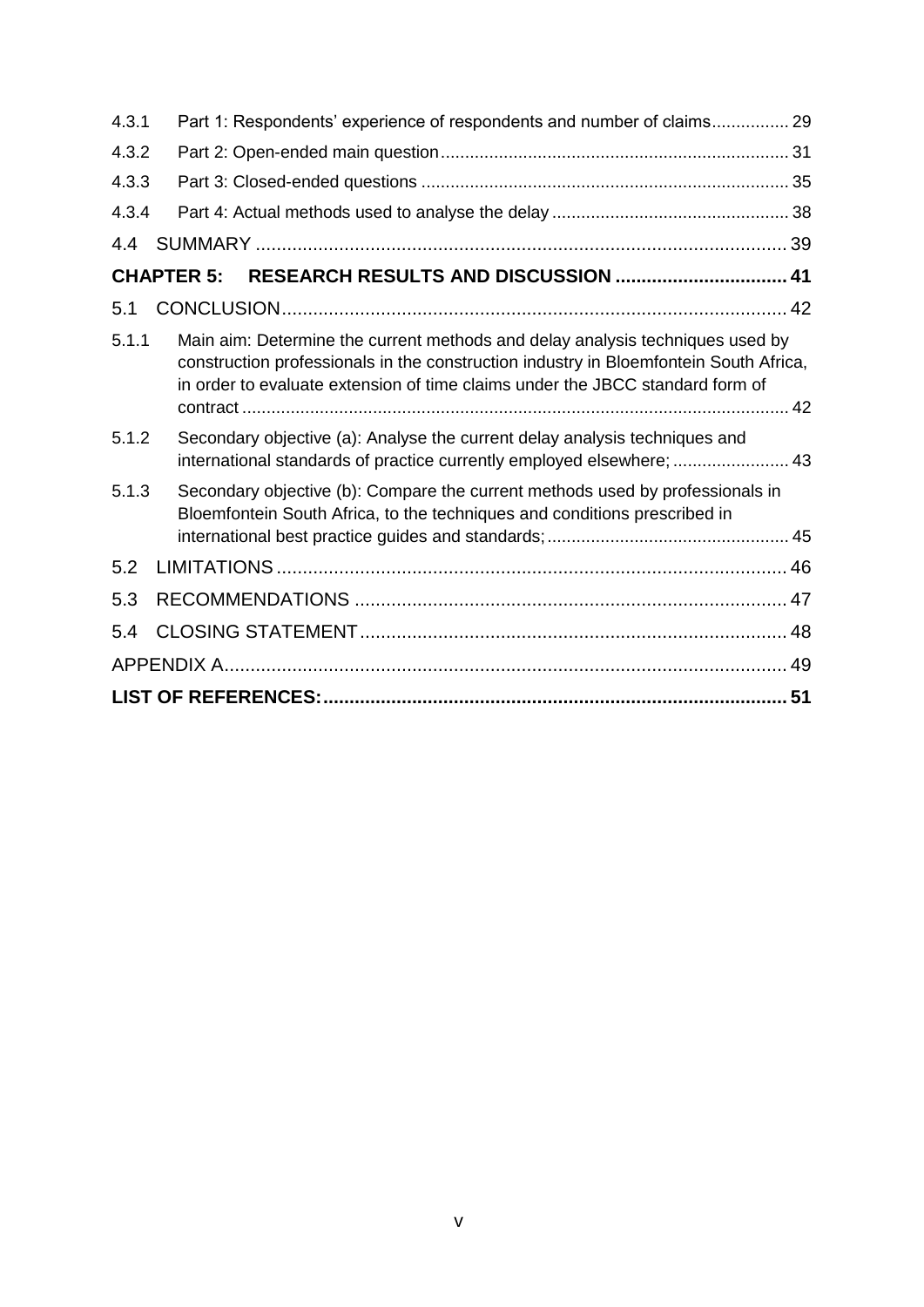# **LIST OF FIGURES**

| Figure 1: Respondents' experience as principal agents in terms of the JBCC.  30        |
|----------------------------------------------------------------------------------------|
| Figure 2: The average number of claims, in terms of JBCC, which the respondents        |
|                                                                                        |
| Figure 5: Feedback on the priority to establish a right to claim in terms of JBCC.  36 |
| Figure 6: Feedback on whether the claim is reviewed for the correct JBCC clause. 36    |
| Figure 7: Feedback on the familiarity and use of delay analysis techniques.  37        |
| Figure 8: Feedback on the requirement to provide feedback within the time stated. 37   |
| Figure 9: Utilisation of DATs by respondents in analysing an extension of time claim   |
| Figure 10: Derived standard to evaluate a claim for extension of time in terms of      |
| Figure 11: Derived standard to evaluate a claim for extension of time in terms of      |

# **LIST OF TABLES**

| Table 1: Comparison of main standard forms of construction contracts in South |  |
|-------------------------------------------------------------------------------|--|
|                                                                               |  |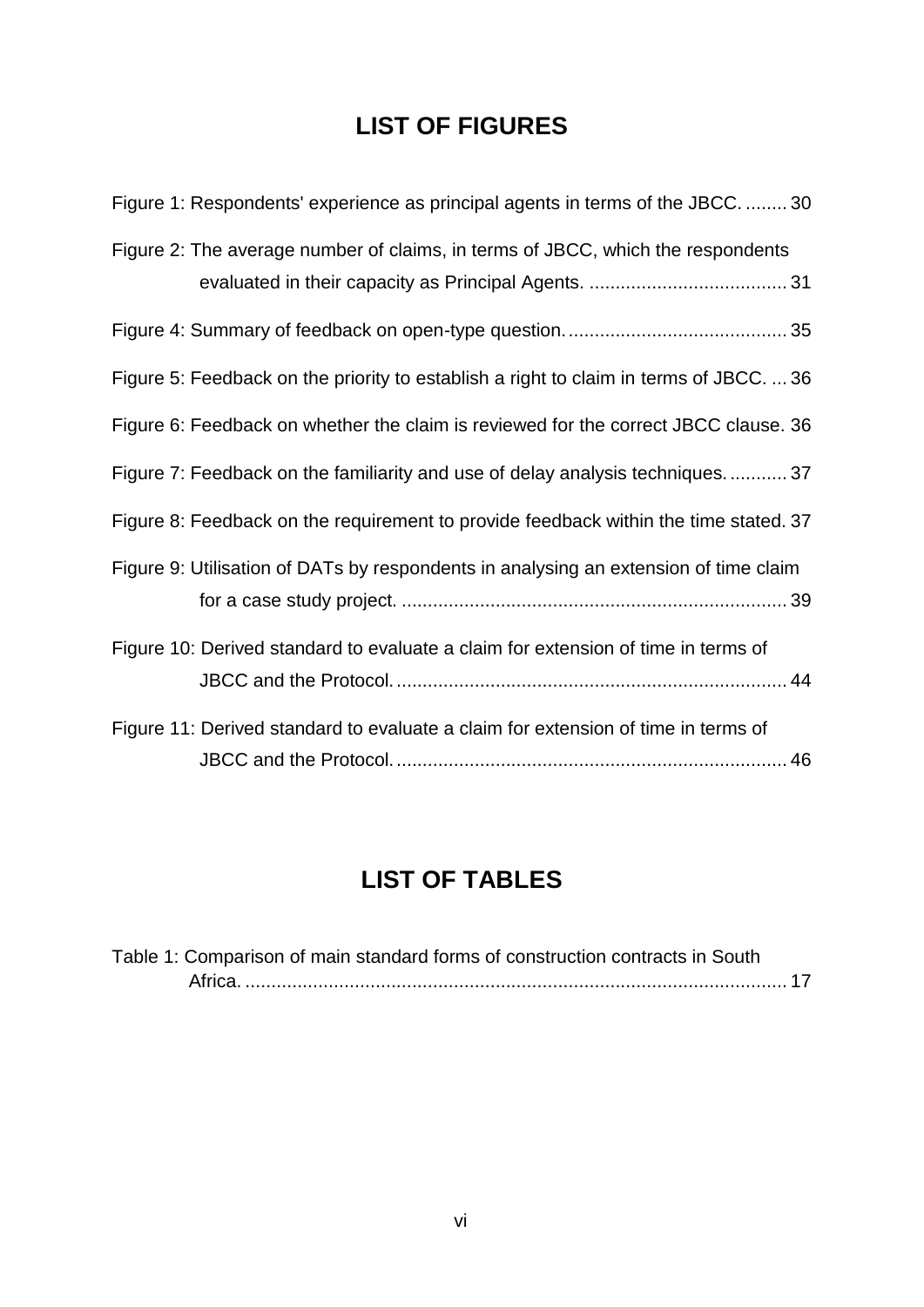# **CHAPTER 1: INTRODUCTION**

## **1.1 BACKGROUND TO THE RESEARCH PROBLEM**

Many reports indicate that worldwide, most projects in the construction industry are delayed in terms of their planned completion date (Pinell, 2005: 3). In the United Kingdom (UK) in 2005, it was reported that a mere 44% of government agencies' construction projects were completed on time (Pickavance, 2010: 3). Delay is one of the most common causes of construction related disputes and also one of the most difficult to evaluate (Critchlow, et al., 2006: 3).

Notable recent examples of delayed projects in South Africa include the Medupi coal fired power station and the Gautrain rapid rail system. Regarding the latter, the involved parties, namely Bombela and the Gautrain Management Agency (GMA) have been locked in an arbitration case for more than eighteen months after construction was concluded (Venter, 2013:8).

Resolving these claims amicably and expeditiously seems an elusive concept for parties involved on construction projects. Braimah and Ndekugri (2009:1279) accentuated this fact by explaining that the resolution of delay claims as a consequence of delayed completion of construction projects is beset with immense difficulties, and also indicated how these difficulties often lead to disputes between the parties.

These disputes, according to Pinell (2005: 3), extract significant portions of the available funds for construction and from Contractors' profits. The difficulties in resolving delay claims, as referred to by Braimah and Ndekugri (2009:1279) commences with the construction contract.

Most standard forms of construction contracts include an express provision in the agreement that allows the Contractor to submit a claim for a time extension. This claim is submitted whenever a circumstance occurred that delayed the project and that was not occasioned by the Contractor's default.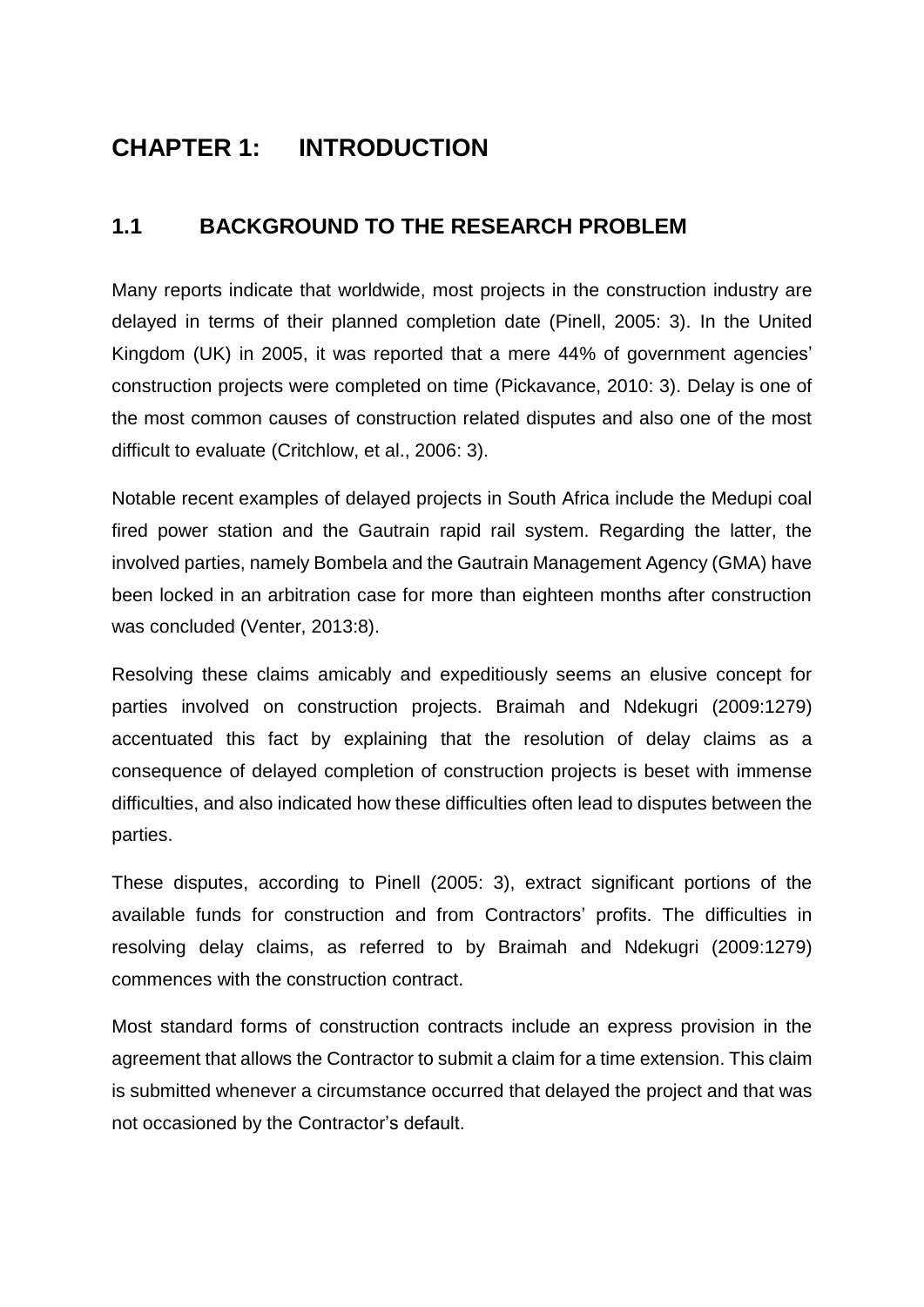At present there are primarily four standard forms of contracts used in South Africa, namely FIDIC, NEC, JBCC and GCC (see Appendix A for exposition)*.* In each of the aforementioned standard forms, the submission of an extension of time claim is made in the first instance to the principal agent (PA), contract administrator (CA) or Engineer, all terms referring to a professional who is appointed by the Client to manage a project on the Client's behalf. All of the aforementioned standard forms of contract, position the responsibility of evaluating these extension of time claims, squarely on the shoulders of these agents. For the purpose of simplicity, whenever this study refers to such an agent, the term PA shall be used reciprocally. According to Pickavance (2010: 276), in the context of these standard forms of contract, the question of whether and if so on what grounds an extension of time should be granted is a matter of opinion of the PA.

Currently, none of these standard forms of contract contain an express or any provision to indicate a specific technique or method on how a principal agent should implement an evaluation for the extension of time claim before awarding it to the Contractor. This fact was emphasised by Pickavance (2010:276) as he concluded that this situation becomes a crucial element that contributes to the subjective and uninformed management of delay claims on an international scale within the industry.

As a result, the nature of issues raised in such extension of time evaluations are overwhelmed with complexities and according to Schumacher (1995:11) parties habitually struggle to reach agreement on the entitlement, evaluation and duration of events that affected the initial completion date. Consequently, delay claims frequently escalate into litigation and arbitration. Due to this deficiency in contractual guidance with respect to delay claims and with no express provision in the standard forms of contract on a method for evaluating delay claims, few organisations like the Society of Construction Law (SCL) have attempted to compile a standard of practice. The SCL in particular compiled the "Delay and Disruption protocol" in October 2002 (Society of Construction Law, 2002). None of these protocols have been incorporated into any standard forms of contract and as Pickavance (2010: 2) indicated, the SCL protocol has more often than not, become just another confounding document clouding the opposition's case in disputes rather than aiding parties to primarily avoid disputes by following a set procedure.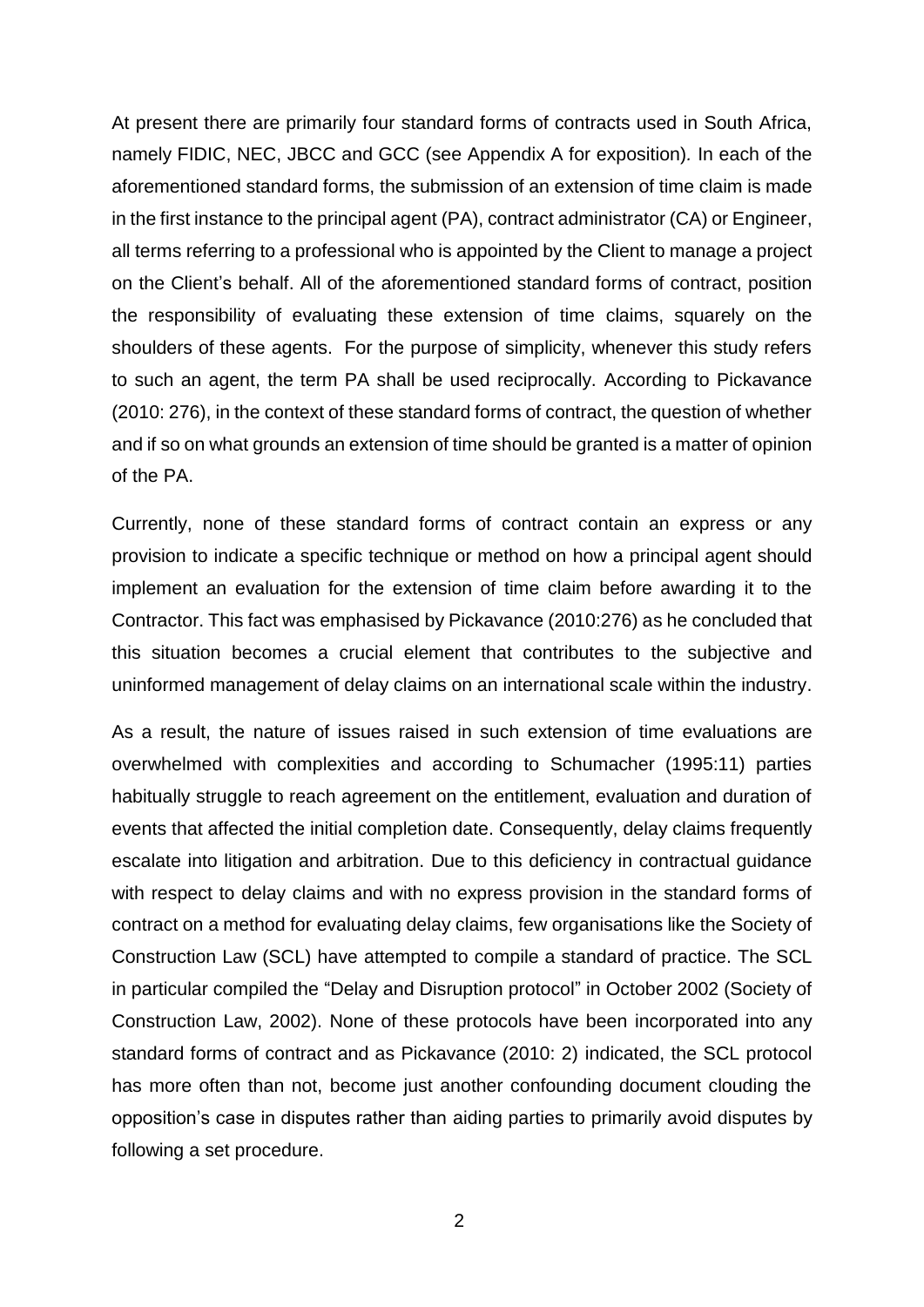The problem has been further compounded by the fact that construction schedules became the primary tool proposed by the SCL and other contract committees for evaluating the impacts of delays on time in construction projects (Pinell, 2005: 2; Pickavance, 2010: 352). Consequentially, the FIDIC and NEC standard forms added express provisions that required Contractors to compile and submit a construction schedule in their latest editions, published in 1999 and 2005 respectively.

Locally, the South African standard forms of contract, namely the JBCC and GCC followed suit from their international counterparts by including sub-clauses 15.6.1 and 12 respectively into their own editions, both obligating the Contractor to submit a construction schedule. JBCC's latest edition came into effect in 2007 and GCC was provided, in 2004. Both the JBCC's and GCC's previous versions had no contractual provision for a schedule (see Appendix A for relevant clauses). Effectually, the focus of delay analysis has shifted to the construction schedule.

Scott (2004: 32) noted that the analysis of claims based on a construction schedule are complex, requiring an understanding of contract law, contract forms, contract administration, project planning techniques, and an appreciation of how construction activity typically takes place. Furthermore, there are no generally accepted standards of practice for compiling and evaluating construction schedules in South Africa or abroad. This was indicated by Maritz (2003: 35) and reinforced by Marais and Martin (2008: 8).

A recent study by the Chartered Institute of Building (CIOB) in the UK indicated that PAs' knowledge of compiling and evaluating schedules are completely inadequate (CIOB, 2009:52). The study also mentioned that only 14% of respondents were familiar with the use of a fully-linked critical path network or schedules to manage the works.

In similar research done in Australia, Pickavance (2010: 339) stated that out of one thousand schedules that were analysed, less than ten per cent had adequate logic, which is a prerequisite for performing any kind of delay analysis with the schedule as a foundation.

This inadequacy was emphasised by Judge Humphrey Lloyd, when he remarked: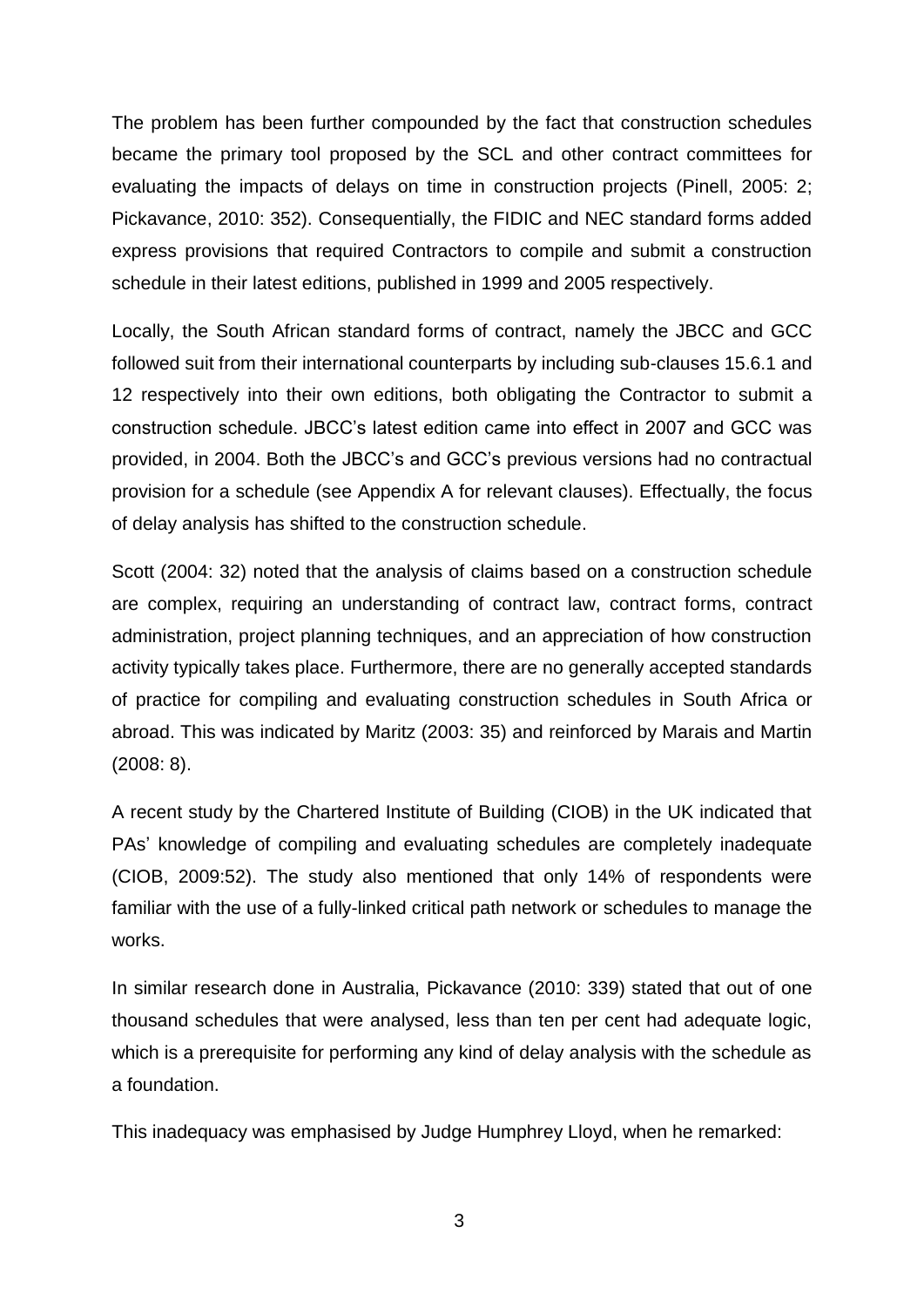*"as a matter of general practice within the industry it is quite common for Contractors not [to] produce satisfactory schedules as a matter of course throughout the job but rather to produce them retrospectively at the end of the job when they actually begin to litigate, or arbitrate extension of time claims"* (Masons v WD King, 2003).

Further to the inadequacy of Contractors to produce proper and workable schedules, Pickavance (2010: 342) also concluded that few PAs have the practical experience or expertise in scheduling which is required to perform any form of schedule review, let alone an analysis of a claim based such a schedule. The lack of accepted standards of practice, coupled with a dearth of knowledge regarding the compilation and management of schedules, it becomes difficult for the construction schedule to fulfil its function. Pickavance (2010:352) asserted that the construction schedule is able to provide a foundation from which progress or lack thereof, excusable or culpable delay and disruption can be demonstrated and evaluated.

Within this context it is evident that PAs are left without any contractual guidance regarding the analysis of delay claims and that no accepted standards of practice are in place in South Africa with reference to delay claim analysis to assist PAs in evaluating these claims. Furthermore the construction schedule that is required by the construction contracts and that is widely construed as the basis for any delay evaluation is complex, controversial and requires a specific technical knowledge, which is in short supply in the industry.

#### **1.2 PROBLEM STATEMENT**

In the absence of contractual provisions or generally accepted standards of practice and techniques for evaluating the extension of time claims in the construction industry, the methods of evaluation currently used by principal agents lead to disputes that tend to result in litigation and arbitration.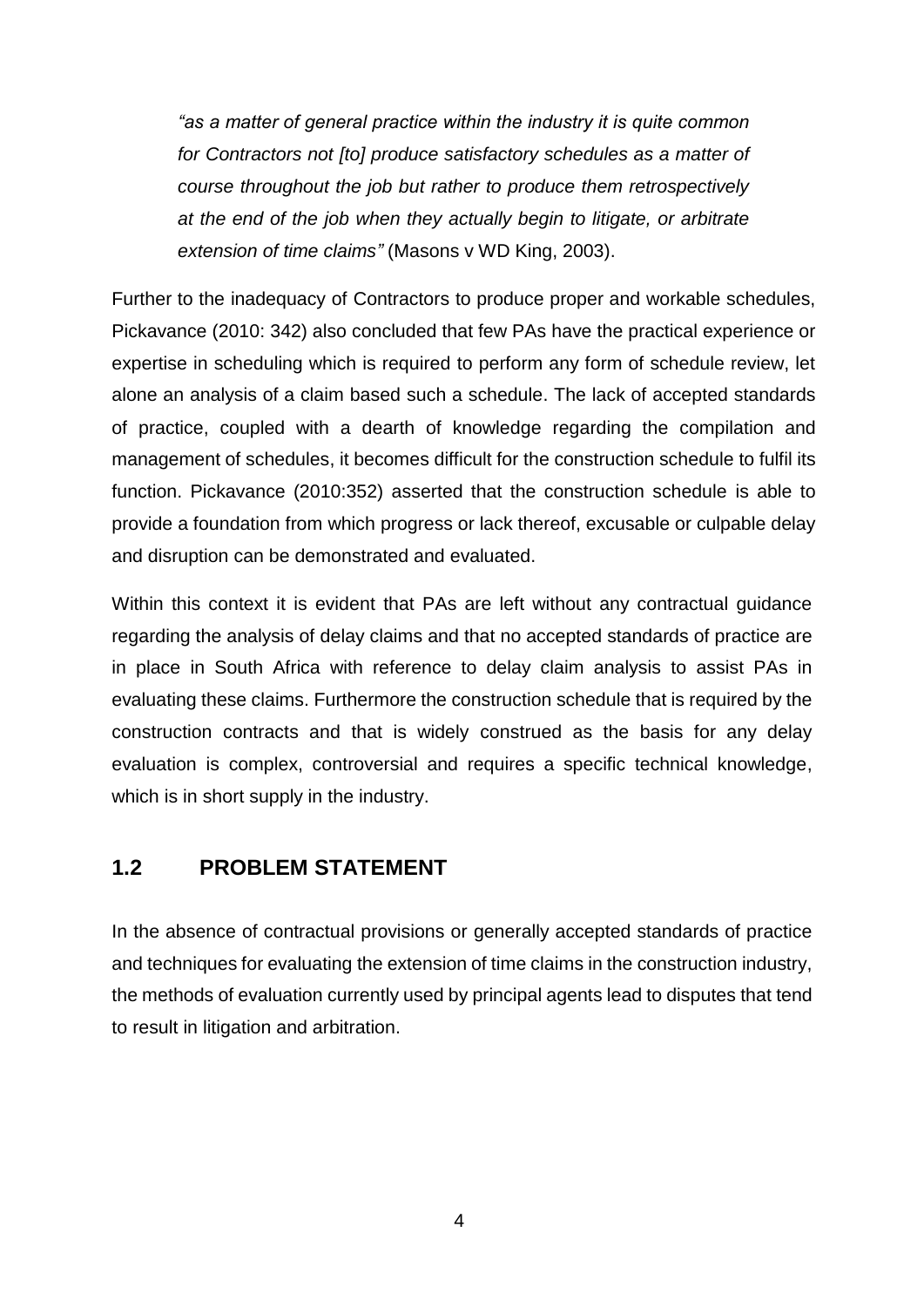## **1.3 AIM AND OBJECTIVES**

The primary objective of the field study was to determine the current methods and delay analysis techniques used by construction professionals in the construction industry in Bloemfontein South Africa, to evaluate the extension of time claims under the JBCC standard form of contract.

The secondary objectives were:

- to analyse the current delay analysis techniques and international standards of practice currently employed elsewhere;
- and to compare the current methods used by professionals in Bloemfontein South Africa, against the techniques and conditions prescribed in international best practice guides and standards.

The following chapter provides a literature review of the available research, methods and standards of practice in evaluating the extension of time claims.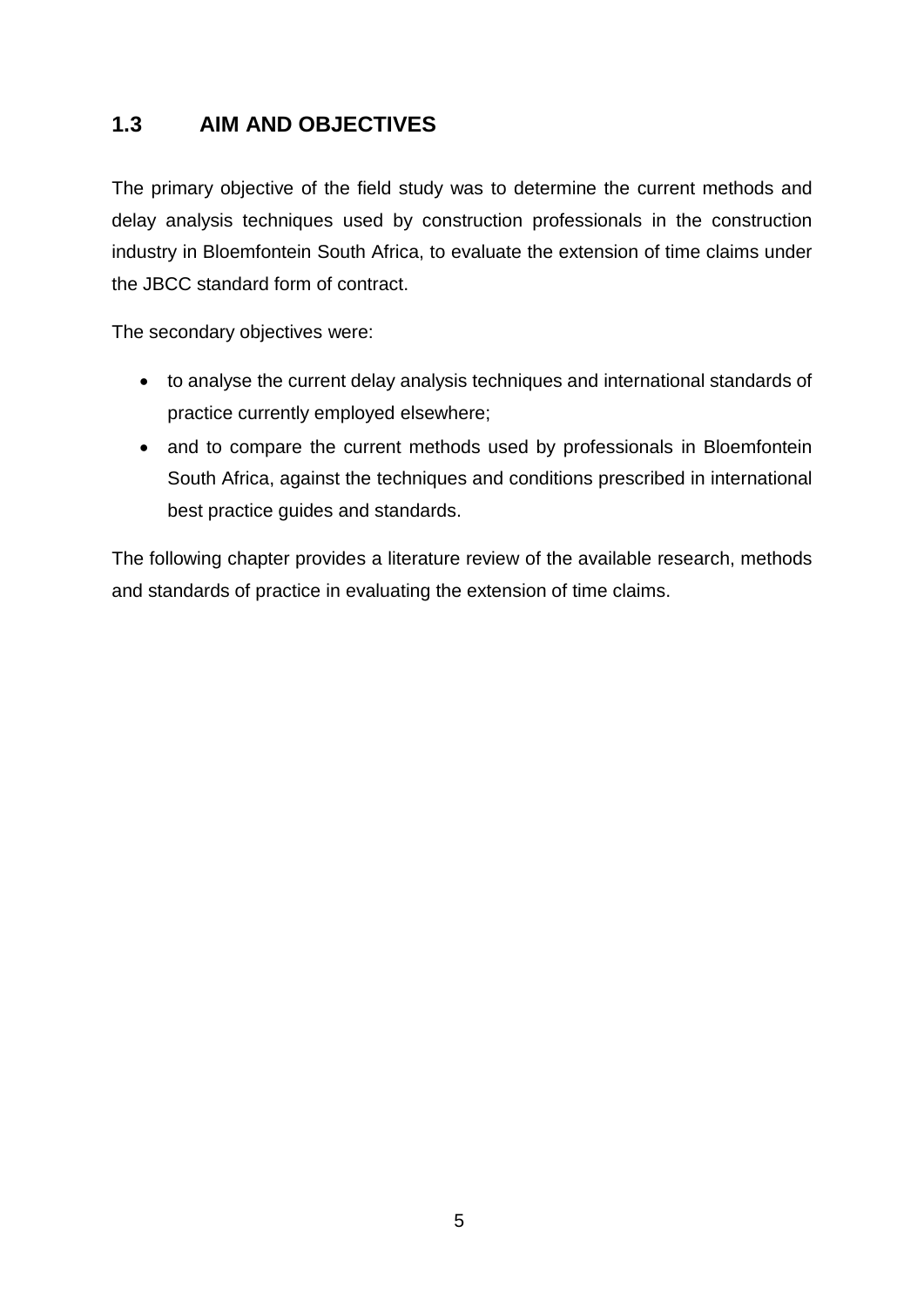# **CHAPTER 2: LITERATURE REVIEW**

## **2.1 INTRODUCTION**

This chapter firstly provides a contextual setting on the unique aspects of a construction contract, to provide a framework against which some of the general concepts such as: delays, extension of time claims, construction schedules and delay analysis techniques (DATs) are explored.

As an ultimate goal, the research sought to determine the manner in which practitioners from a portion of the construction industry in South Africa perform the analysis of the extension of time claims. As there are currently no standards of practice regarding delay analysis or schedules in South Africa, some international standards are expanded upon in order to establish local norms in comparison to international standards.

This overview is subsequently expanded on to garner a more profound understanding regarding the manner in which a specific standard form of construction contract in South-Africa incorporates these clauses for extension of time claims.

From this context it is also important to delineate that Scott, Harris and Greenwood (2004: 59) confirmed that the effective resolution of delay claims rely profoundly upon the ability of principal agents (PAs) to quantify a delay and to analyse its impact within the larger framework of the project. Throughout the research, the role of PAs in the process of delay analysis and extension of time claims are emphasised.

# **2.2 GENERAL CONCEPTS WITHIN THE FRAMEWORK OF THE RESEARCH**

#### **2.2.1 The unique nature of building contracts**

A building contract in its simplest form is an agreement between two parties about each party's roles and responsibilities in relation to each other (Finsen, 2005: 1). The "terms" of the contract govern the framework in which such an agreement takes place. The terms of a contract according to Christie (2002:175) are a series of promises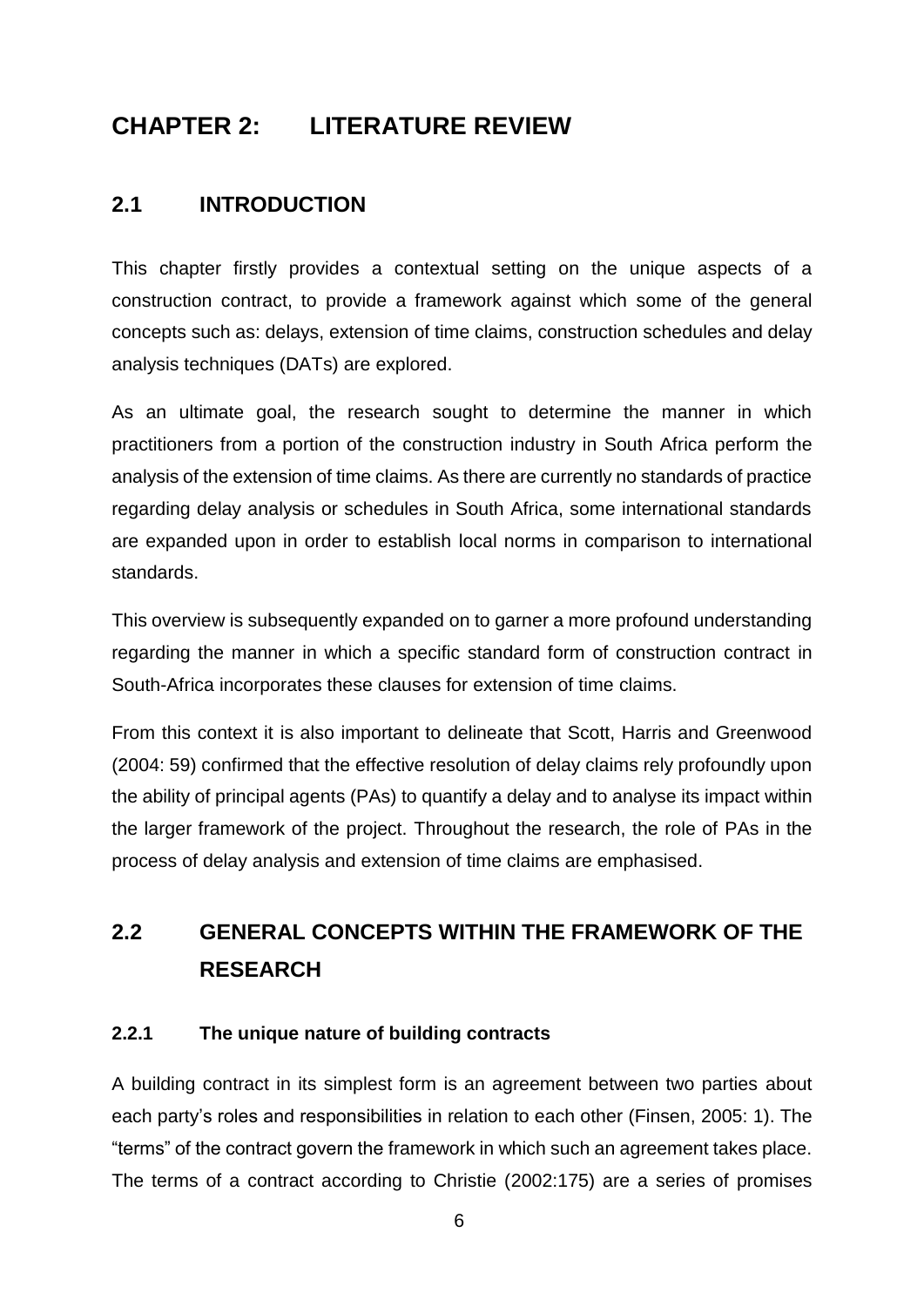agreed upon by the parties about how they will conduct themselves in performing their reciprocal obligations.

The definition of the building contract in its simplest form is expanded upon by Pickavance (2010: 106), who stated that in a typical building contract, the Contractor agrees to erect a building and the Client agrees to pay for it. Some terms may be added, which include the time taken for the performance and completion of the job. Thus, the Client may provide a date on which it requires the building as an express term of the agreement. This will suffice as a simple agreement between the parties with rights, obligations and terms.

Finsen (2005: 6) stated that under normal circumstances such a contract is reciprocal in nature, meaning that the Client is not obliged to pay the Contractor until such time that the Contractor has completed his work and delivered complete performance as specified on the date agreed. Also, the parties are not able to impose any changes on the performance, rights or terms of the other once such a contract is agreed upon.

Both Pickavance (2010: 106) and Finsen (2005: 6) concluded that such an inflexible contract is not practical in the construction industry. An argument to stress this fact was indicated by Chappell (2005: 33) when he posited that in certain contracts a term is referred to as being *of the essence* when the breach thereof by one party renders the contract valueless, or nearly so to the other party. In construction, if a building is not completed by a certain date, it very seldom renders the whole building valueless for the owner. It can at best cause additional cost or deferred income for the owner but it would not render the building valueless in its entirety.

As a result, this unique nature of construction included the development of many standard forms of construction and engineering contracts, specifically providing express provisions for changing the rights, obligations and terms of the agreement under certain circumstances.

Pickavance (2010: 107) confirmed that it is on this basis that building contracts differ from other forms of contract and he stated the following regarding the unique nature of construction contracts:

*"Once the parties enter into an agreement, the Client can change its mind about what it wants, when it wants it, where it wants it and how*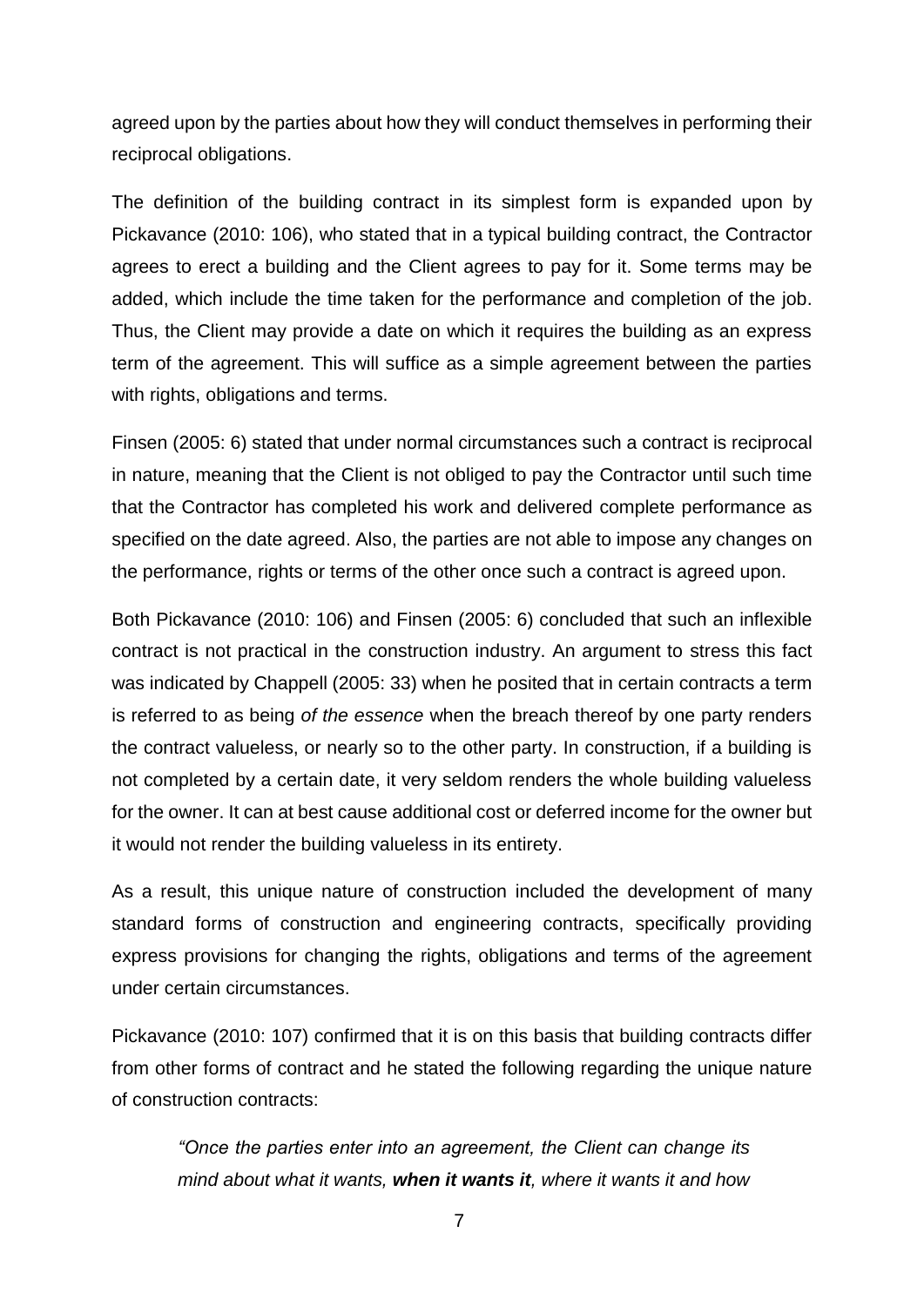*it wants it. In response the contract provides a mechanism for the Contractor to vary its price and the time within which he is to provide the work in the light of the changes requested by the Client*."

For the purpose of this research, the focus was on two very important variable terms of standard form construction contracts. It is also important to note that where mention is made of standard forms of construction contracts, it refers to the four standard forms of contracts used in South Africa, namely FIDIC, NEC, JBCC and GCC. Firstly all these standard forms incorporate a clause that allows the time for completion to be extended under certain circumstances. Secondly, the Client also needs to protect and limit his losses in terms of late completion and this is achieved by way of a liquidated damages or penalty provision, which according to Chappell (2005: 57) is a fixed and agreed sum which the parties decide on and in the event of a breach of contract, one party will pay to the other. The reason for such a provision is that in the event of late completion on a building project it may be difficult and expensive to prove the exact damage of such a default.

Currently, the solution is that the standard forms of construction contracts not only have a clause to vary time but also incorporate a clause which allows for liquidated damages or a penalty to apply, if the Contractor fails to complete a project by a stipulated date and no grounds for varying the time exists.

Consequently, this ability to vary the time for performance or to apply penalties based on certain circumstances makes the standard forms of construction contracts unique and also renders the definition of a delay on a construction project vague.

#### **2.2.2 Delays on construction projects**

To illustrate the imprecise nature of delays on construction projects, the initial example of the Medupi coal fired power station is topical. The question can be asked: "is the project in question delayed?" Many may argue that it is delayed because the current estimated completion date is already past the initial contractual completion date.

However, what if the reason for this current estimated completion date being late is due to changes made by the Client, for which the mechanisms of the contract allowed the Contractor to vary his date of completion?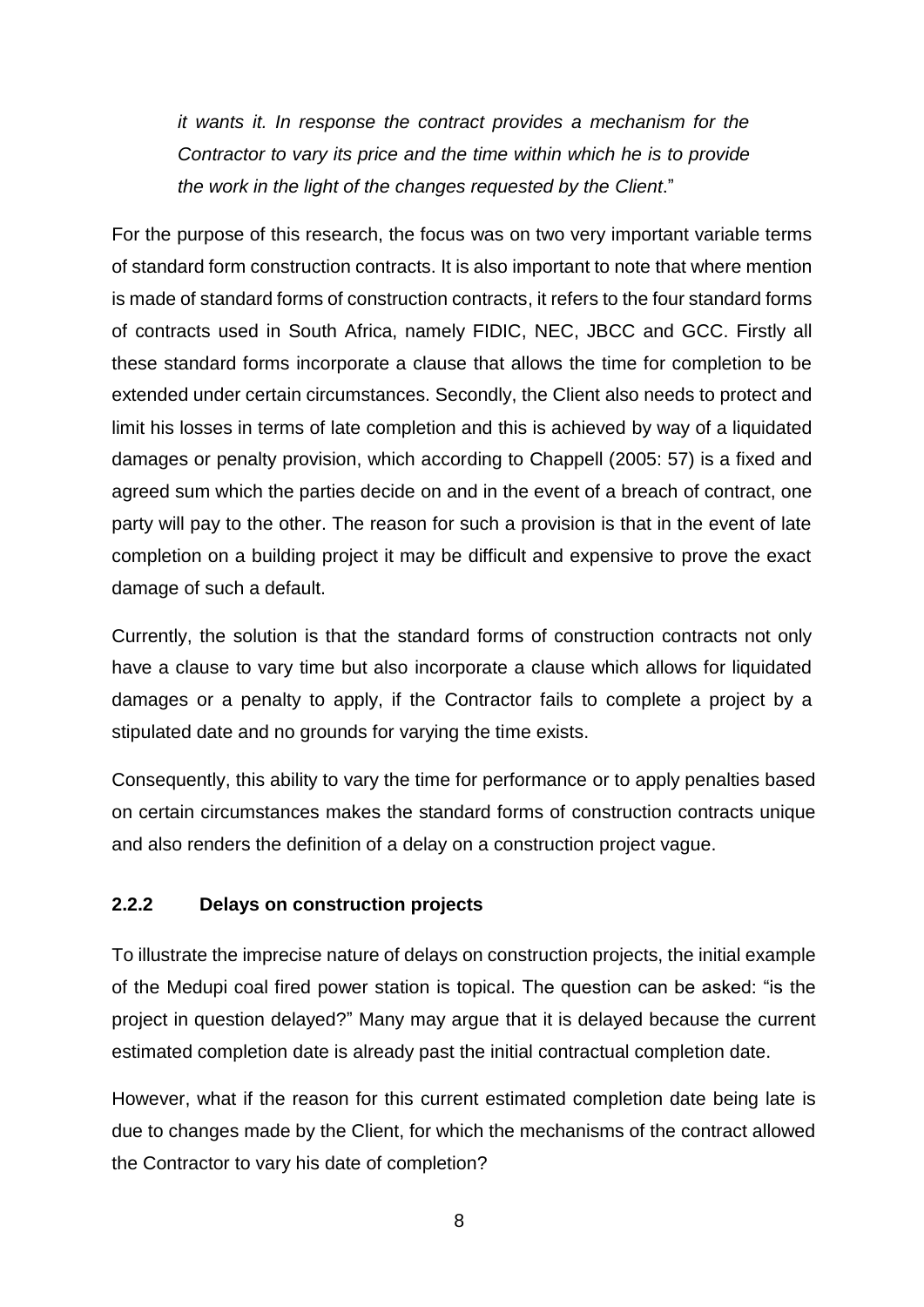If this new and changed date of completion is now the same as the estimated date for completion as a result of this change and consequent variation, is the project still delayed and is the Contractor suffering a delay on the project?

Sanders and Eagles (2001: 3) defined a delay as an event that results in an extension to the time that is necessary to complete a project.

From the previous section, the fact was established that the time necessary to complete a project under a construction contract is variable. Therefore, a definition of delay cannot be isolated from this contractual context and it first has to establish whether the event, which results in an extension to the time necessary to complete the project, is in fact an event for which the contract allows a variation of the time for performance or not. The answer will allow the delay to be categorised and this in turn will scrutinise the delay to ascertain whether or not it activates the mechanism for variation under the specific contract. Therefore, delays on a construction project cannot be defined in isolation but rather within a category.

Loots (1995: 773), together with various sources of literature, provided the following categories of delays on construction projects:

- a) Excusable delays: An event or circumstance beyond the reasonable control of both the Contractor and the Client takes place. In such an event, according to Loots (1995: 773) and under most standard forms of contract, the Contractor is relieved from paying penalties for late completion but he is not compensated for any additional cost he may suffer as a result of the delay.
- b) Compensable delays: The Client or any of his appointed agents on a project were delayed. In this instance the Contractor is relieved of penalties for the duration of the delay and should also be compensated for any additional cost suffered as a consequence of the delay.
- c) Non-compensable or non-excusable delays: The Contractor delayed himself and he has no entitlement to claim an extension of time, obtain relief of penalties or to be compensated.
- d) Concurrent delay: Marrin (2013: 2) asserted that this is one of the most difficult types of delay to apportion. It is defined as a period of project overrun which is caused by more than one effective reason for delay, with each reason having an equal causitive potency. Equal causitive potency refers to the delay as being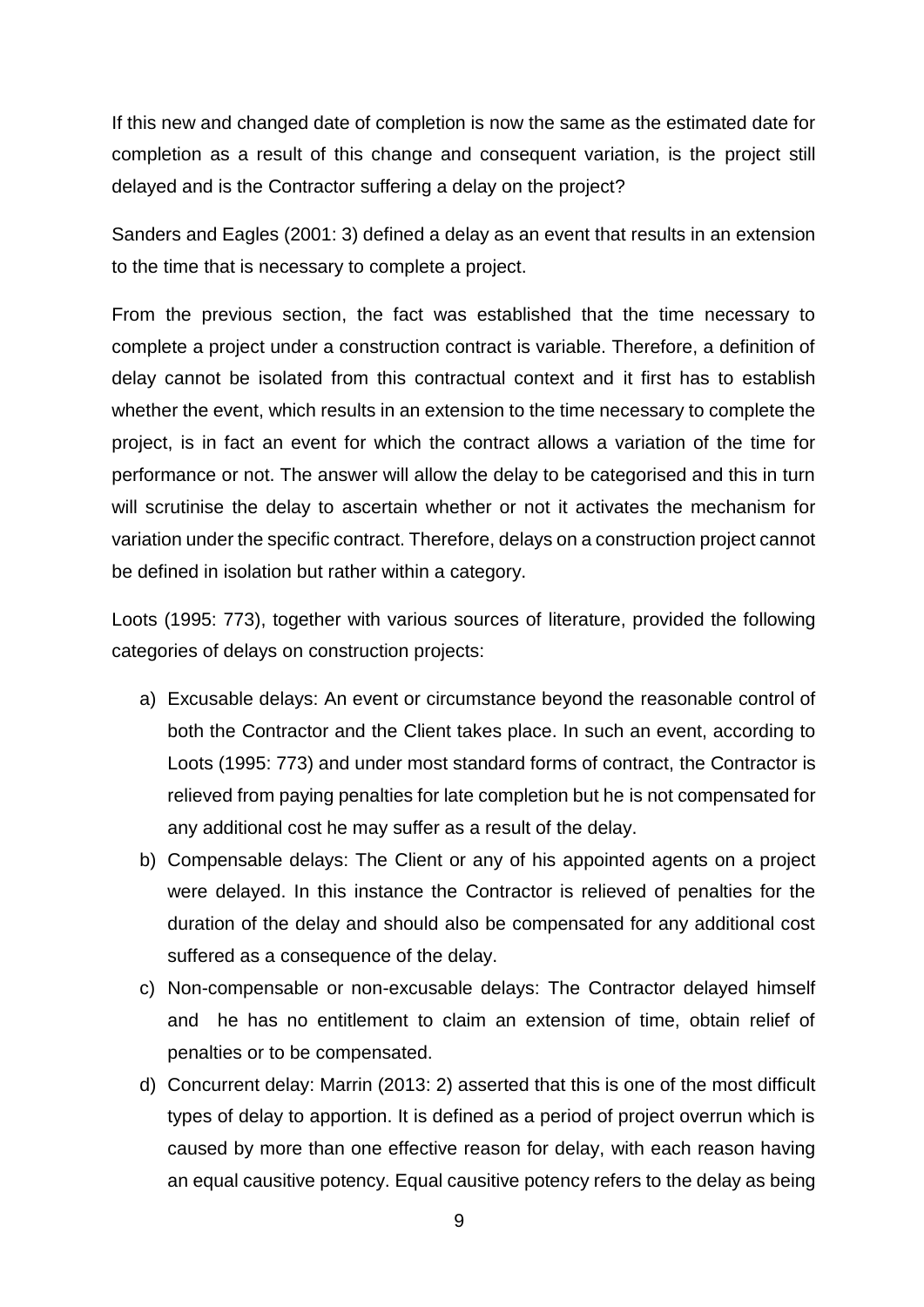simultaneously excusable and non-excusable. It refers to a delay caused by two simultaneous events, one event being at the risk of the Contractor (nonexcusable) and the other at the risk of the Client (excusable). This type of delay has troubled the courts in recent years and has been the subject matter of many research studies and discussions (Oram, 2012: 3).

From these categories of definition, it is evident that many statistics regarding construction project delays do not indicate whether the delays were in fact due to events for which the mechanisms in the contract allowed a revision of the completion date, or whether the statistic took the revised date into account when referring to delays.

One such example is a report by the CIOB (2009: 31) where it was observed that of 66 government departments' construction projects in the United Kingdom, 67% of those projects were delayed. The average delay by which they exceeded their completion date was 63%. By not categorising the type of delay suffered it is difficult to apportion the blame for these delays. Were these delays due to numerous changes on the government departments' side or were they due to the Contractors on these projects who underperformed with due regularity?

#### **2.2.3 Extension of time claims**

From the contractual context of construction projects it was established in Section 2.2.1 that most projects have a specific date or time in which the project should be completed. If this date is not reached, the Contractor must either call on the mechanisms in the contract to vary the time for completion or the Contractor will be liable for liquidated damages or penalties, the amount of which would have been agreed by the parties beforehand.

Also from Section 2.2.2, it was indicated that any delays suffered on a project should be categorised in order to determine whether the time for completion was in fact variable.

The importance of the Contractor having the ability to extend the time for completion for events beyond his control is two-fold, as emphasised by Finsen (2005: 148). Firstly, if the Contractor exceeded the stipulated date for completion and time was not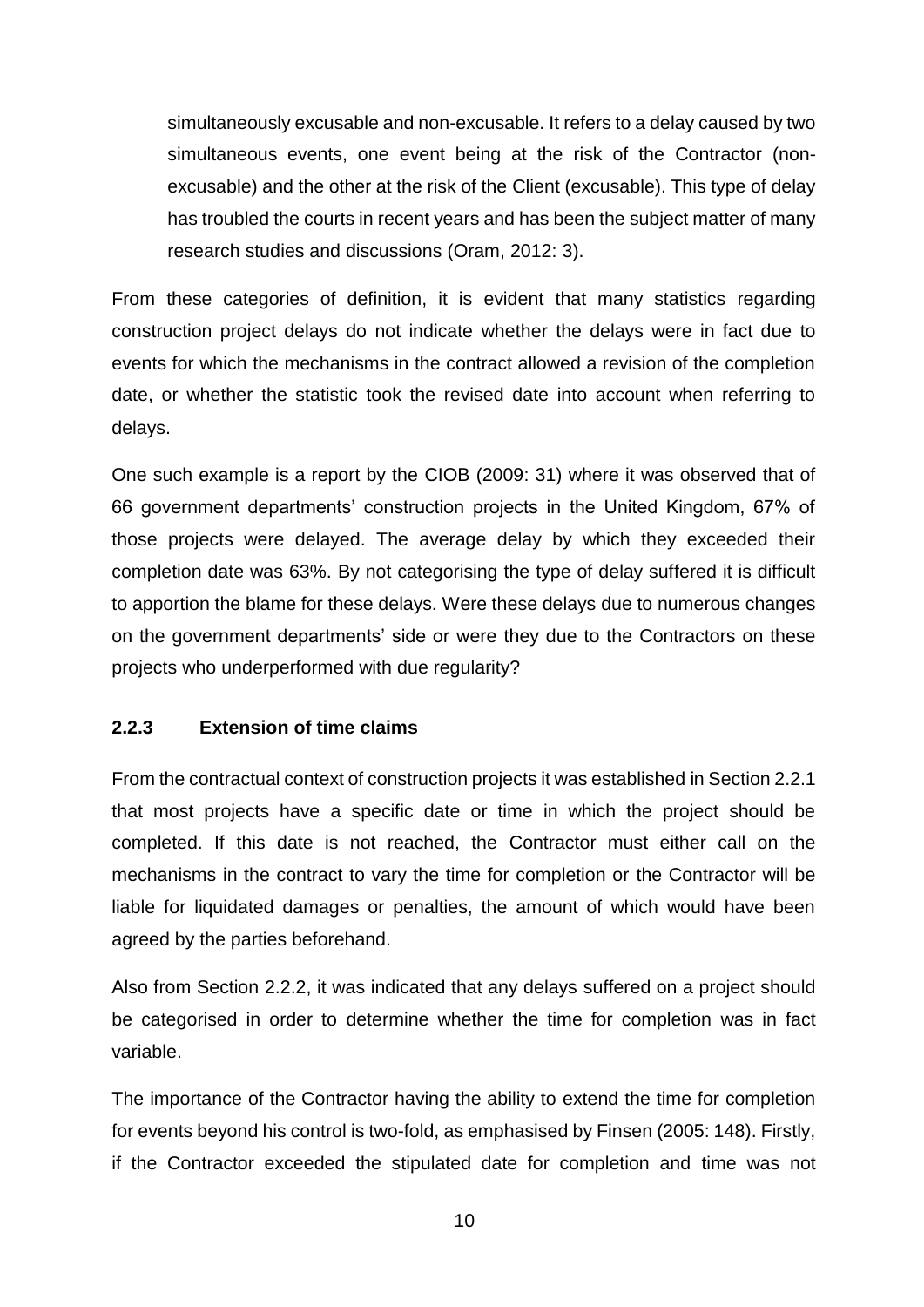extended, the Contractor would be liable to pay the amounts as stated under the liquidated damages and penalty provisions. Secondly, if the Contractor exceeded the stipulated date for completion, he has to carry the additional time-related overhead costs for that extended period without having had the ability to allow for such costs at the onset of the project.

Essentially, the ability to extend the time for completion can relieve the Contractor of penalties and also provide for a reimbursement of the additional time-related overhead costs.

For the purpose of this research study, the mechanism in a construction contract to extend the time for completion is referred to as an extension of time provision and when the Contractor calls upon this provision it is referred to as an extension of time claim.

Pickavance (2010: 273) also confirmed the aforementioned facts when he concluded that the purpose of an extension of time clause in a construction contract is to deal with excusable and compensable delays (as defined in the previous section) suffered by the Contractor. The clause is designed to discharge the Contractor from his liability for liquidated damages during that extended period and to compensate him for costs associated with the delay and for which he would not have been in a position to allow for at the onset.

According to Oram (2012: 7) to obtain an extension of time, the Contractor must first establish that a delay was in fact caused that inhibited the completion date by a relevant event. Subsequently, the Contractor then concludes that the essence of an extension of time claim, both in regard to liability and damages must be that, but for the extension of time event relied upon, the Contractor would as a fact have completed earlier. The difference between the period in which he would have completed earlier and the eventual completion date is his claimed extension and if proven, it should reduce his liquidated damages to the same extent.

What constitutes a relevant event and how the Contractor should implement filing for an extension of time, or submitting an extension of time claim depends on the specific standard form of contract (Maritz & Schutte, 2009: 89). For this reason, the study was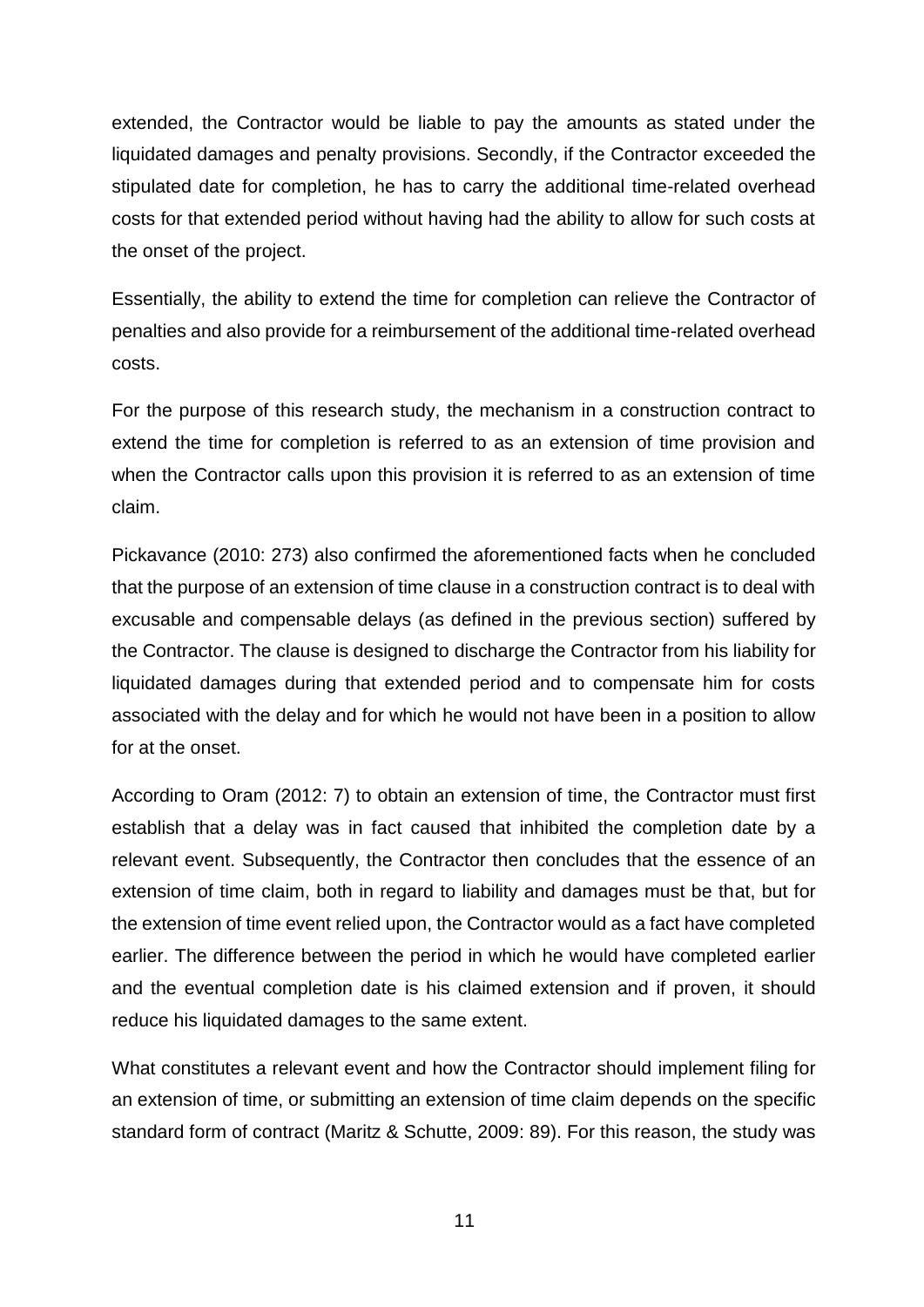delimited to the JBCC's standard form of contract, which was developed and is currently used extensively in South Africa.

The JBCC's clause for extension of time is elaborated in ensuing sections of the research study. Suffice it to state that none of the standard forms of contract offer any assistance in determining the assessment of extensions of time; a fact supported by a wide range of literature including but not limited to Finsen (2005: 159), Loots (1995: 774), Pickavance (2010: 276) and Critchlow, *et al*.(2006: 3).

Loots (1995: 774) added that extension of time claims seldom results from a single event. He confirmed that delays usually result from many events and that those events can be countervailing and categorised differently in terms of being excusable, compensable or non-excusable. In some instances, single events start a chain reaction leading to subsequent, consequential delays, thereby rendering the quantification of entitlement that much more difficult. Further to this, the cause of delays can differ in importance or may yield different durations. Some causes go unnoticed because there is a prevailing delay which prevented progress regardless.

Loots (1995: 774) continued that due to these aforementioned combinations of sequential or concurrent delays, the analysis of delay to understand entitlement under an extension of time claim, becomes an art. Briggs (2013: 9) indicated that in standard forms of contract it is only critical delay, or delay to activities on the critical path, that entitle the Contractor to an extension of time. Oram (2012: 7) confirmed the same by stating that in the context of contractual based extension of time, PAs and Contractors cannot purely perform retropective exercises on the last number of events delaying the project but rather, it is required that the causes of the critically delayed works are considered throughout the process.

From the aforementioned literature on extension of time claims, two central themes have emerged:

Firstly, that standard forms provide no indication regarding the manner in which the PA should implement granting, reducing or refusing the period claimed in an extension of time claim. This has led to the establishment of a subset of literature and proposed standards on the topic of delay analysis, also referred to as **delay analysis techniques or delay protocols**.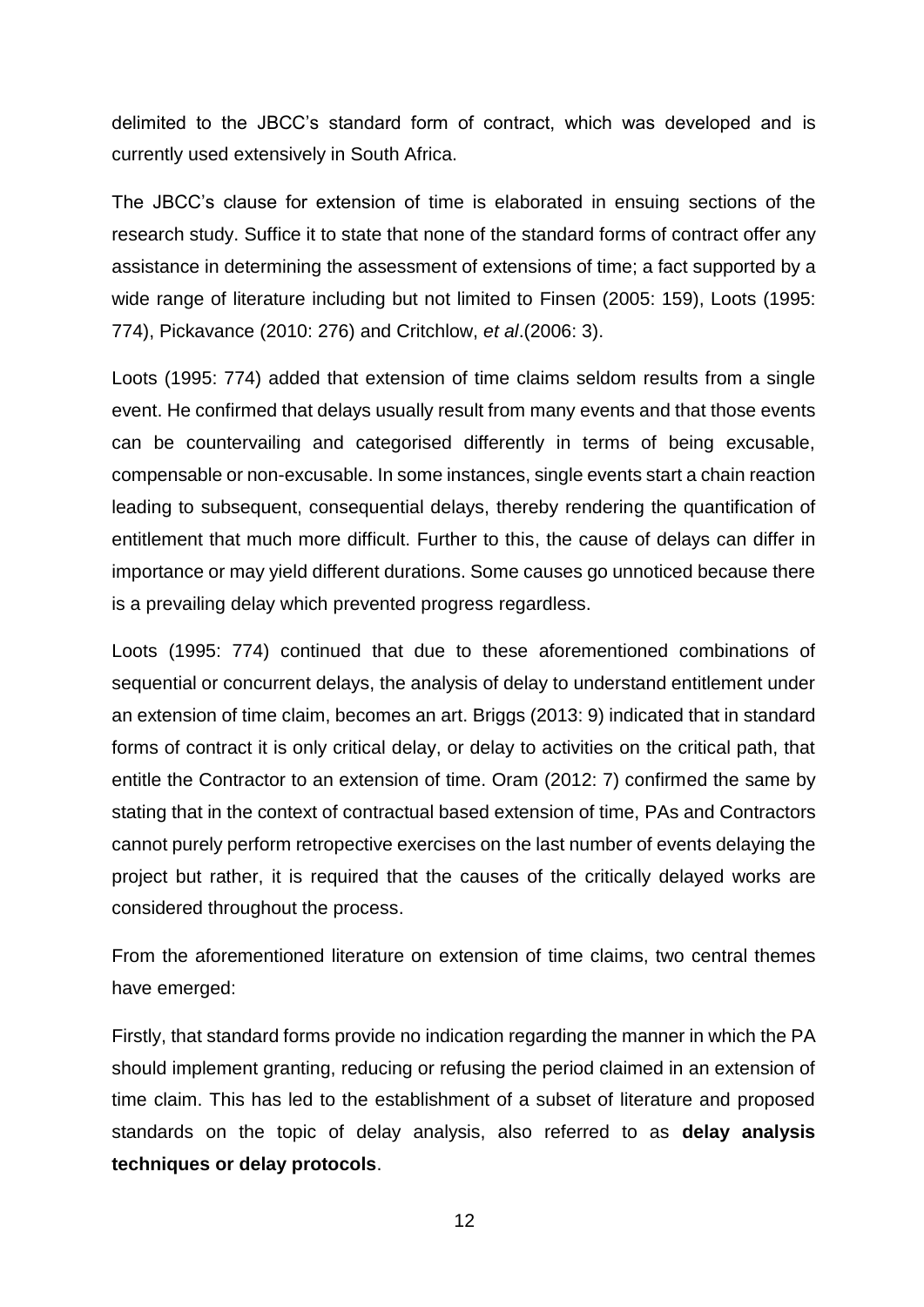Secondly, the extensions of time can only be claimed for circumstances that delayed critical progress or the critical path. To effectively assess a delay's impact on the critical progress of a project, a proper **construction schedule is required**. This initiated the analysis of a secondary subset of literature and shifted the focus to the science of time management and control on projects. It is well established in the literature (Briggs, 2013: 9), (SCL, 2002: 7), (Winter, 2009: 3), (Pinell, 2005: 2), (Pickavance, 2010: 352) that the only way to effectively assess the effect of a delay on critical progress is from a proper construction schedule.

Consequently, both construction schedules and delay analysis techniques are discussed.

#### **2.2.4 Construction Schedules**

Pickavance (2010: 338) asserted that there can be limited delay analysis without scheduling.

The Project Management Institute (PMI) (2007: 97), although using varying descriptions, defined a project schedule as the dynamic representation of the project's plan for executing the project's activities. The PMI (2007: 1) indicated three important roles of a schedule on a project:

- First, a schedule provides a "roadmap" or plan that represents the manner and sequence in which the various products comprising the scope of the project are delivered.
- Second, schedules track the progress of this plan in order to predict, recognise and address those factors and issues that affecting or may potentially affect the project's performance.
- Thirdly, from a contractual view, the schedule is an important document used to record all delays and to analyse extension of time and financial loss claims.

According to Bennett (2003: 130), the most popular method used for presenting a construction schedule is a bar chart. At present, all standard forms require the Contractor to furnish the Client with a bar chart that indicates how he plans to execute the various activites in order to complete the project (Bennett, 2003: 130). Construction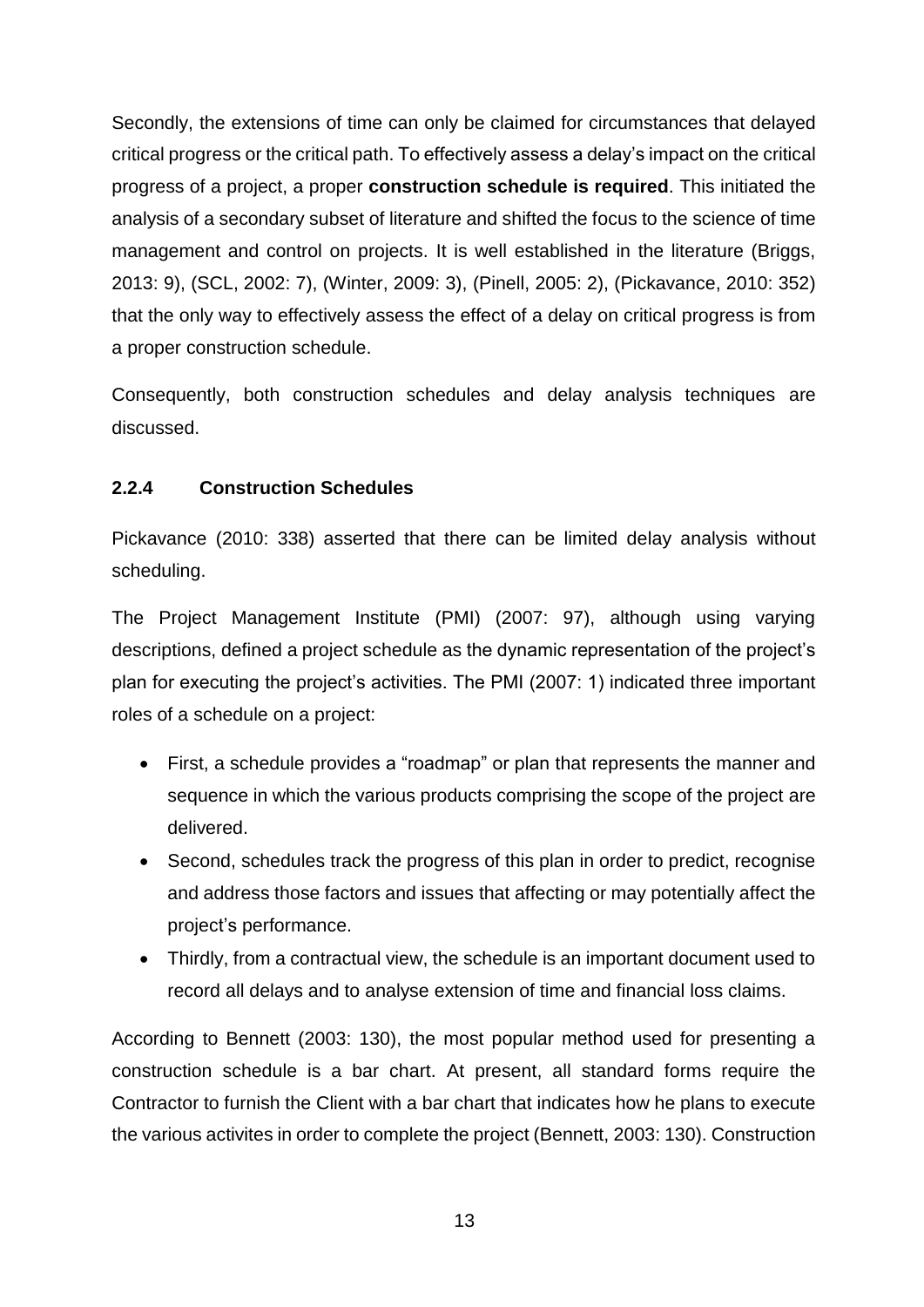schedules habitually became the primary tool for evaluating the impacts of delays on time in construction projects, according to Pinell (2005: 2) and Pickavance (2010: 352).

In Section 2.2.3 the conclusion was drawn that extensions of time can only be claimed for circumstances that delayed critical progress or the critical path. As a result, numerous sources of literature subscribe to the use of the critical path method (CPM) type of schedule as the most sufficient in terms of monitoring progress and assessing the impacts of delay on a project's end date (SCL, 2002: 5).

Tieder (2009: 3) defined the CPM as a way to organise and schedule the numerous interrelated activities according to their respective duration and sequence in such a way that when analysed, a chain of activities emerge, the sum of whose durations determine the overall project duration. Essentially, any delay of work along this chain or group of activities affects the entire project. Such a chain or group of activities is known as the critical path.

In the United States of America (USA) it has been accepted that in order to recover a delay by claiming an extension of time, one of the elements of proof is causation. Since the early 1970s the USA's solution to proving the causation element of a delay is to use the CPM (Tieder, 2009: 3).

In the landmark case of *Minmar Builders* in 1972, the Contractor in this instance delivered his construction schedules as evidence to prove a delay. The court found that since no interrelationships were shown as between the tasks, the schedule could not demonstrate that if by the delay on any one activity, the overall project completion was thereby affected (Tieder, 2009: 3). In short, the schedules were not prepared by the CPM and therefore could not provide the causation required to establish entitlement to an extension of time.

Pickavance (2010: 530) stated that without CPM scheduling, the analysis of a delay becomes an approximation because non-CPM methods cannot take account of criticality. The SCL's approach is the same, stating that if the impact of events could be impacted upon a CPM schedule, which was up-to-date at that time, the effect could be calculated and measured instead of guessed (SCL, 2002: 5).

This has led to the incorporation of clauses in all standard forms which requires, as part of the obligations of the Contractor, a construction schedule. However, the drafting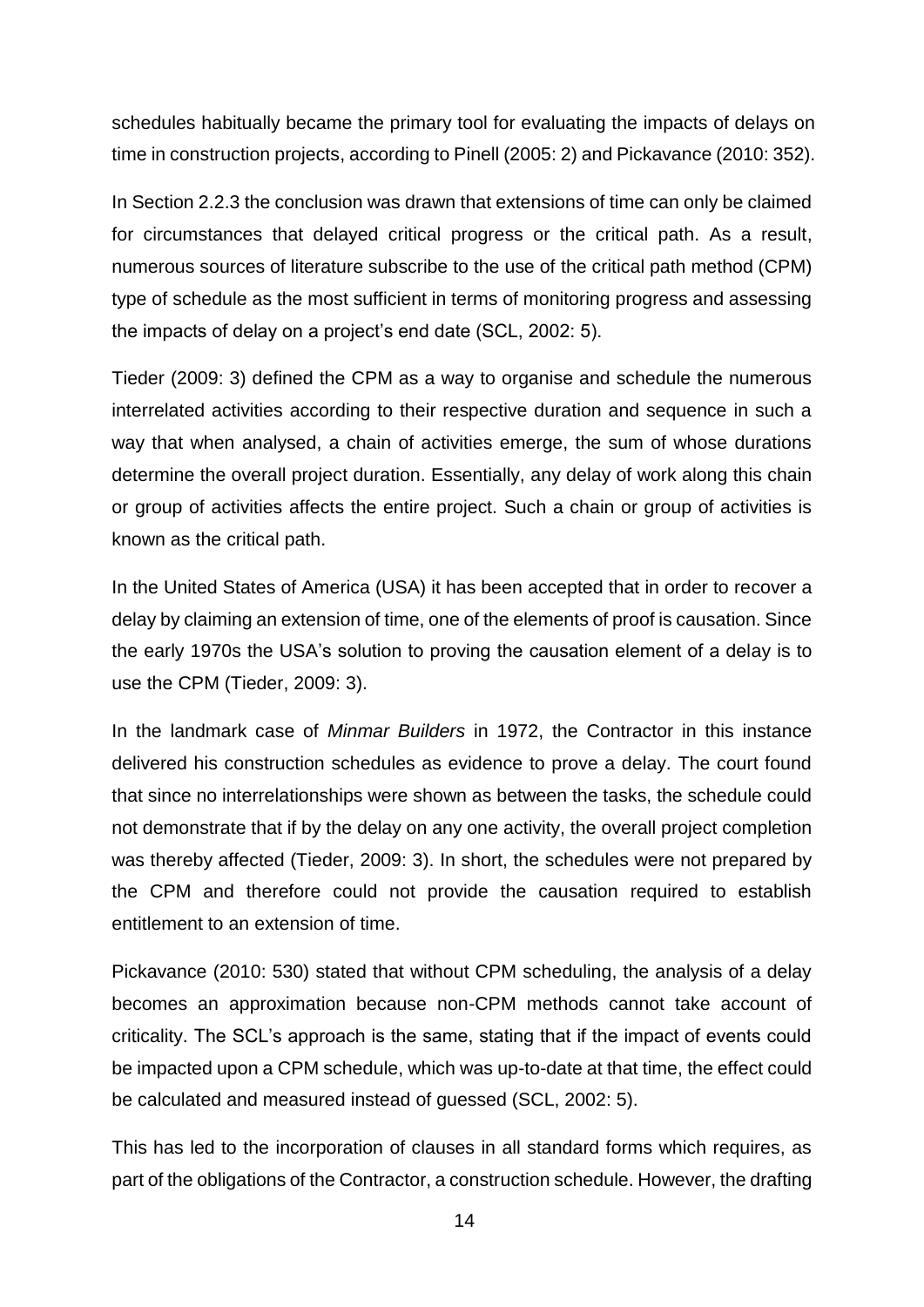of these clauses, according to Pickavance (2010: 407) is distressing. The most important point made by Pickavance (2010: 408) and emphasised by numerous sources of literature is that the time control requirements of the standard forms are desperately insufficient and at the core, these are disconnected from the provisions for extension of time claims.

When comparing this statement to the JBCC, it clearly denotes this deficiency. For instance, the provisions for cost control under JBCC are infinitely more comprehensive in that these constitute more than five pages of the contract. By comparison, for time control, there is only clause 15.6 stating that the Contractor shall prepare a programme of the works in sufficient detail to enable the principal agent to assess the progress of the works and timeously provide the necessary contract instructions. Furthermore, the contract states that the Contractor shall continuously revise and modify the programme and issue copies to the principal agent. Inasmuch, no mention is made of the programme in JBCC when dealing with the extension of time provision under clause 29, which indicates the disconnectedness between the time control provision and the extension of time provision.

The conclusion is that the standard forms provide no guidance regarding the compilation and submission of a schedule. However, in the literature reviewed and especially evident in international case law, it has been established that CPM schedules are the basis for analysing delays to completion. In light of the context of construction contracts, delays, extension of time claims and the disconnectedness between CPM scheduling and contractual provision, the following section attempts to determine the current techniques that are available to analyse delays.

#### **2.2.5 Delay analysis techniques (DATs)**

According to Brahimah (2013: 507) the objective of a delay analysis exercise is to determine the amount by which the project is delayed and to establish the portion of the delay that can be attributed to the each party in order to arrive at a cost or time compensation. The analysis or assessment of delay or delay analysis techniques as well as construction contract claims, have been the subject area of many studies in recent years (Braimah & Ndekugri, 2009:1279).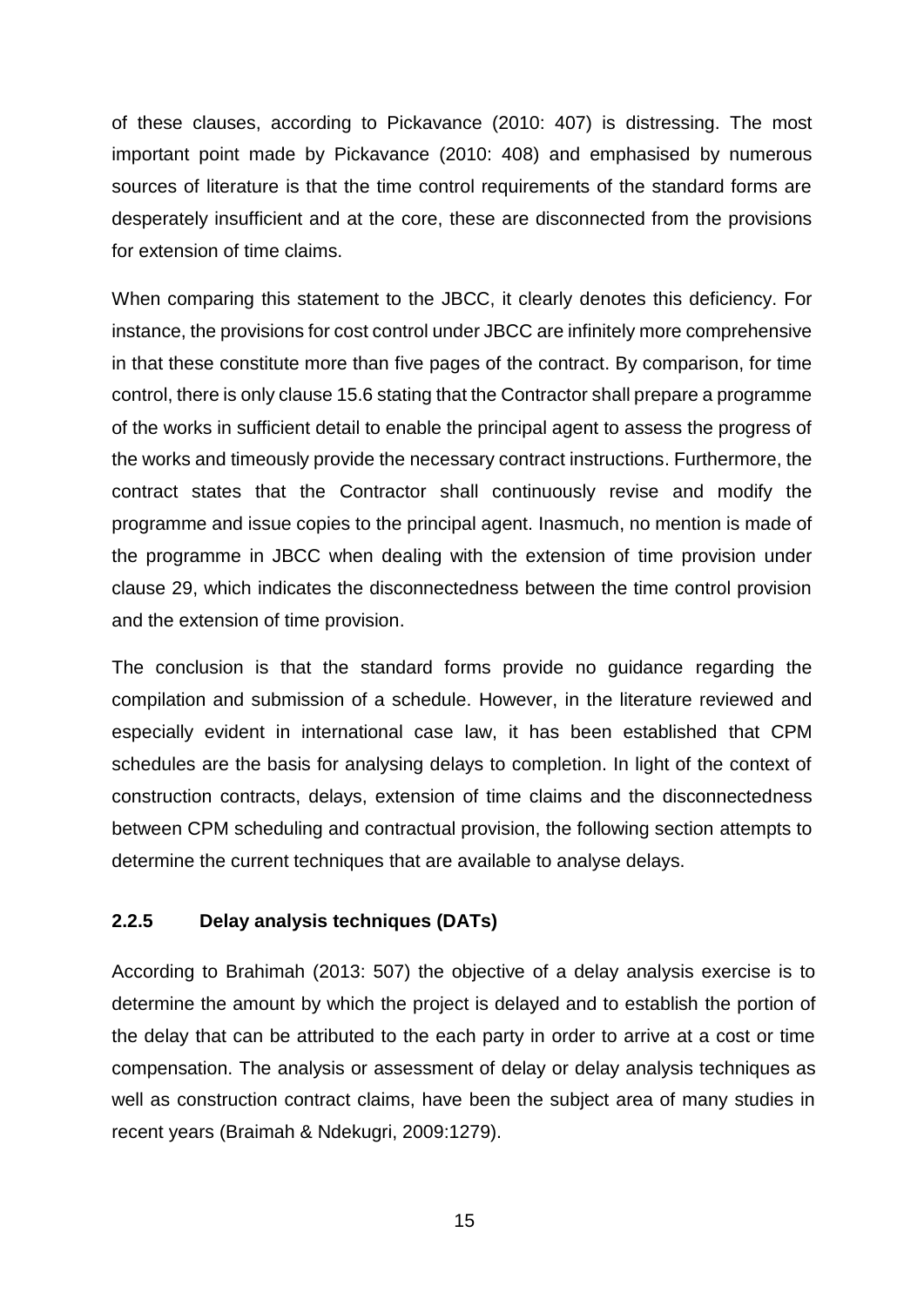Most studies are aimed at defining or refining the existing DATs or exploring specific delay related issues, such as concurrent delays. Winter (2009: 1) questioned the manner in which the delay should be analysed and the subsequent research, which was presented at the Society of Construction law's international conference, contained a summary of pertinent facts and relevant cases that focussed on the analysis of delays. The study also emphasised the difficult delay circumstances, known as concurrent delay and most of Winter's research was focussed on the relevant case law pertaining to concurrent delay.

Bordoli and Baldwin (1998: 331) also published research on the different methods for assessing delays together with Bubshait and Cunningham (1998: 320) and Kartam (1999: 409). This body of research contributed directly to the establishment of a delay analysis theory as well as making the different methods known.

Other studies performed by Ndekugri, Braimah and Gameson (2008: 629) investigated the effectiveness and use of existing DATs. Their research formed part of a considerable collection of literature on the effectiveness and shortcomings of the existing DATs in practice. Pinell (2005), Pickavance (2010) and Kumaraswamy and Yogeswaran (2003) all surveyed the aspects of existing methodologies.

Scott, Harris and Greenwood (2004: 59) furthermore indicated that a large absence of legal precedent exists in the UK, demonstrating the lack of the provision of a directive on how delay claims should be handled. The situation may be the same for South Africa, as the standard forms require arbitration or adjudication for all disputes in terms of the contract, thereby removing or reducing the legal precedent.

From the collection of literature it can be concluded that the following is a list of various techniques available for PAs to evaluate a delay claim, namely:

- a) As-Planned *versus* As-Built,
- b) Impacted As-Planned,
- c) As-Planned But for,
- d) Collapsed As-Built,
- e) "Window" Analysis, and
- f) Time Impact Analysis.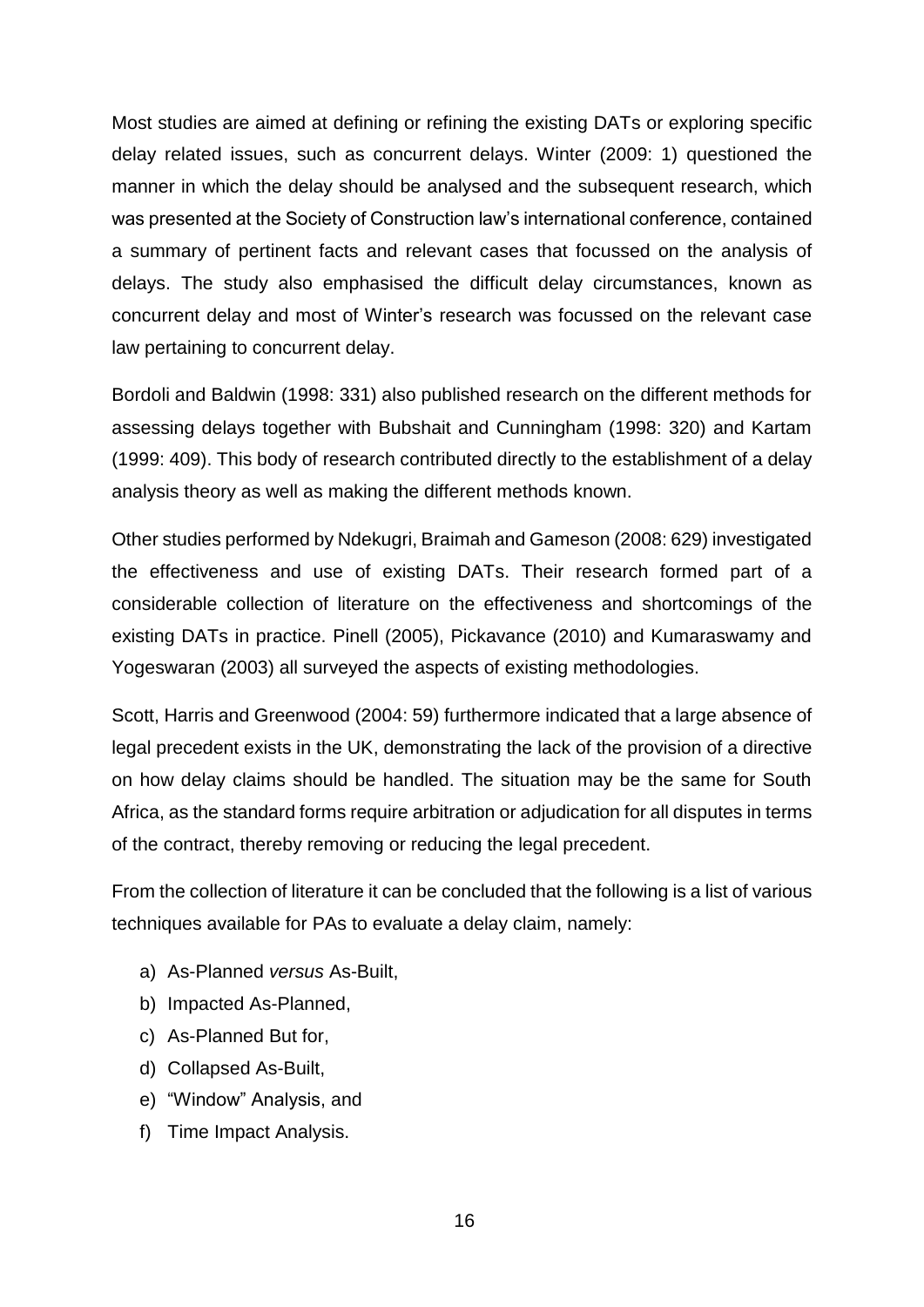For the purpose of this research study, it would be ineffective to expand upon each method comprehensively. It is imperative to note that according to Pickavance (2010: 873), the methods are complex and require a CPM schedule as a basis for each evaluation method. The same factual data will produce a different result of the effect of a delay to progress on the completion date when employed by each method of analysis.. This was also illustrated by Critchlow, *et al*. (2006)

The most notable recent study by Braimah (2013) reviewed the current defined DATs and by means of a very practical case study revealed a number of prominent aplication issues and improvement needs. Accordingly it was confirmed that the different techniques yield different results when employed on the same delay scenario (Braimah, 2013: 506).

The deficiency in literature from a South African perspective regarding existing DATs is twofold. The first begs the question of how much knowledge PAs have regarding each of these methods, if any?

A significant part of Scott, Harris and Greenwood's (2004: 59) research emphasised a study in the UK where interviews with 46 professionals were conducted on how they would analyse the impacts of delays within different situations. However, in each instance they were given choices of methods and the research concluded that none of the respondents suggested any methods other than those shown.

Bordoli and Baldwin (1998) considered the question of the knowledge and methods used by professionals by interviewing 96 respondents within the construction industry in 1998. The focus was to determine the knowledge and methods used within the context of the list of available methods and not necessarily on the actual methods used within the industry.

Secondly, if PAs employ any of the existing DATs when evaluating a claim, are they aware of the different results that each technique would yield?

Table 1 below, indicates the different types of standard form contracts used in South Africa and how these compare in terms of their provisions for extension of time, schedules and delay analysis.

*Table 1: Comparison of main standard forms of construction contracts in South Africa.*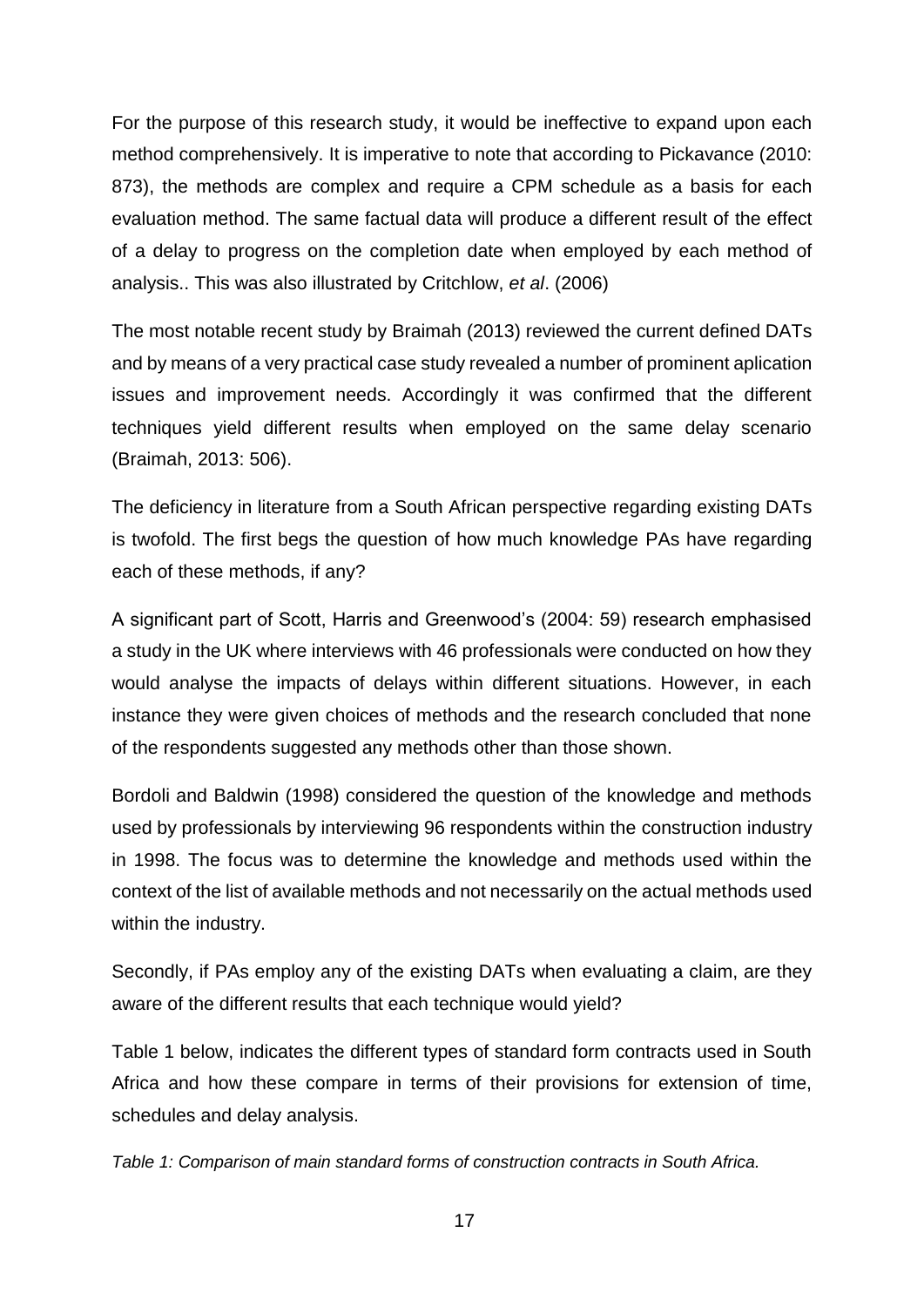| <b>COMPARISON OF MAIN STANDARD FORMS OF CONSTRUCTION CONTRACT IN SOUTH AFRICA.</b>                                                |                                                                                                                                                |                                                                                                                                                                                                    |                                                                                                                                                                                                |    |                                                                     |  |
|-----------------------------------------------------------------------------------------------------------------------------------|------------------------------------------------------------------------------------------------------------------------------------------------|----------------------------------------------------------------------------------------------------------------------------------------------------------------------------------------------------|------------------------------------------------------------------------------------------------------------------------------------------------------------------------------------------------|----|---------------------------------------------------------------------|--|
|                                                                                                                                   | <b>TYPE OF CONTRACT</b>                                                                                                                        |                                                                                                                                                                                                    |                                                                                                                                                                                                |    |                                                                     |  |
| <b>CONTRACT PROVISIONS</b>                                                                                                        | <b>JBCC</b>                                                                                                                                    | <b>GCC</b>                                                                                                                                                                                         | <b>NEC</b>                                                                                                                                                                                     |    | <b>FIDIC</b>                                                        |  |
| Contains a provision for<br>extending the completion date<br>(extension of time provision)?                                       | $\bullet$<br>Yes. Clause 29.                                                                                                                   | Yes Sub Clause 10 1 1                                                                                                                                                                              | Yes Clause 60                                                                                                                                                                                  |    | Yes Clause 20.1                                                     |  |
| Places an obligation on the<br>Contractor to provide a<br>construction schedule?                                                  | Yes, Clause 15.<br>(V                                                                                                                          | Yes. Clause 12.                                                                                                                                                                                    | Yes. Clause 31.1                                                                                                                                                                               |    | Yes. Clause 8.                                                      |  |
| Provides any indication of how quidance or indication of what<br>the schedule should be<br>compiled or what it should<br>contain? | No. JBCC provides no<br>is required in a schedule<br>except that it should be in<br>sufficient detail to allow the<br>CA to evaluate progress. | Yes. Very limited information.<br>The clause states that the<br>programme should show the<br>order of procedure, duration of<br>activities and the method which<br>the Contractor proposed to use. | Yes. Should show order in<br>which the Contractor intends to<br>carry out works. Show each<br>stage of work by nominated<br>Subcontractors, Indicate<br>sequence and timing of<br>inspections. |    | Yes. Very comprehensive<br>list of requirements under<br>clause 31. |  |
| Refers to the programme<br>under the extension of time<br>clause?                                                                 | No. JBCC under clause 29<br>has no reference to the<br>programme as basis for<br>calculation of the extension of<br>time.                      | No. GCC has no reference to<br>the programme under clause<br>10.1.1.                                                                                                                               | Yes. NEC does make reference<br>to the accepted programme in<br>calculating delays but only to the<br>extent that the delays affect key<br>dates as per the programme.                         |    | No. Very comprehensive list<br>of requirements under<br>clause 31.  |  |
| Provides clear quidance on<br>the method to follow in<br>evaluating or calculating a<br>claim?                                    | No.<br>$\infty$                                                                                                                                | INo.<br>$\infty$                                                                                                                                                                                   | No.                                                                                                                                                                                            | U. | INo.                                                                |  |

# **2.3 INTERNATIONAL STANDARDS OF PRACTICE DEVELOPED FOR DELAY ANALYSIS**

In the year 2000, a group of members to the Society of Construction Law probed the possibilities of making delay related disputes more predictable in terms of their resolution. They discussed the various methods available to deal with delay issues by parties to a construction contract as well as the courts. Two years later, in 2002 they published what is today known as the *Delay and Disruption protocol (Protocol)* (Society of Construction Law, 2002). The Protocol formed the first published standard in terms of how practitioners should evaluate and calculate extension of time claims within any form of contract (Pickavance, 2010: 532).

Other research studies, such as those conducted by Scott, Harris and Greenwood (2004: 50) assessed the SCL Protocol's effectiveness and use in the industry for dealing with delay and disruption. The research concluded that the methods in the Protocol appeared to have been acceptable to the construction industry.

Unfortunately, according to Pickavance (2010: 2) the SCL Protocol was never drafted into any of the standard forms of contract and has not been incorporated into the industry by practitioners. However, it is still regarded as an excellent standard on the methods to be used by PAs in their assessment of the extension of time claims (Winter,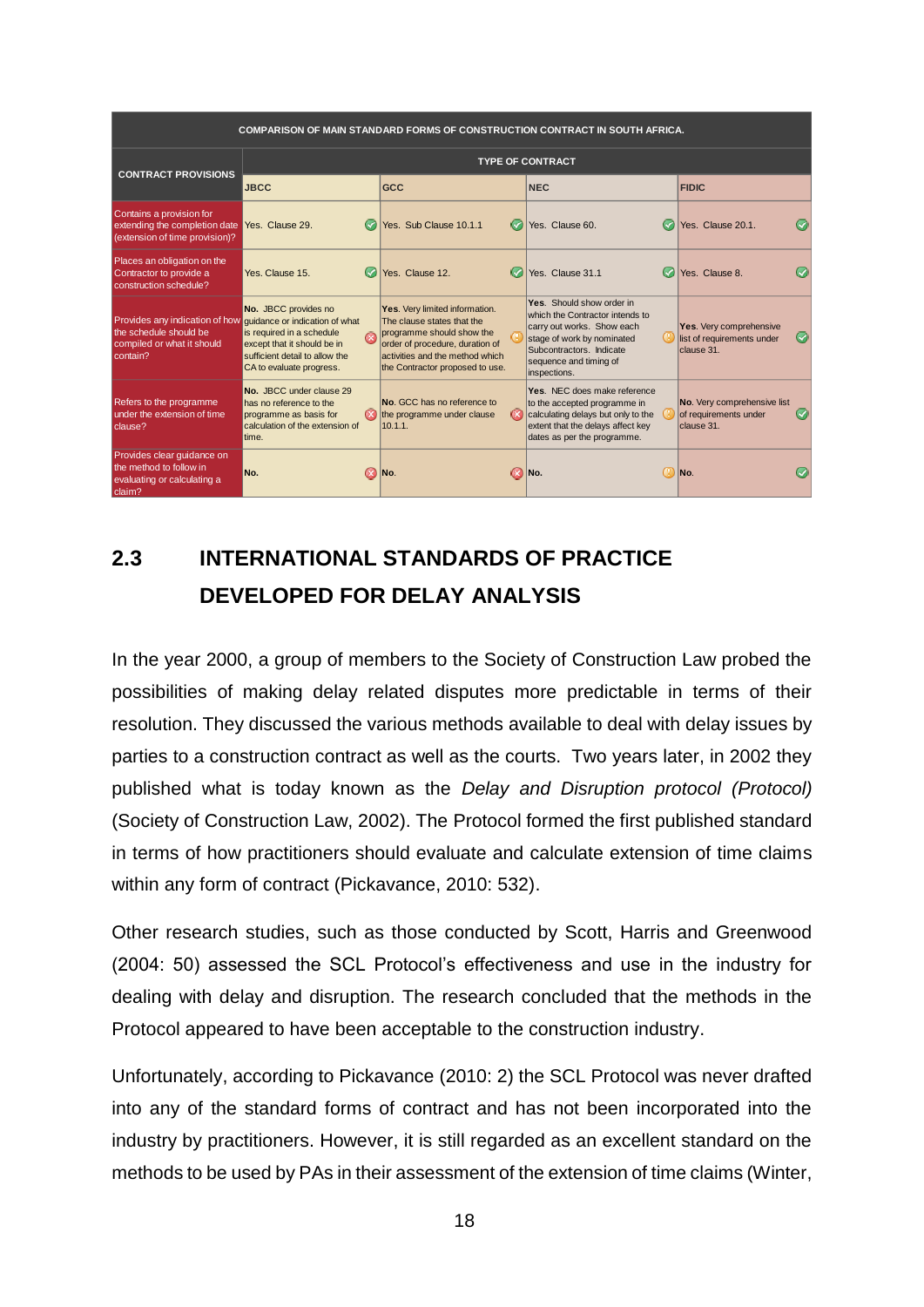2009: 13) and the Protocol provides a benchmark against which existing practices are measured, as investigated by the proposed research.

It should be noted that the Protocol is not a contractual document nor can it take precedence over express terms of an agreement between the parties (SCL, 2002: 3). Because the JBCC is deficient in its directive on how to calculate and analyse a delay to the practical completion date as shown in Finsen (2005: 159), the Protocol's role in this research serves as the only available benchmark, save for the provisions of the JBCC, against which to measure current practices.

The following paragraphs postulate fundamental theses from the Protocol, which is relevant in terms of providing supplementary support to the provisions of the JBCC relevant to this research. Together with the provisions of JBCC, the Protocol forms the benchmark for evaluating the practical application of knowledge by practitioners in analysing extension of time claims.

#### **2.3.1 Objective of the Protocol**

The objective is to provide beneficial direction on some common concerns that arise from construction contracts when one party wishes to recover from the other an extension of time or compensation for additional time spent and resources used in completing the project. Mainly the Protocol seeks to provide a directive on how to analyse extension of time claims and minimise disputes (SCL, 2002: 3).

#### **2.3.2 Schedules**

The Protocol states that in order to use a construction schedule as a tool for managing change and determining extension of time claims the programme should adhere to the following:

- a) a properly prepared schedule showing the manner and sequence in which the Contractor anticipates to the execute the project;
- b) the schedule should be updated regularly to track the actual progress and any extensions of time granted to date.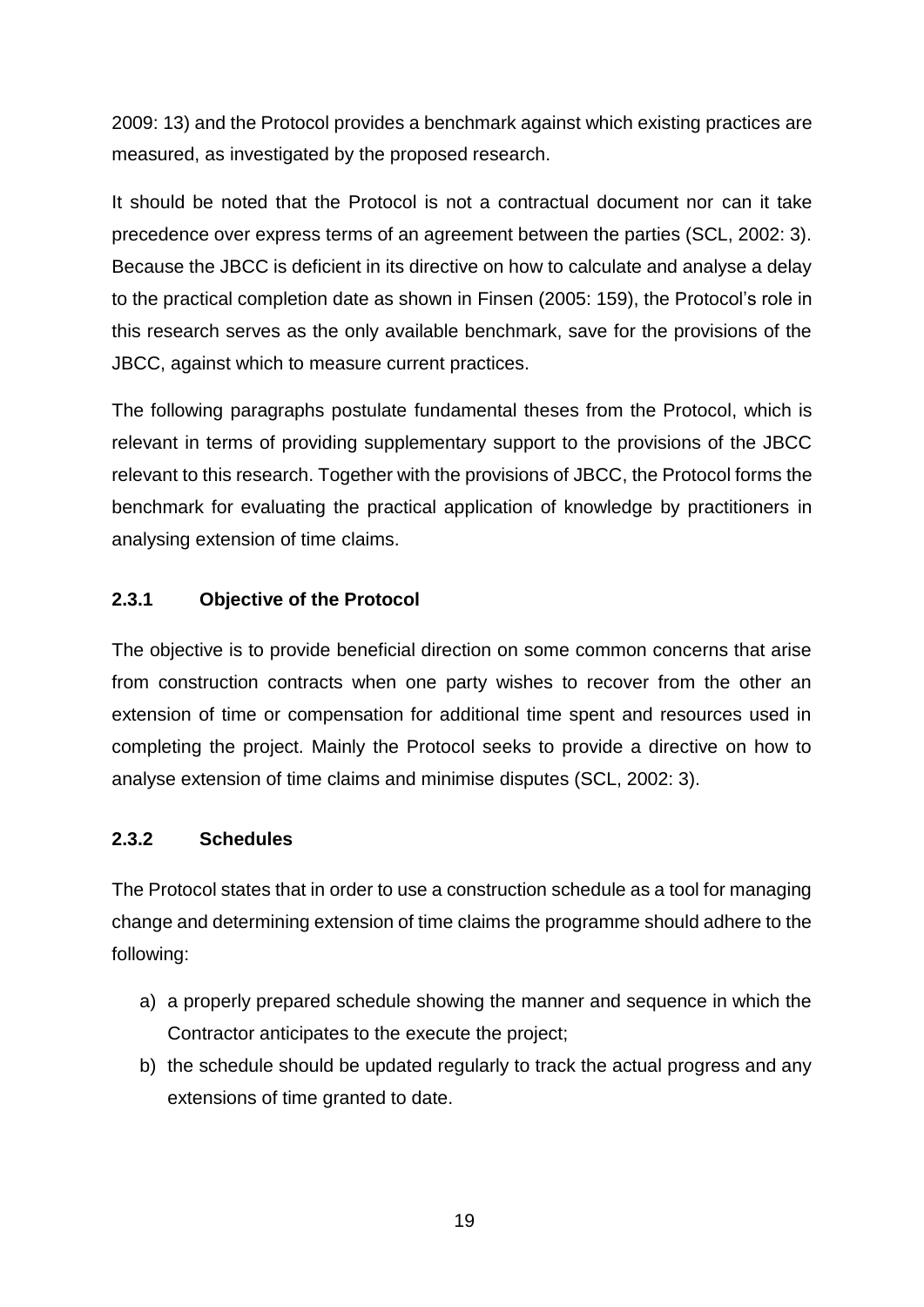#### **2.3.3 Procedure for extension of time claims**

The Protocol suggests the following procedure to deal efficiently and accurately with extension of time claims (SCL, 2002: 3-6):

- 2.3.3.1 Ensure all requirements or conditions relating to an application for extension of time has been met as stated in the express provisions of the particular contract;
- 2.3.3.2 As close as possible to the date on which a delaying event takes place, the Contractor should insert the event on his updated schedule in order to gauge what effect this event had on the programme at that particular point in time. This indicates the actual or anticipated effect of the event on the completion date of the project. The Contractor should also keep all documents and records necessary to demonstrate entitlement in principle to the extension of time claim.
- 2.3.3.3 Before taking any action, the PA should establish whether the claimed event or cause of delay is a circumstance mentioned in the contract as an event for which the extension of time claim mechanism can be used. This is also referred to as a Client risk event. If not, then the delay is at the risk of the Contractor. If so, it should also be established if the event is an excusable or compensable delay event.
- 2.3.3.4 In determining the amount of time by which to extend the completion date, the Protocol recommends that the updated schedule be used as the primary tool. The extension should be granted to the extent that the Client risk event is predicted to prevent the project being completed by the contractual completion date at that time.
- 2.3.3.5 The method to be used by the PA is proposed by the Protocol as the **Time Impact Analysis** method. This method is implemented as follows:
	- a) the schedule is first brought completely up-to-date to the point immediately before the occurrence of the Client risk event;
	- b) the schedule should also be updated to reflect any realistic and achievable plans to recover any delays that have occurred;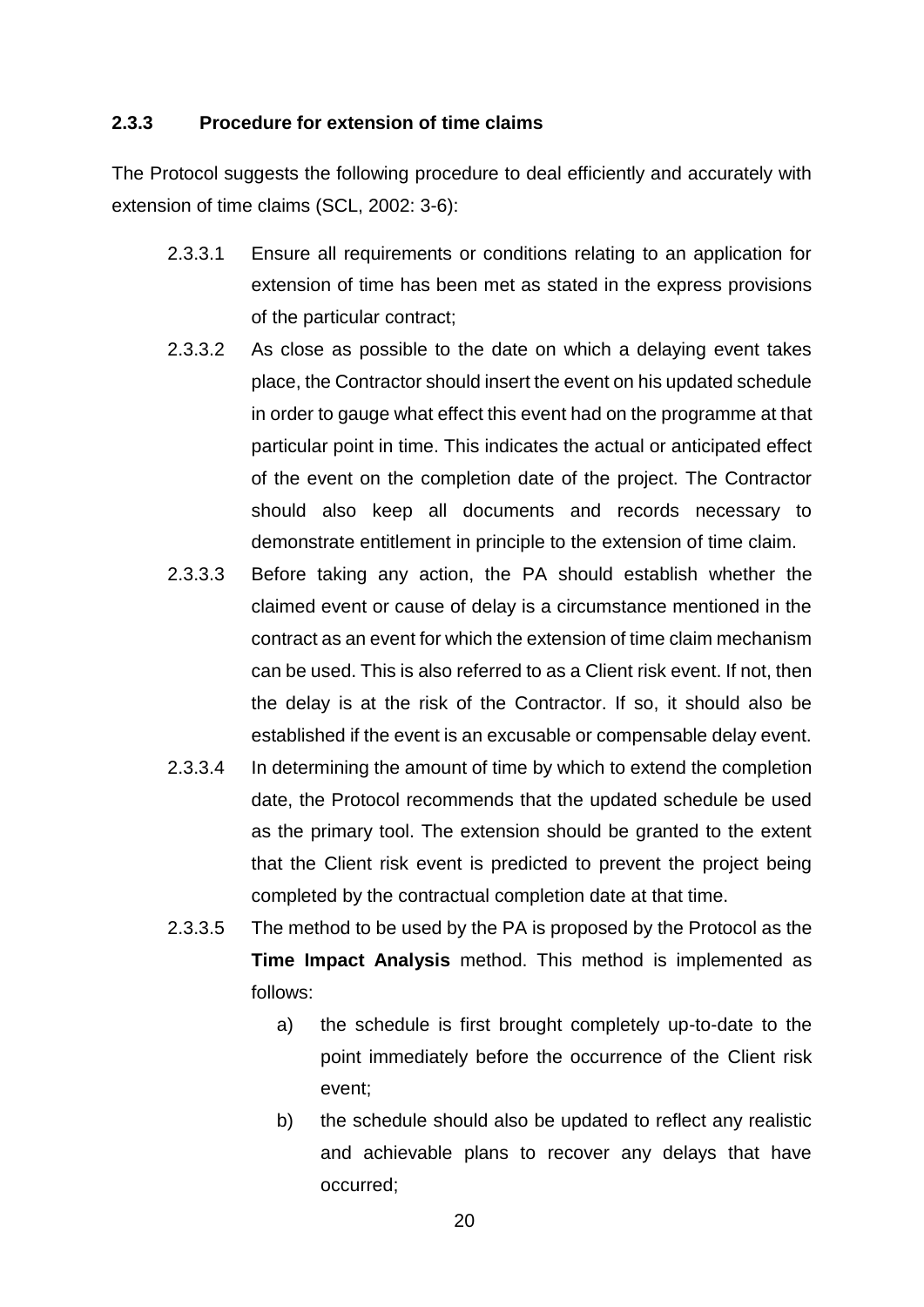- c) a sub-network of activities, representing the Client risk event shall then be inserted into this updated programme and;
- d) the impact of this sub-network on the completion date shall be noted as the delay.
- 2.3.3.6 If the schedule contains demonstrably unrealistic logic or durations, these should be corrected by agreement before assessing the effect of the delay on the schedule.
- 2.3.3.7 Where there are concurrent delays, the time impact method should be applied for each event in the sequence they arose. In this situation, any Contractor delay should not reduce the amount of extension of time due to the Contractor as a result of the Client risk event or delay.

From this context it also important to emphasise that Scott, Harris and Greenwood (2004: 59) confirmed that the effective resolution of delay claims rely profoundly upon the ability of principal agents (PAs) to quantify a delay and to analyse its impact within the larger framework of the project.

# **2.4 LOCAL STANDARD FORM PROVISIONS FOR EXTENSION OF TIME CLAIMS**

For the purpose of this research study, the JBCC was used as the relevant standard form of contract to understand the how professionals in the industry in Bloemfontein assess extension of time claims. As a consequence, the relevant extension of time clause of JBCC was used as a basis for the study.

The first clause of relevance is Clause 15.6. The clause delineates some obligations of the Contractor under the contract and the Contractor is duly is instructed to prepare a programme of the works in sufficient detail to enable the principal agent to assess the progress of the works and timeously provide the necessary contract instructions.

No definition is provided regarding what would constitute sufficient detail, only that it should enable the principal agent to assess the progress. No further reference to the programme is made in JBCC.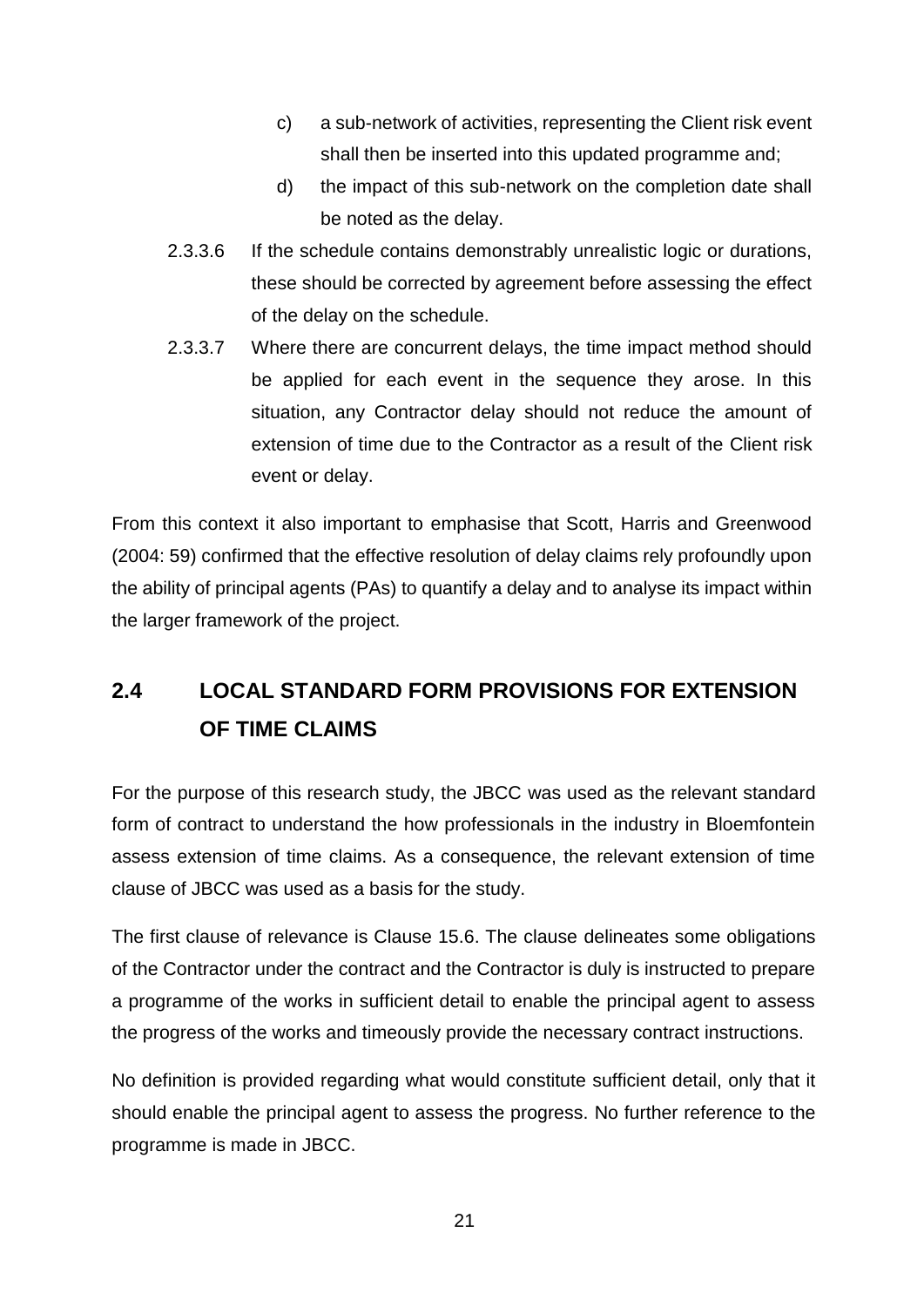Clause 29.0 of the JBCC contract deals with extension of time. The clause is firstly divided into three categories, which is based on the categories of delay explained in Section 2.2.2 previously. These categories are listed in clauses 29.1, 29.2 and 29.3. Under each of these a list of circumstances is provided. The excerpts from the contract are provided hereunder:

**Clause 29.1**: *The circumstances for which the contractor is entitled to a revision of the date for practical completion and for which revision the principal agent shall not adjust the contract value are delays to practical completion caused by one or more the following…*

Clause 29.1 refers typically to delays beyond the control of both the Client and the Contractor. It includes events such as inclement weather, force majeure, strikes, late delivery of materials and the like. Claims in terms of clause 29.1 entitle the Contractor a revised completion date but does not compensate the Contractor for additional time expense. This is an excusable delay.

**Clause 29.2**: *The circumstances for which the contractor is entitled to a revision of the date for practical completion and for which revision the principal agent shall adjust the contract value are delays to practical completion caused by one or more the following…*

Clause 29.2, refers typically to delays beyond the control of both the Contractor but at the risk or default of the Client. It includes events such as variation orders, late issue of construction details, the execution of additional work, late delivery of items for which the Client is responsible and the like. Claims in terms of clause 29.2 entitle the Contractor to a revised completion date and it states that the principal agent shall adjust the contract value, in other words compensate the Contractor for additional time expenses. This is congruent with the definition of compensable delay.

**Clause 29.3**: *Further circumstances for which the contractor is entitled to a revision of the date for practical completion are delays to practical completion by any other cause beyond the contractor's reasonable control that could not have reasonably been anticipated and provided*  for. The prinicpal agent shall adjust the contract value where such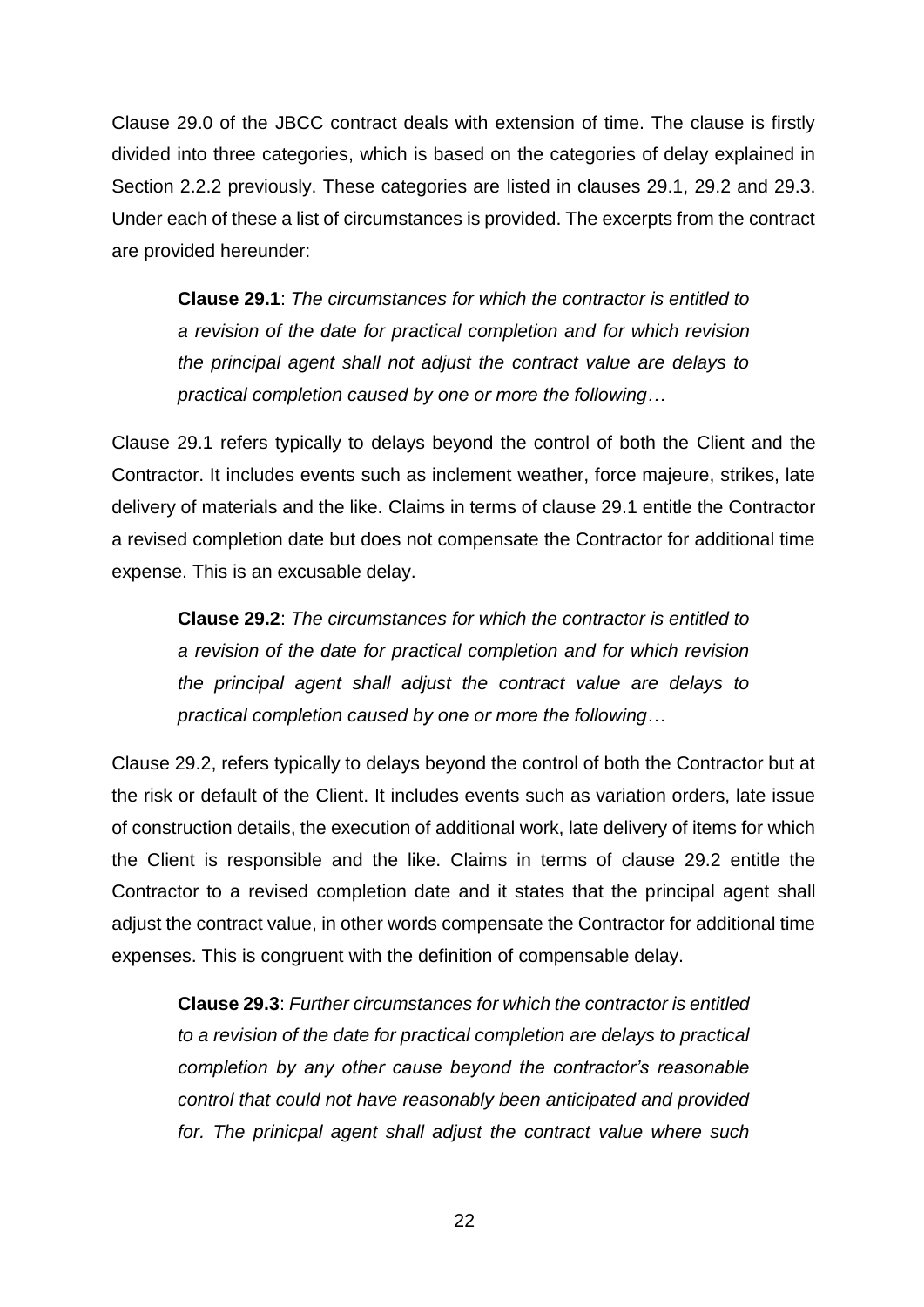*delay is due to the Client exercising his rights in terms of the agreement or by the default of the Client.* 

Clause 29.3 does not provide a list of events and the idea is to cover for any eventuality beyond the Contractor or Client's control.

Particularly noteworthy is the fact that the onus rests on the Contractor to apply for, and motivate an extension of time claim (Finsen, 2005: 155). In doing so, the Contractor must comply with a series of conditions or rules. The failure of complying with these conditions could result in the Contractor losing his right to claim.

The following list is a summary of the required conditions as stated in JBCC for the Contractor to be able to retain the right to claim once he becomes aware of a circumstance that could delay completion of the project, in terms of clause 29.1,29.2 or 29.3:

- 1. give reasonable and timeous notice to the principal agent;
- 2. take all reasonable steps to avoid or reduce the delay;
- 3. within twenty (20) working days from the date of becoming aware or ought reasonably to have become aware of the potential delay, notify the PA of the intension to submit a claim for a revision to the date for practical completion;
- 4. within forty (40) working days from the date of becoming aware or ought reasonably to have become aware of the potential delay submit a claim to the PA.

The JBCC states under points 3 and 4 above, that a failure to give such notices shall cause the Contractor to forfeit his claim.

When submitting the claim for extension of time under clause 29, the contractor shall according to the JBCC seperately state in his claim the following:

- 1. the relevant clause on which the Contractor relies;
- 2. the particulars of the effect of the delay on **critical progress towards practical completion** (emphasis added) and;
- 3. the extension period claimed in working days, and the calculation thereof.

JBCC in clause 29.7 goes on to state that the PA shall within fifteen (15) working days of reciept of a claim grant in full, reduce or refuse the working days claimed.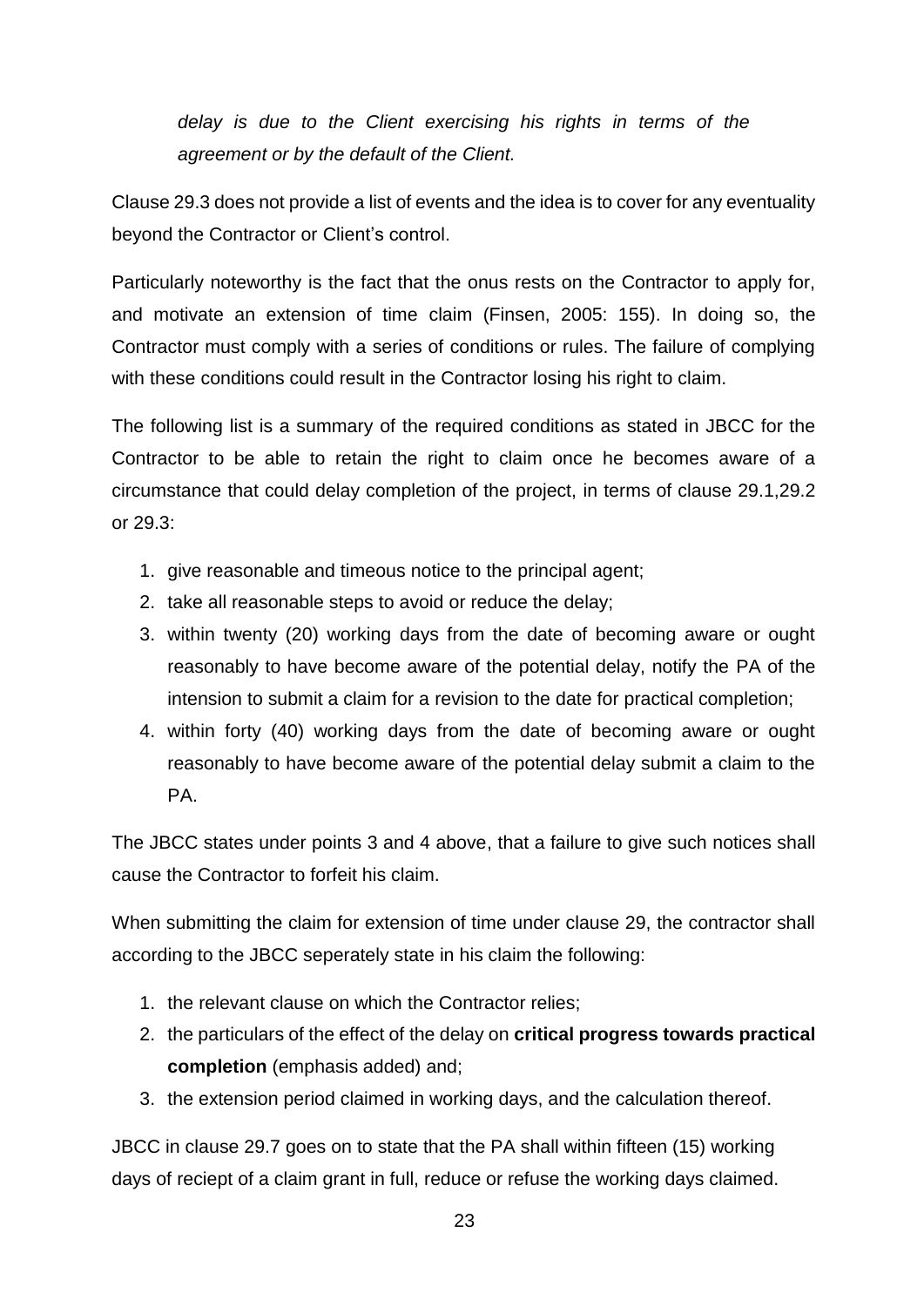As indicated previously and as can be seen in these clauses, JBCC provides no guidance on how the PA or Contractor should calculate the delay. The only indication is an indirect reference to the programme by stating that the contractor shall indicate the effect of the delay on critical progress towards practical completion.

In conclusion, from the JBCC it can be assumed that the following chronological method should be followed by PAs when evaluating a delay claim:

- 1. Determine if the Contractor provided reasonable and timeous notice of the event and gave notice of his intention to submit a claim.
- 2. Determine if the Contractor submitted his claim in the time stated in the Contract.
- 3. Determine if the Contractor took all practical steps to avoid or reduce the delay.
- 4. Scrutinise the relevant clause on which the Contractor relies for his claim.
- 5. Scrutinise the effect of the delay on critical progress towards practical completion.
- 6. Scrutinise and analyse the calculation of the days claimed by the Contractor.
- 7. Grant, reduce or refuse the extension of time claim, based on the outcome of any of the aforementioned points.

As the JBCC is silent on the method to employ in order to show the effect of the delay on critical progress towards completion and on the subsequent calculation of the days claimed, this research attempted to understand, how PAs implement the analysis of delays in this context. The research methodology is succinctly explained in the ensuing chapter.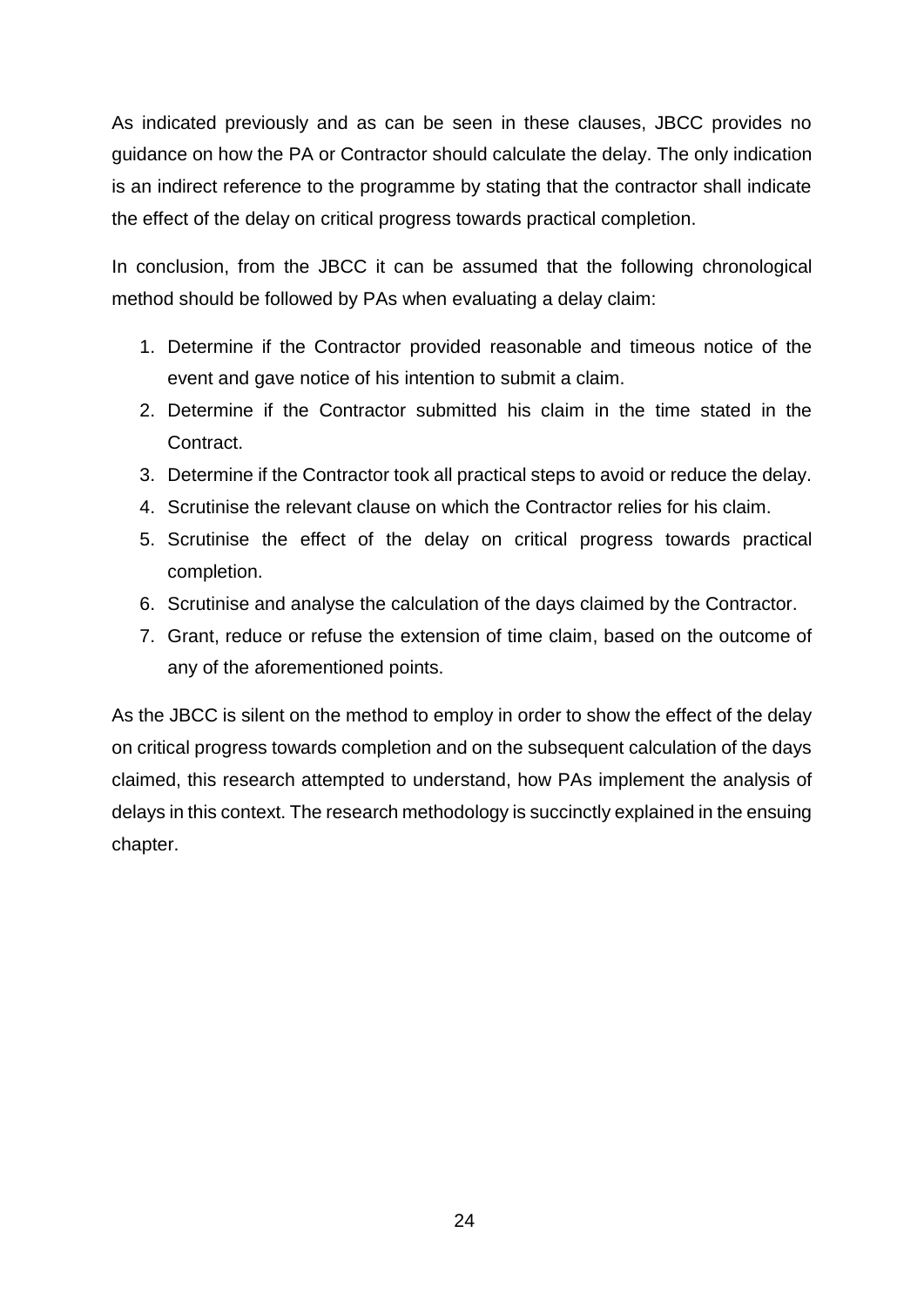# **CHAPTER 3: RESEARCH METHODOLOGY**

The aim and objective of this study as outlined in the previous sections, sought to establish the current methods and delay analysis techniques used by construction professionals in the role of a principal agent within the JBCC standard form of contract as depicted in Appendix A. The reviewed literature suggested sufficient information on the existing delay analysis techniques available and the prescribed standard of practice in applying these methodologies, their effectiveness and rate of implementation.

The researcher selected a mixed-method approach by utilising both qualitative and quantitative methods to investigate the current methods and delay analysis techniques employed by professionals in the construction industry in South Africa. The philosophy was largely reinforced by the post-positivism theory, shaping the knowledge that is based on measures completed by the participants or observations recorded by the researcher.

As a primary focus, the researcher minimised suggestive research questions or surveys where alternative or listed methods were indicated, in order to probe the actual current methods used in the construction industry, as objectively as possible.

#### **3.1 SAMPLING STRATEGY**

The researcher intended to use a purposive sampling method with the aim of targeting construction professionals who could specifically contribute towards the objectives of the study. These would be any construction professionals who are regularly appointed as principal agents in terms of the JBCC standard form, which requires them to analyse and make decisions regarding the extension of time claims.

The size of the population initially included 15 respondents, with the intention to expand the population until saturation was reached within the context of the objectives or when the sample was deemed representative of the local industry.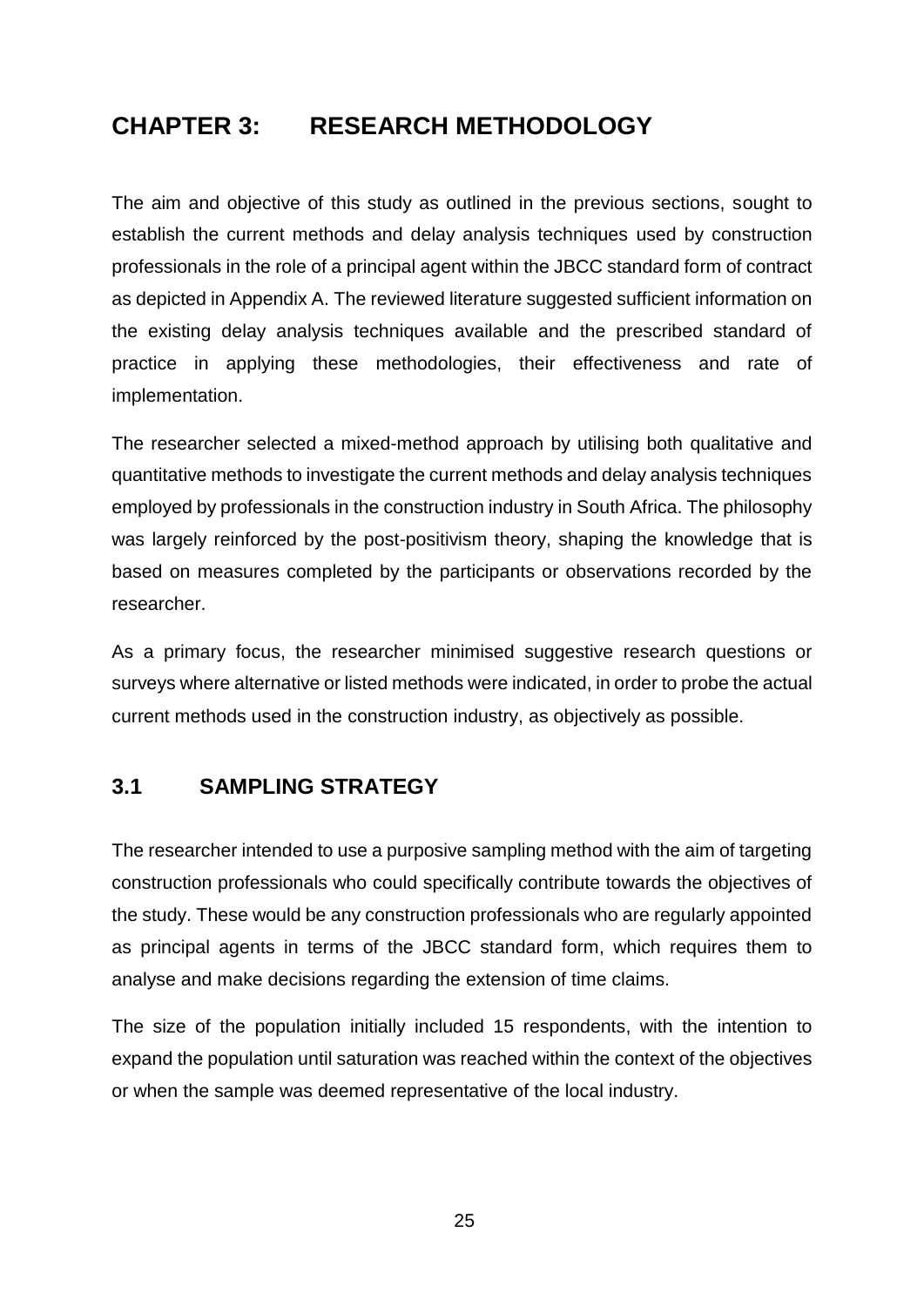## **3.2 DATA COLLECTION**

Data collection was performed by analysing the literature reviewed in Chapter 2, and utilising semi-structured interviews. The Semi-structured interviews were selected because of the perceived amplification of objectivity when obtaining responses. A pilot study was also conducted with an esteemed academic and experienced JBCC professional, which assisted in significantly refining the questions that constituted the semi-structured interview.

For the main study, the semi-structured interview was divided into four parts as described below:

• Part 1: Respondents' experiences as principal agents as well as in dealing with extension of time claims under JBCC.

The first part of the interview was designed to establish the experience of the sample population in terms of their appointment as principal agents under JBCC and the number of extension of time claims they have had to evaluate on average.

• Part 2: Main open-ended questions about the methods used by the professionals in extension of time claims.

The second part of the interview focussed on the main and secondary aims of the study, which sought to determine the methods used by professionals in evaluating an extension of time claim. Answers were provided in the absence of any stimulating or answer provoking questions. In evaluating the responses from this part of the interview, the researcher compiled the following list as a guideline in terms of extracting the data required to satisfy the main aim of the study:

- Do the respondents generally adhere to the procedures prescribed by the JBCC for evaluation of claims?
- How do respondents' indicated methods adhere to, or differ from the international protocol?
- Do the respondents use any other formal or informal collective set of procedures in evaluating claims?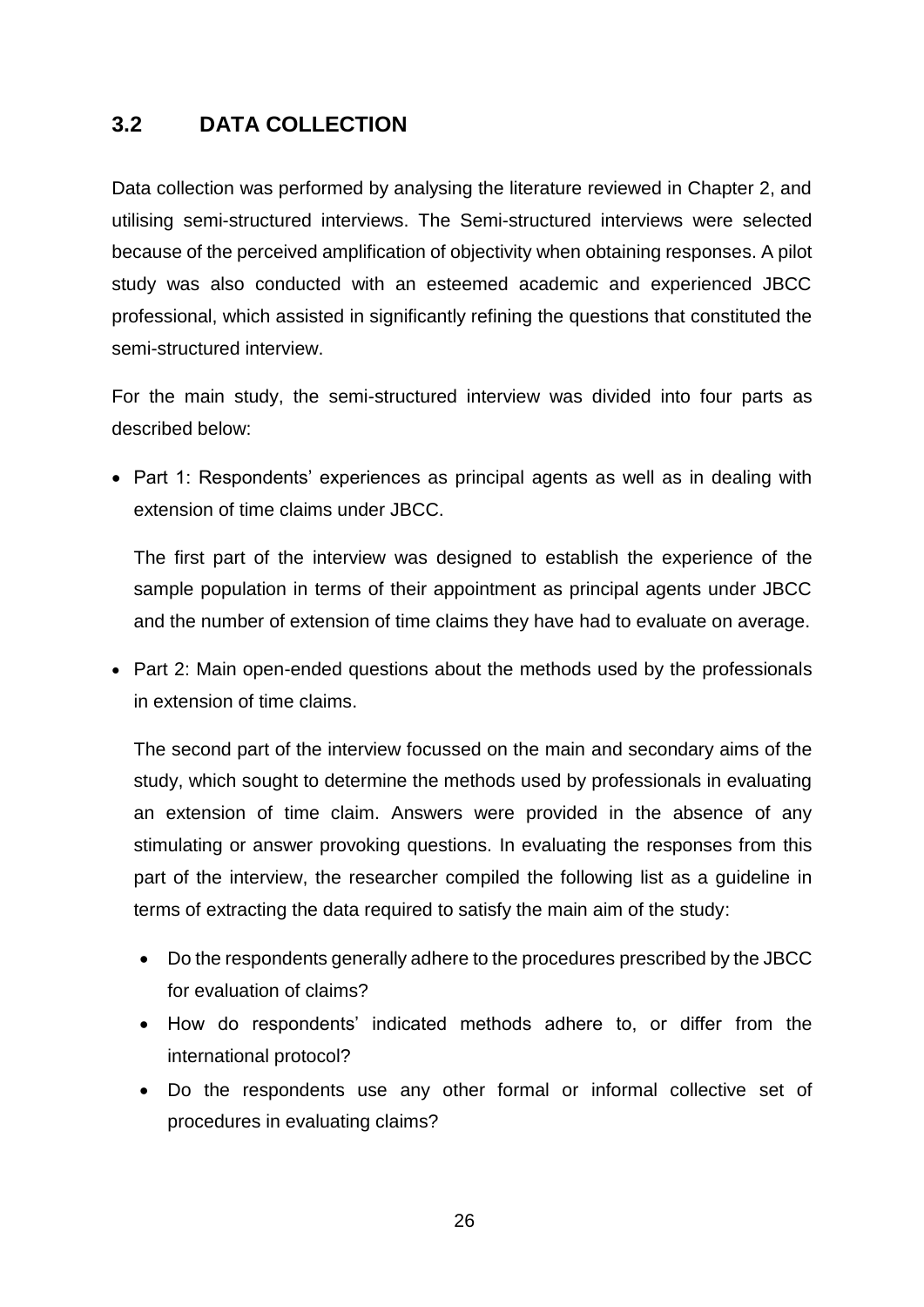- Do the respondents make use of any of the formal delay analysis techniques in their evaluation procedure?
- Any other relevant observations in terms of the collective manner in which the respondents indicated they evaluate claims for extension of time.
- Part 3: Closed-type questions.

The third part of the interview was designed to guarantee feedback, which would be able to satisfy the secondary objective of the study which was a comparison of the current methods used by professionals in Bloemfontein South Africa, and the techniques and conditions prescribed in international best practice guides and standards. These questions were asked in agreement with the prescribed model derived in Chapter 2 for evaluation of extension of time claims in terms of JBCC and the SCL protocol. The questions were only relevant in circumstances where the professionals did not indicate them in their own stated method in the previous section of the questionnaire.

• Part 4: Small-scale case study to determine the actual delay analysis techniques used.

The last part of the interview was designed to satisfy part of the main aim of this study, namely, what delay analysis techniques are used by professionals in evaluating extension of time claims? In the pilot study a hypothesis was postulated that very few professionals would be aware or able to use any of the delay analysis techniques identified in the Literature. As a result, this part of the interview was specifically designed to extract that information objectively as each professional would use a default type of delay analysis technique, knowingly or unknowingly. The purpose of this part of the interview was to ascertain the techniques that are preferred by the respondents.

A project case study was compiled for this purpose. The case study was adapted from similar previous research study performed by (Braimah, 2013). The study introduced a typical construction project and construction schedule. On the schedule a number of delays were indicated. Respondents were asked to provide an analysis of the delays. The researcher reviewed these actual techniques employed in order to determine the delay analysis methods that were used and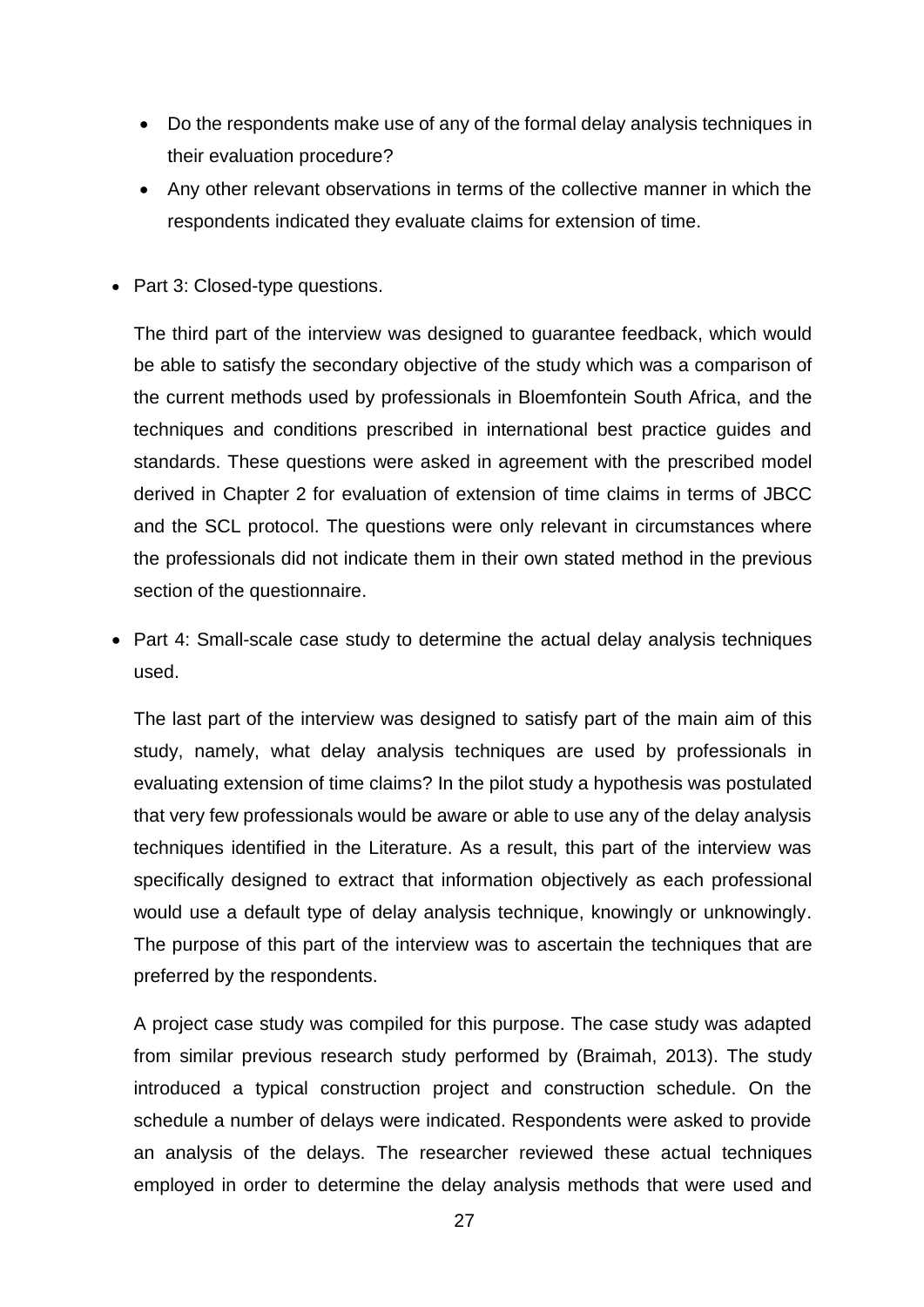preferred by the professionals, even in the absence of any knowledge of specific methods on their part.

## **3.3 DEMARCATION OF STUDY**

The study took place within the field of Construction Project Management. It focussed on and was limited to understanding the methods and techniques used within a small portion of the professional construction community in South Africa. It was also delimited by analysing the evaluations of extension of time claims within the framework of the JBCC standard form of contract used in this construction industry. The target population was therefore construction professionals who are regularly appointed into the role of a principal agent within the JBCC standard form of contract used in South Africa and who have been required to analyse an extension of time claim within this context.

The population was further limited to construction professionals in Bloemfontein, South Africa in an attempt to establish the difference in actual methods employed, if any, in this portion of the industry, measured according to international standards in practice. The limit of the respondents being selected from Bloemfontein was also due to the accessibility of this population group by the researcher and was the result of an attempt by the researcher to make the study more manageable in terms of time and budgetary constraints.

## **3.4 ETHICAL CONSIDERATIONS**

Due to the specific aim of this study to provide an objective insight into the actual methods employed by the respondents, the feedback received was treated confidentially. The nature of the results may have a negative commercial impact on the respondents or their businesses. As a result, the research was conducted under the assumption of anonymity.

Objectivity is affiliated with the fundamental aims of the research and as such it became a cornerstone of not only the success of the research but also served as a primary ethical consideration.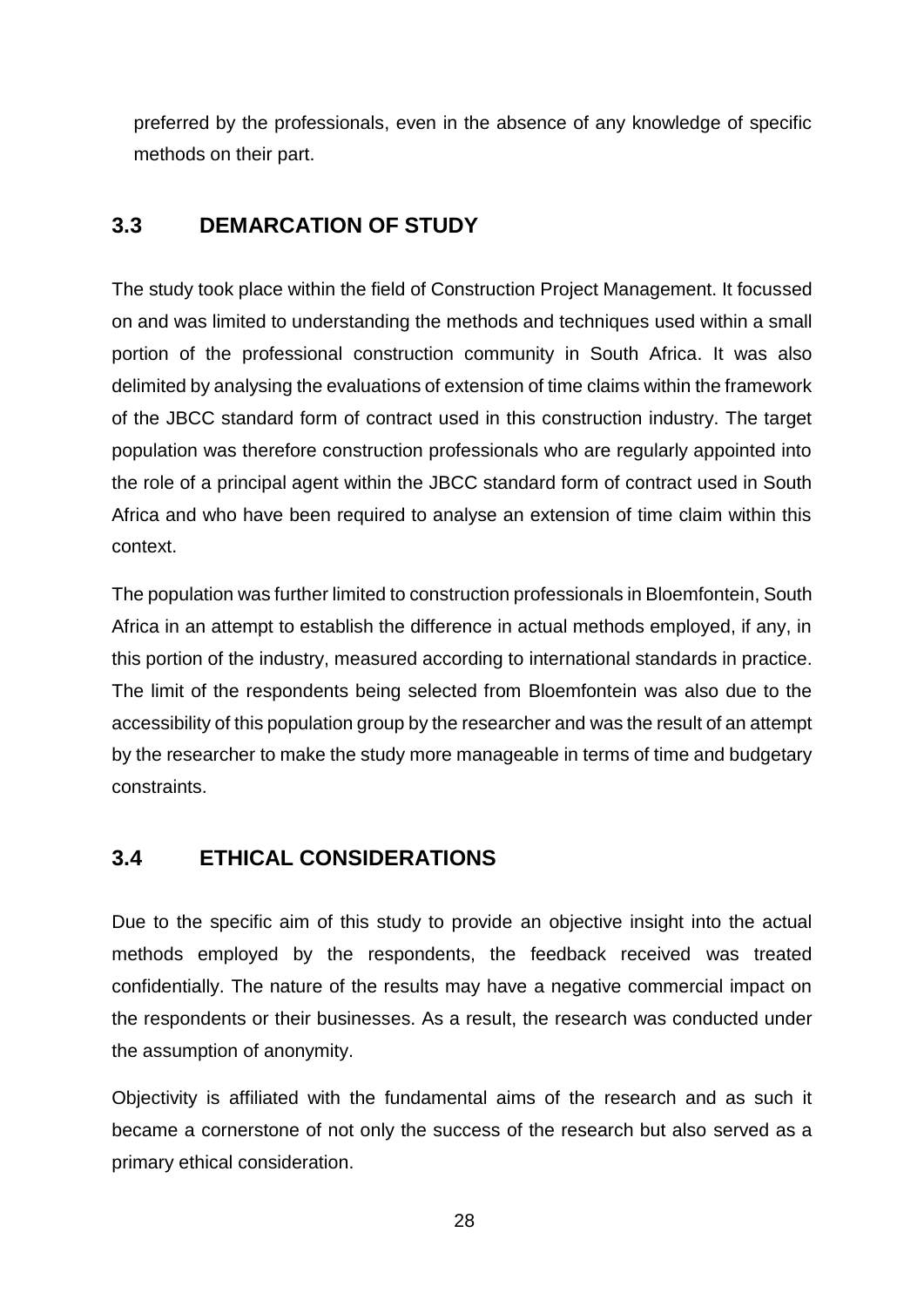# **CHAPTER 4: RESEARCH RESULTS AND DISCUSSION**

### **4.1 INTRODUCTION**

This chapter presents the data collected from the interviews with respondents and provides a first stage analysis.

## **4.2 CONFIDENTIALITY**

Respondents were provided with an unambiguous assertion that all commercially sensitive information regarding their company and employees would be treated strictly confidentially. It was also important to assure the respondents that neither would comparisons between companies be made nor that there would be any quantification of the accuracy of their feedback. It was important for the researcher to obtain clean (un-enhanced) feedback from respondents, which could have been compromised if respondents attempted to be accurate in any manner. Instead, the research sought to acquire an authentic approach regarding how the respondents act in specific situations.

## **4.3 DATA COLLECTED**

As indicated in the previous chapter, the interview was divided into four parts. The first part consisted of the administrative portion and gathered information regarding experience, main profession and the average number of claims the respondents deal with on any given project.

## **4.3.1 Part 1: Respondents' experience of respondents and number of claims**

The first question of Part 1 of the interview requested the respondents to indicate their experience, in years, as acting as the principal agent on construction projects in terms of the JBCC Principal Building Agreement. Figure 1 indicates that the average experience of the respondents was more than 10 years. The median established that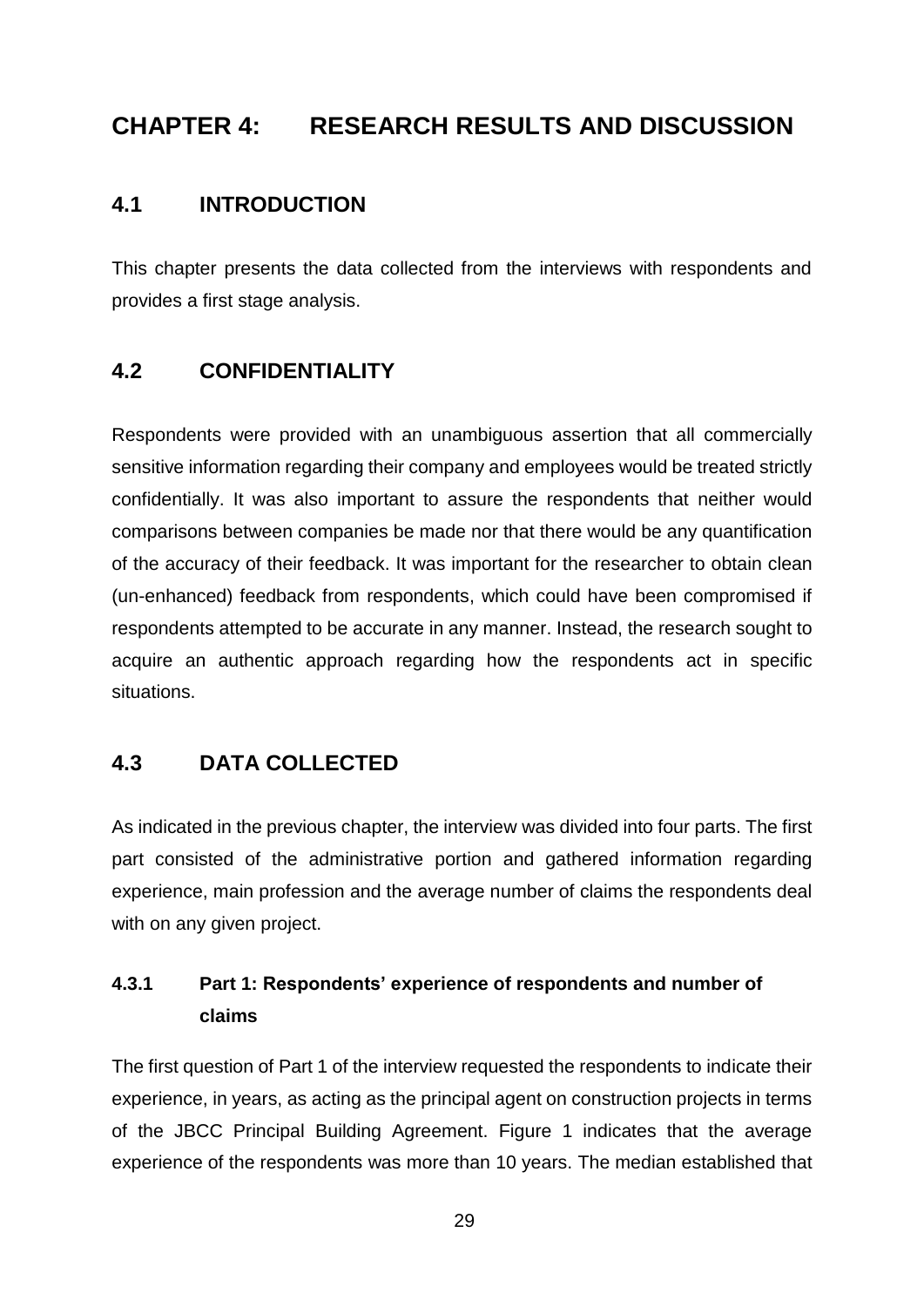half of the respondents had more than 12 years' experience as principal agents. This was a positive indication that the interviewed group had sound levels of experience in terms of the JBCC and ensured confidence that the data collected was measured against a context of experienced professionals.



*Figure 1: Respondents' experience as principal agents in terms of the JBCC.*

The second question was constructed to retrieve information from the respondents pertaining to the average number of time extension claims they have encountered when evaluating a project, based on their last five projects as a benchmark to answer this question. Figure 2 below indicates that on average, the majority of the respondents evaluated between two and three extension of time claims for each project, while at least half of the respondents were required to evaluate three or more time extension claims on any given project.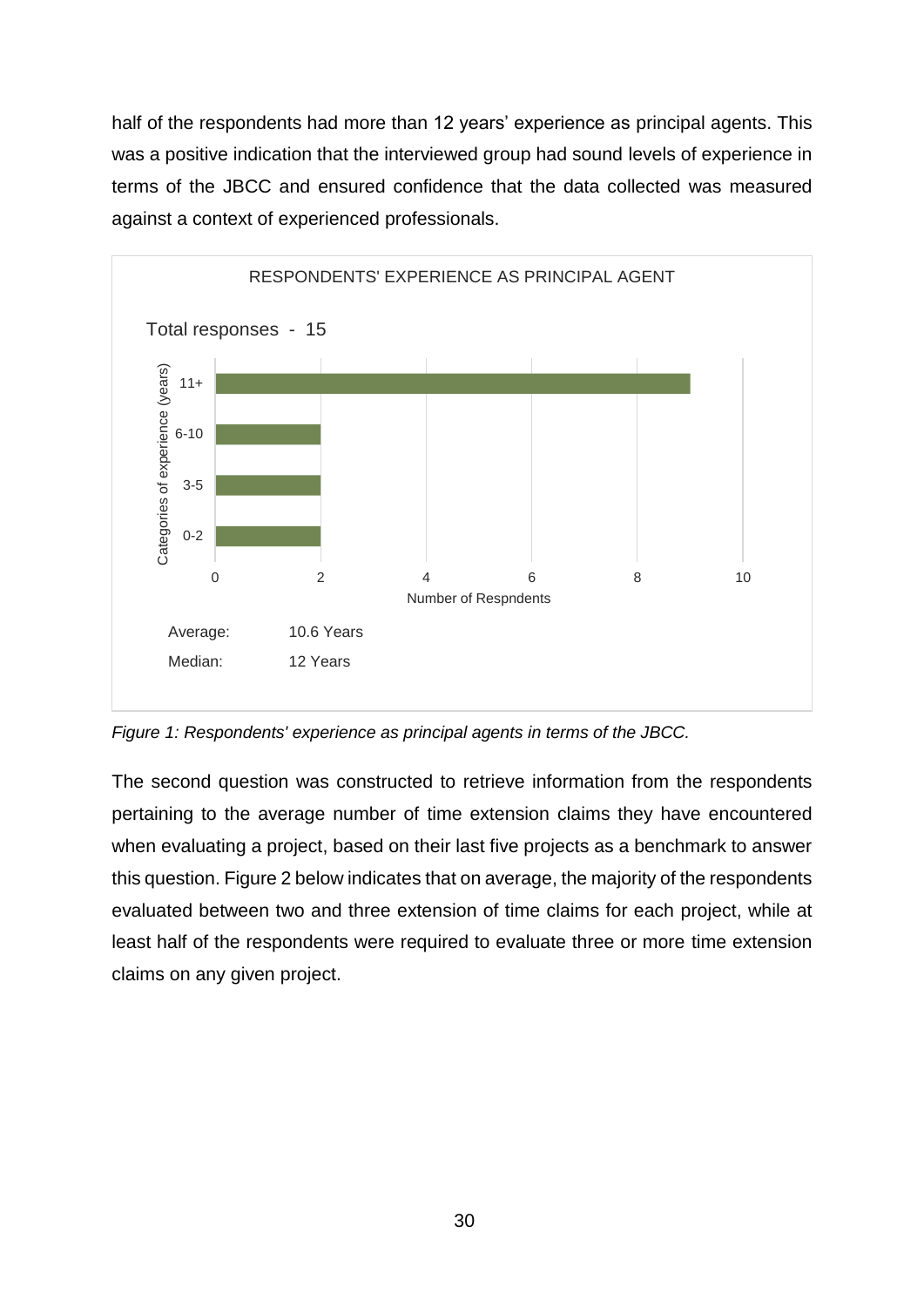

*Figure 2: The average number of claims, in terms of JBCC, which the respondents evaluated in their capacity as principal agents.*

Firstly, the data emphasised that all the respondents encounter at least one extension of time claim for any given project. Secondly, it indicated the amount of delays suffered on projects for which a claim is required by the Contractor, and this is congruent with Critchlow *et al.* (2006: 3).

#### **4.3.2 Part 2: Open-ended main question**

Part 2 of the interview dealt with the main and secondary aims of the study. These questions were open-ended, in an attempt to extract from the respondents their own, step-by-step method for evaluating an extension of time claim under JBCC. The question was constructed as follows: "When you are presented with an extension of time claim under clause 29.0 of the JBCC, please explain step-by-step and in as much detail as possible, the actual process you follow and methods you use to evaluate the claim?"

The question sought to obtain information regarding the actual methods used in the absence of any stimulating or answer provoking questions. Respondents were encouraged to concentrate on a recent project where they were presented with an extension of time claim to provide context for their answer. They were also reminded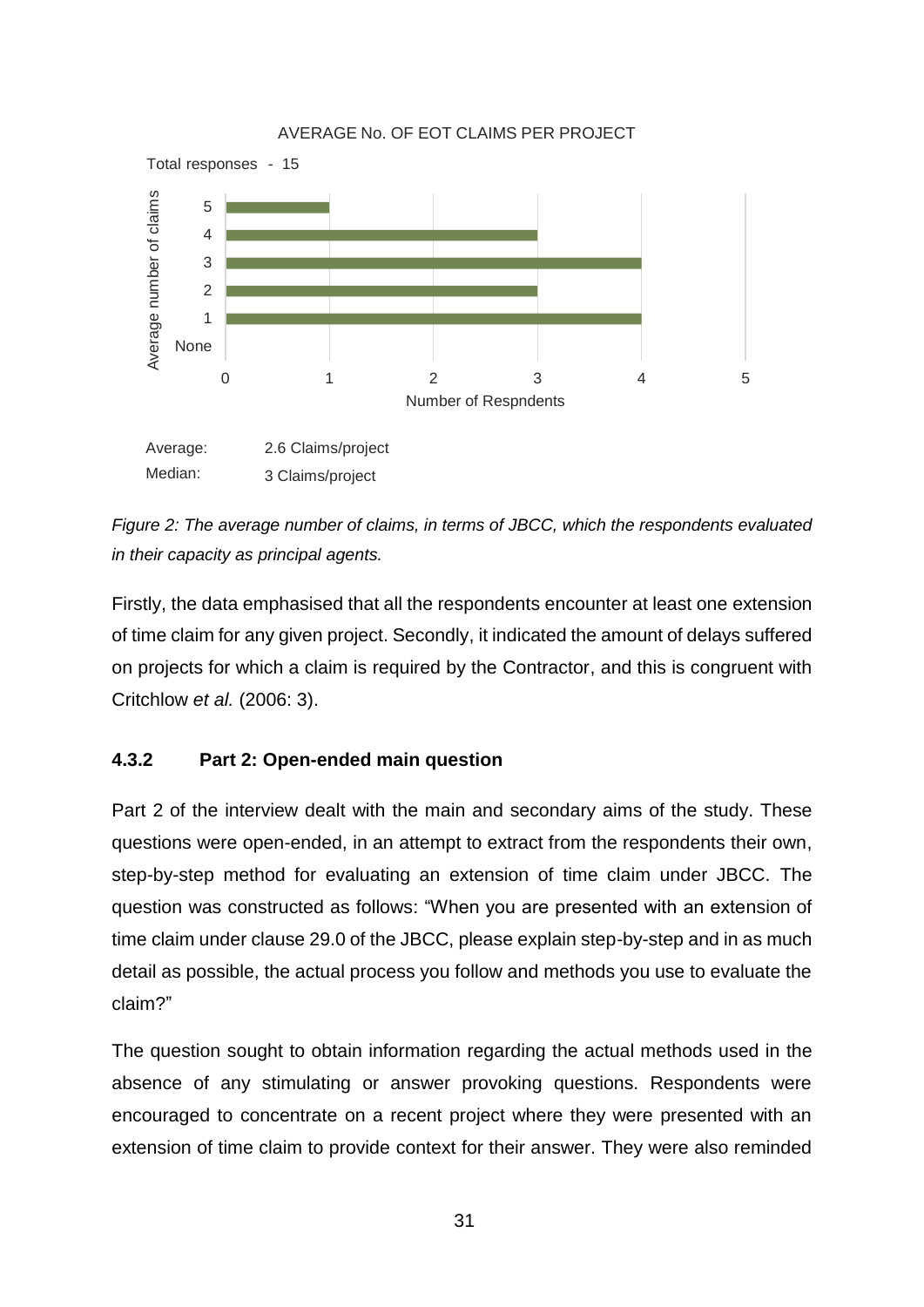that there are no correct answers and that the research merely sought to determine the actual methods used in practice.

An evaluation of the respondents' feedback of this and the subsequent question that was asked in Part 3 could only be executed after a combination of JBCC's clauses and the internationally established Protocol formed a benchmark against which to evaluate the responses. The benchmark would provide a tool with which to satisfy one of the secondary objectives of this study, which was to measure the methods employed by the sample population against an international best practice standard. The framework for this benchmark was derived from the literature reviewed in Chapter 2 and is shown in Figure 3 below. The responses to the main question in Part 2 were subsequently measured in the context of the derived benchmark by indicating which of the steps were emphasised by the respondents in their accounts of being presented with extension of time claims.

| <b>STEPS</b>                                                                                                                                                                                                                                  | <b>SOURCE</b>       |
|-----------------------------------------------------------------------------------------------------------------------------------------------------------------------------------------------------------------------------------------------|---------------------|
| Step 1                                                                                                                                                                                                                                        |                     |
| Ensure conditions relating to the EOT is met as per provision of relevant Contrac                                                                                                                                                             | <b>SCL Protocol</b> |
| <b>Conditions as stipulated in JBCC</b>                                                                                                                                                                                                       |                     |
| 1.1 Within 20 working days for the date upon which the Contractor became<br>aware, notify the PA of his intention to submit an EOT.                                                                                                           | <b>JBCC</b>         |
| 1.2 Within 40 working days of the delay ceasing, submit such a claim.                                                                                                                                                                         | <b>JBCC</b>         |
| If any one of these conditions (1.1 & 1.2) are not met, the contract<br>states that the contractor shall forfeit his rigth to claim. If so, there will<br>be no need to evaluate the claim any further and the PA should refuse<br>the claim. |                     |
| Step 2                                                                                                                                                                                                                                        |                     |
| Review the claimed circumstance against the specified clause and determine if<br>it is valid and correct.                                                                                                                                     | <b>SCL Protocol</b> |
| Step 3                                                                                                                                                                                                                                        |                     |
| Review the impact of the delay on critical progress, in other words on the CPM<br>schedule.                                                                                                                                                   | <b>JBCC</b>         |
| Review and calculate the delay using the Time Impact Analysis method on the<br>Contractor's programme                                                                                                                                         | <b>SCL Protocol</b> |
| Step 4                                                                                                                                                                                                                                        |                     |
| Proceed to grant, reduce or refuse the working days claimed within 15 working<br>days of receipt of the claim                                                                                                                                 | <b>JBCC</b>         |

*Figure 3: Steps to evaluate a claim for extension of time in terms of JBCC and the Protocol.*

The following section presents the data from responses to the main question within the framework of Figure 3 above.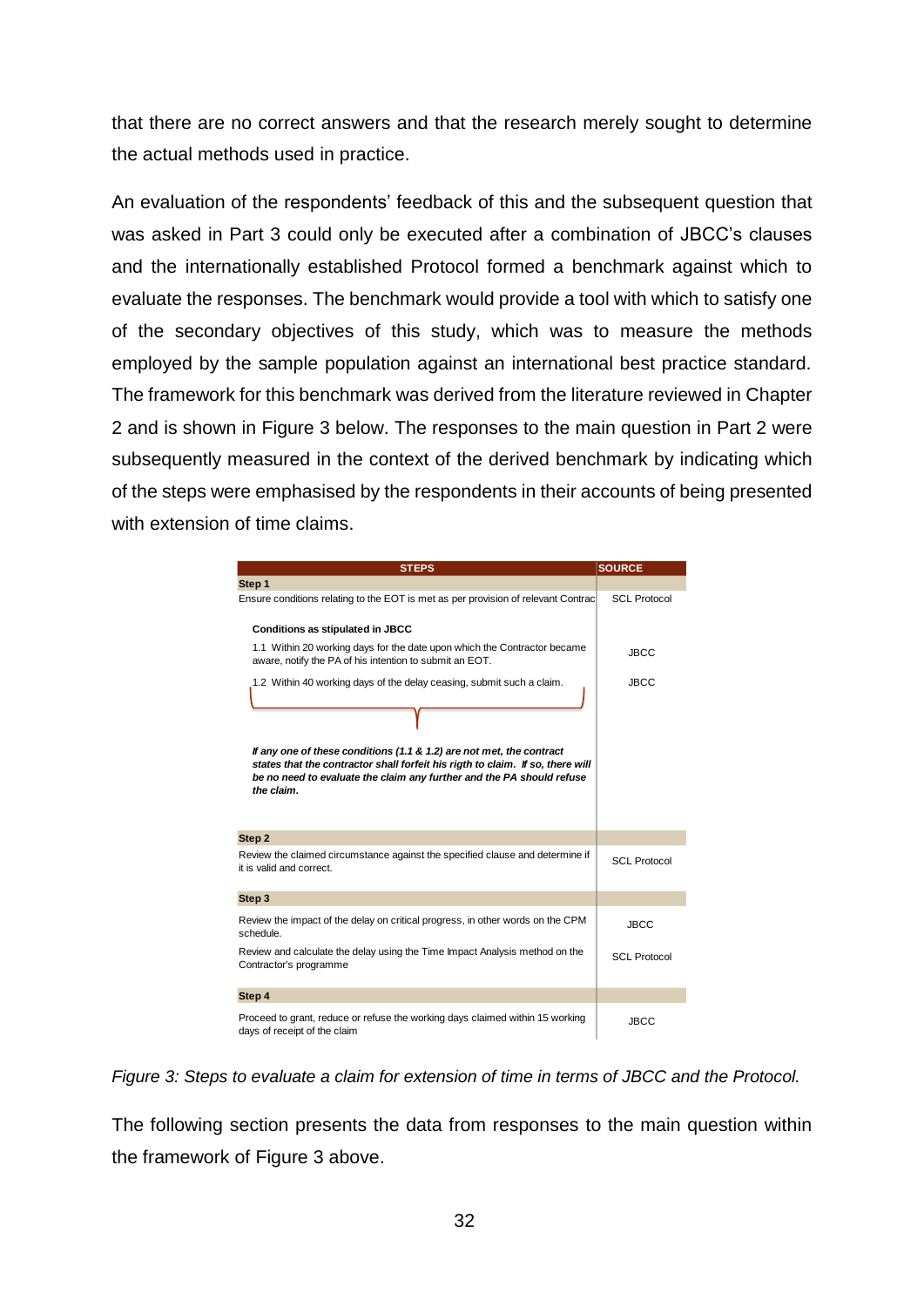*4.3.2.1 How many respondents indicated that they at any point specifically review the conditions according to the requirements of the JBCC, which enables a right to claim?*

> From the 15 responses received, only eight respondents specifically mentioned that they start the process of evaluation by reviewing the suspensive conditions as formulated by the JBCC. The remaining seven respondents did not mention the review thereof at any stage.

*4.3.2.2 How many respondents indicated that they scrutinise the circumstances causing delay, comparing the cause to the JBCC clauses to ascertain whether the claim is valid, as stated against the correct clause?*

> Most of the respondents, who exhaustively described their own method for analysing a delay claim, indicated that at some point they scrutinise the circumstance causing a delay according to the relevant JBCC clause.

*4.3.2.3 How many respondents indicated that they review the time claimed against the contractor's programme during any point of the analysis of time claim?*

> All 15 respondents made specific mention to the programme as a basis for their review. This data supports the expectations of the Protocol, and confirms the statements found in literature (Briggs, 2013: 9), (SCL, 2002: 7), (Winter, 2009: 3), (Pinell, 2005: 2), (Pickavance, 2010: 352) that the only way to effectively assess the effect of a delay on critical progress is from a appropriate construction schedule. It must be noted that ten of the 15 respondends prudently made mention of the fact that in their view, construction schedules in most instances did not provide suficient detail to condfidently be used when analysing delays. The significance of this data is that the JBCC do not have any express requirement for an extension of time claim to be reviewed against a programme. It is therefore indicative of a sub-discipline created, accepted and operated by the industry without any contractual provision to support it. The fact that all the respondents indicated their use of the programme also underlines the deficiency in extension of time outcomes. As the literature study indicated, most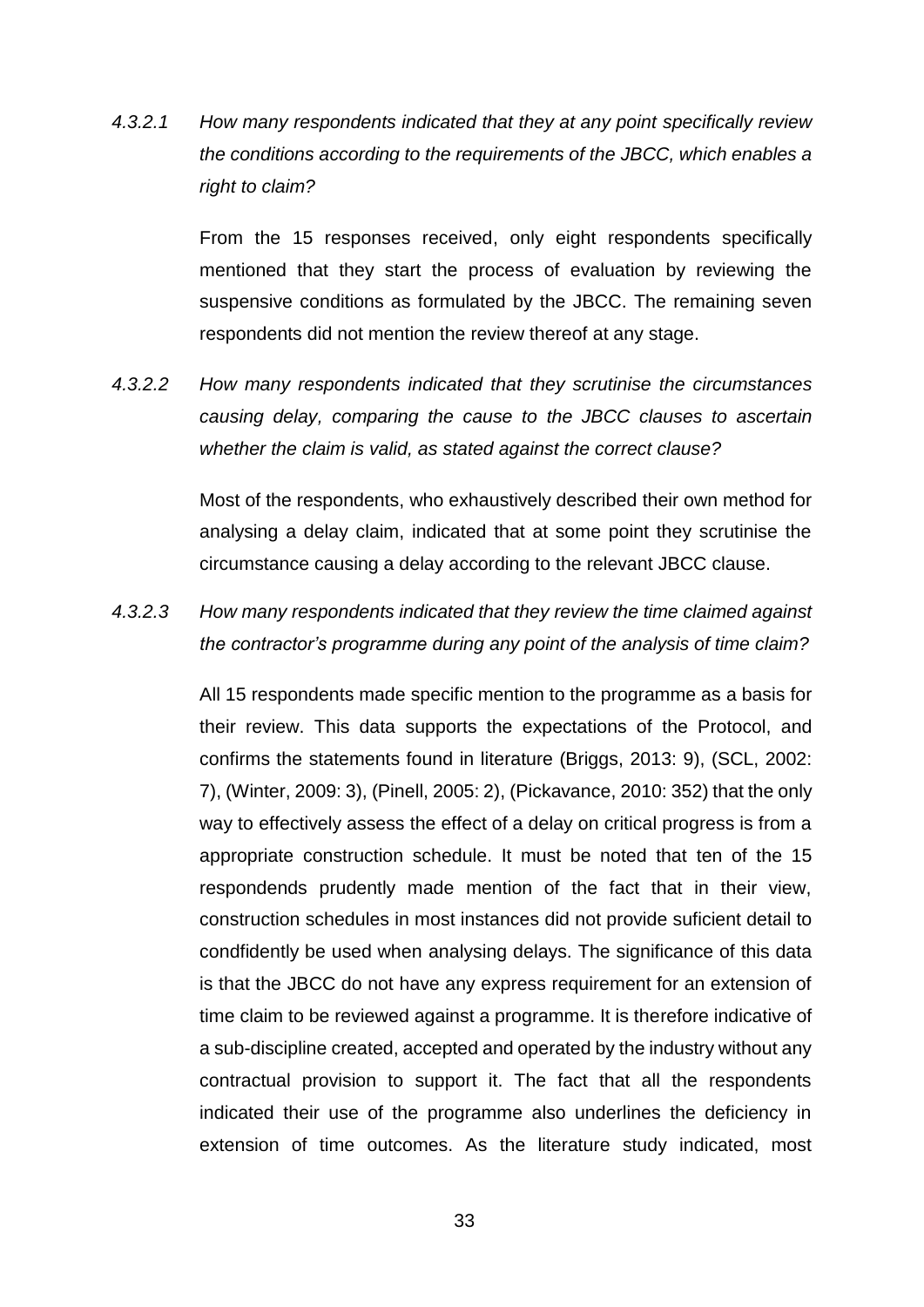programmes are not adequately produced by the Contractors to allow for proper evaluation.

*4.3.2.4 How many respondents mentioned the use of any specific method or delay analysis technique for calculating the delay?*

> None of the respondents, in their own accounts, mentioned the use of any specific method of calculating analysis of the delay of time claim. The Contractor's programme was mainly indicated as the primary manner in which delays were reviewed. Respondents also emphasised that they rely on the burden of proof placed on the Contractor to substantiate his claim.

*4.3.2.5 How many respondents indicated that they provide feedback on the claim as required by JBCC within the 15 day period?*

> None of the respondends, by their own account, mentioned a step whereby they provide feedback as required by the JBCC.

The feedback received from this open-ended question varied widely. Each professional described his own approach when evaluating a claim. In summary the following trends emerged as illustrated in Figure 4 below:

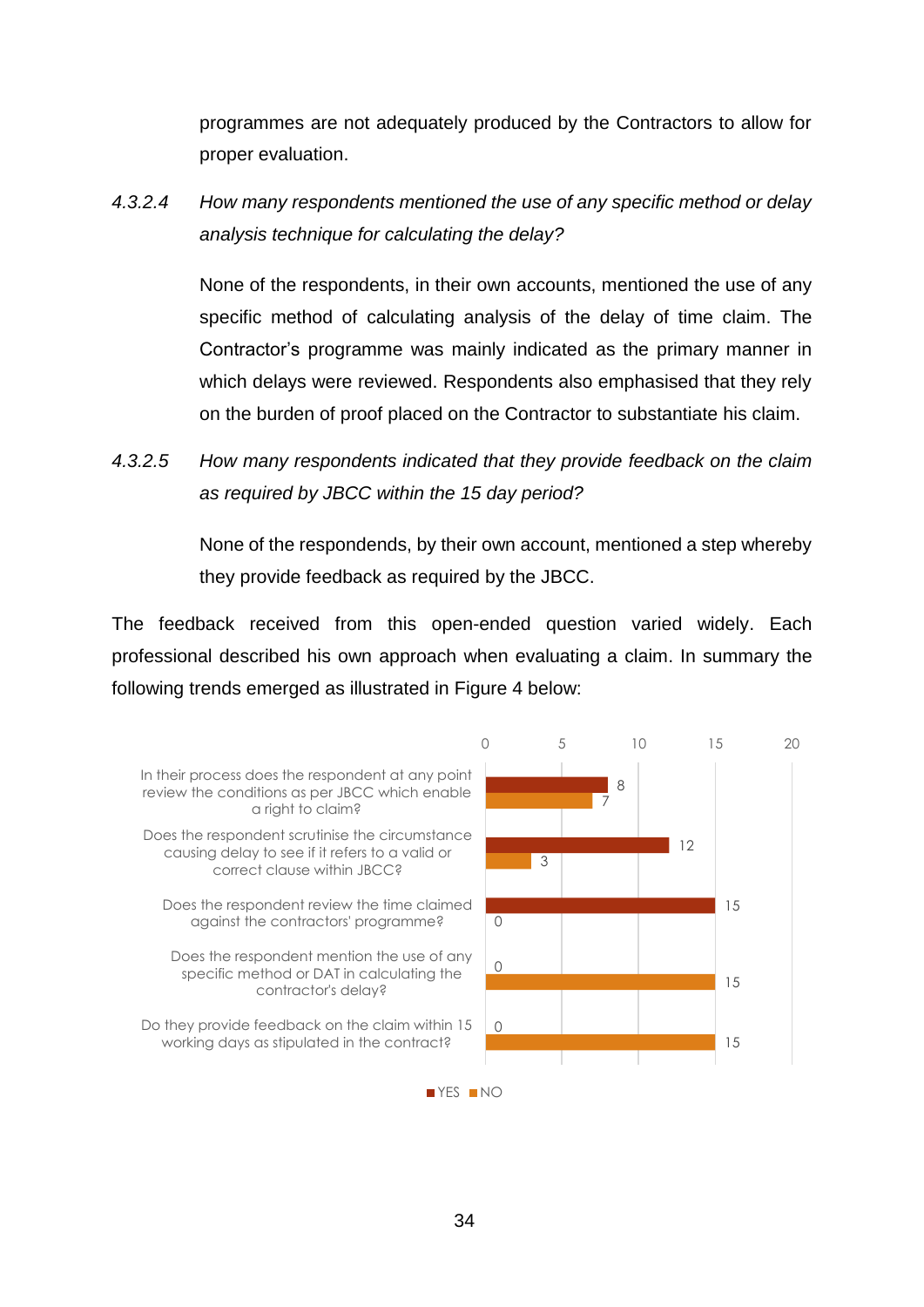#### *Figure 4: Summary of feedback on open-type question.*

The data suggested that most respondents commence the evaluation of a claim by reviewing whether the contractor has a right to claim. From 15 respondents, 12 respondents indicated that they reviewed the clause on which the claim is based. All respondents indicated that they use the Contractor's programme as basis for evaluating a claim. None of the respondents mentioned any specific delay analysis technique or established the method they use for analysis of the amount of days claimed. None of the respondents indicated that they conclude their evaluation with formal feedback within the stipulated time.

The data suggested that the majority of respondents, in explaining their own methods for evaluating claims:

- a) use informal and divergent procedures to evaluating claims within the ambit of JBCC;
- b) collectively agreed on certain basic points of evaluation, which do not necessarily form part of the procedure in terms of JBCC, like the use of Contractors' programmes as basis for calculation;
- c) do not strictly follow the JBCC's requirements for evaluation of claims;
- d) do not conform to any existing standard, such as the internationally established Protocol of the SCL and;
- e) make no mention or use of specific delay analysis techniques.

#### **4.3.3 Part 3: Closed-ended questions**

After affording the respondents an opportunity to provide an explanation of the detailed method they used for evaluating claims without any suggestive questioning, the third part of the interview asked questions specifically related to the standard as well as the formal delay analysis techniques (DATs). These questions ensured that all areas of the Protocol were covered if they had not been spontaneously mentioned by the respondents in the second part of the interview.

When asked specifically about the matters relating to the analyses of claims, the following responses were noted: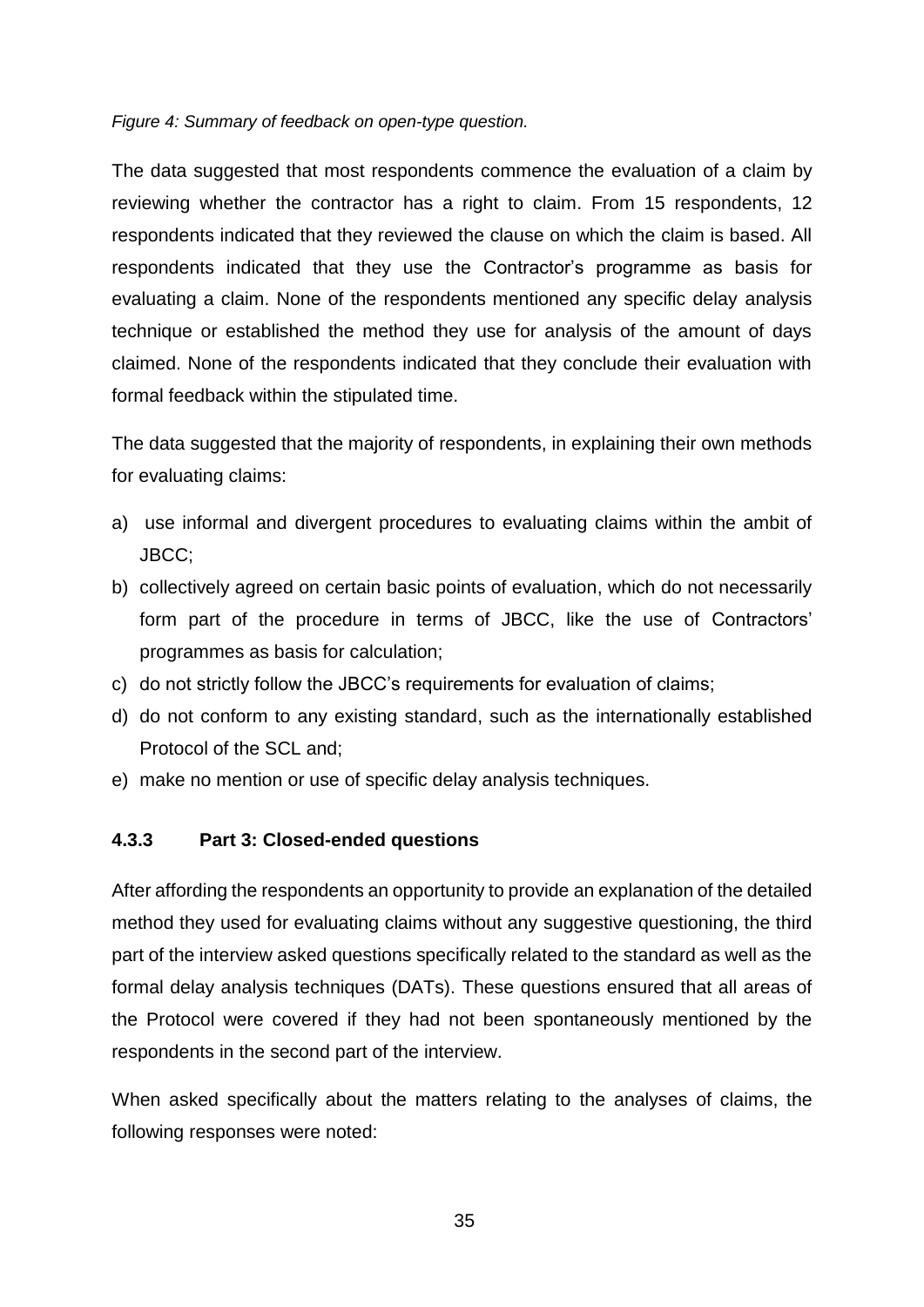*4.3.3.1 When evaluating a claim under JBCC, is it a priority for you to first check if the Contractor has a right to claim by having provided timeous notice as per clause 29.4.3 and by having submitted the claim within 40 days of the delay ceasing, as required by 29.5?*



*Figure 5: Feedback on the priority to establish a right to claim in terms of JBCC.*

*4.3.3.2 When evaluating a claim under JBCC, is there a point in the process where you review the circumstance listed by the Contractor to determine whether it corresponds to the correct clause?*



*Figure 6: Feedback on whether the claim is reviewed for the correct JBCC clause.*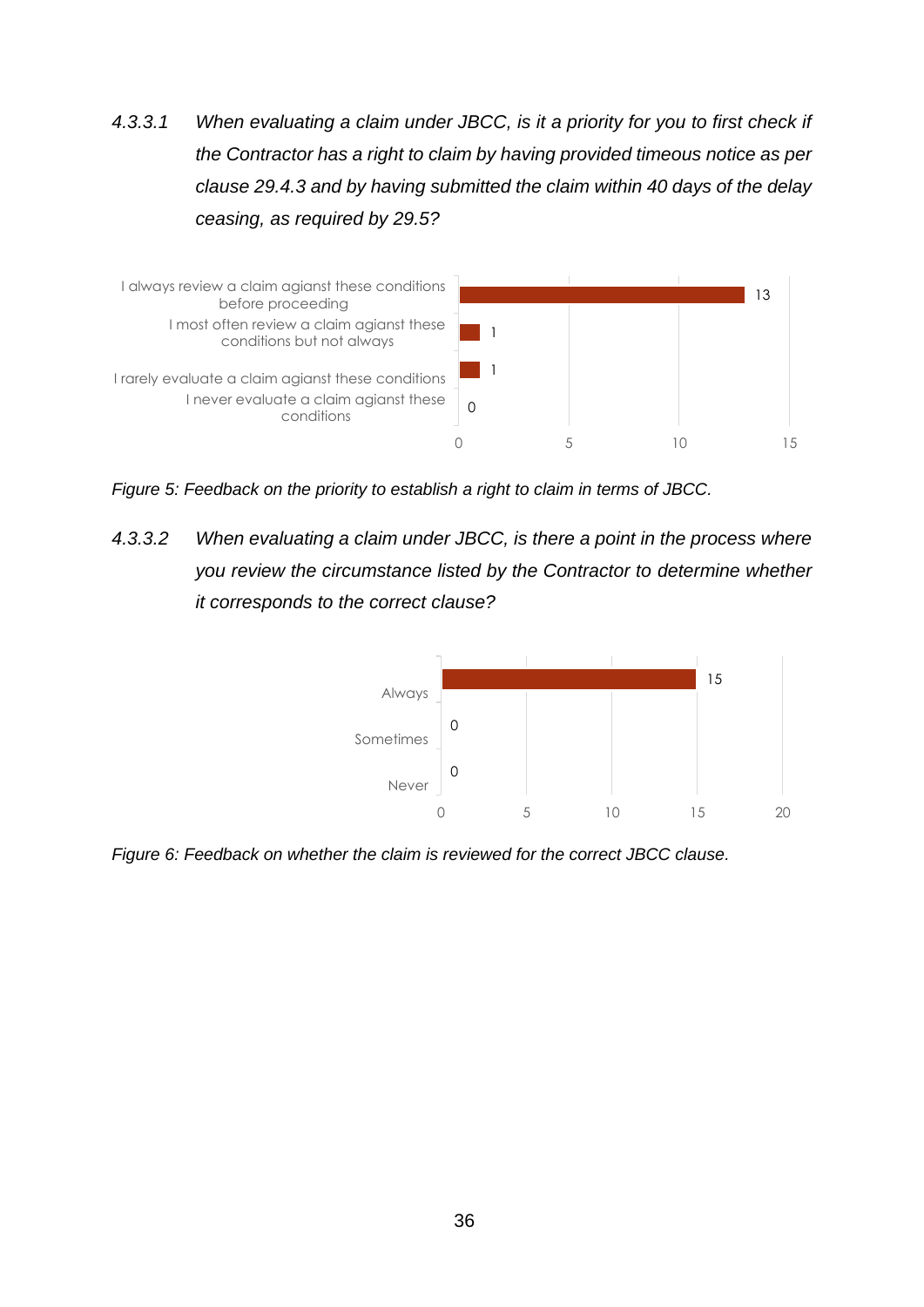## *4.3.3.3 Are you familiar with delay analysis techniques such as Time Impact analysis, As-planned analysis, etc.?*



*Figure 7: Feedback on the familiarity and use of delay analysis techniques.*

# *4.3.3.4 When evaluating a claim under JBCC, do you keep to the requirement of the Agreement to grant, refuse or reduce the amount of days claimed within (15) working days of receipt of a claim?*



*Figure 8: Feedback on the requirement to provide feedback within the time stated.*

The data garnered from the questions asked to respondents in Part 3 indicated that when specifically questioned about whether they employ some of the techniques prescribed by the Protocol, respondents mostly indicated a favourable answer that is consistent with the Protocol. The only exception was that the respondents' had limited familiarity with delay analysis techniques. Further to this point, only six respondents indicated that they were aware of these methodologies. None of the respondents indicated that they applied any of these methods in practice. This is certainly a significant finding when correlating the research results to the literature found in Chapter 2 of this study. It was indicated that one of the deficiencies confirmed in the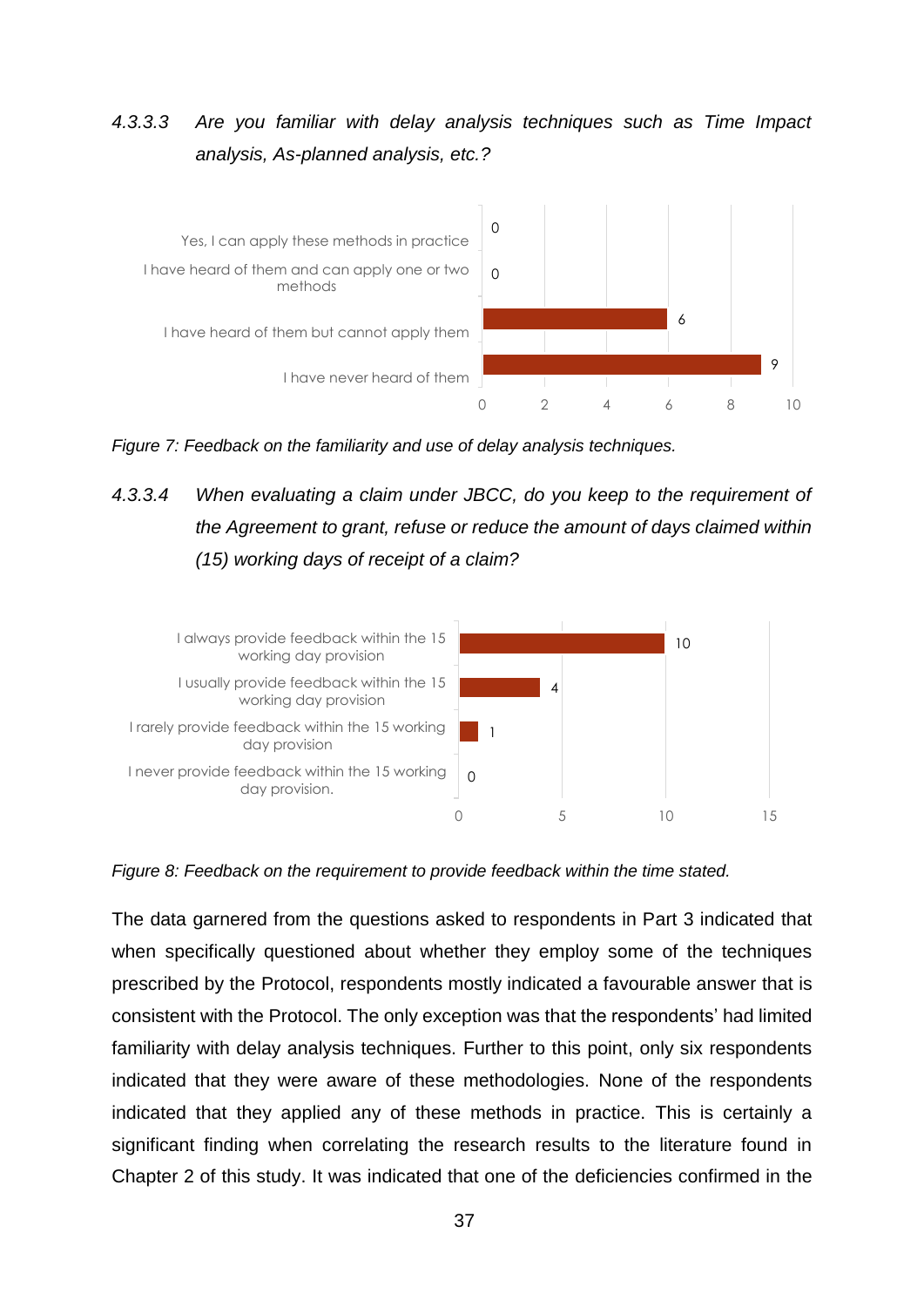current literature on delay analysis techniques in South Africa is the amount of knowledge PAs have about applying these techniques. Braimah and Ndekugri (2009:1285), in the United Kingdom construction industry, performed research on *inter alia*, the awareness and extent of use of DATs by professionals. It was indicated that at least 74% of professionals had knowledge of DATs and 52.2% made use of DATs to evaluate claims. In stark contrast to these findings, the current indication of a small sample in the South African industry is that 60% of respondents had never heard of any of the available DATs and 0% of respondents knew how to apply any of the DATs in practice.

#### **4.3.4 Part 4: Actual methods used to analyse the delay**

Part 4 of the interview was a practical case study of a contractor's programme that recorded three different delays. The respondents were requested to indicate their approach and calculations regarding the effect of the delay as well as present their conclusion in terms of an extension of time within the ambit of the JBCC. The significance of this portion of the interview was to determine the method or delay analysis technique used by the professionals to calculate the delay. It became evident from the precluding data that none of the respondents were familiar with applying the delay analysis techniques proposed by the Protocol or any other accepted DATs, as indicated in the literature. The interviewer recorded the respondents' approaches their respective conclusions for the EOT, indicated by the method they used.

The data indicated that most of the respondents used the *As-Planned But For* method of analysis, referring to an analysis of the delays where the as-planned programme was employed as a basis for calculation and only the relevant overriding delay by the employer is calculated. The "but for" refers to the question: "**But for** the delays of the contractor, what is the total delay attributable to the employer?

Most respondents ignored the first delay of the contractor and only provided for the delay by the employer. These respondents indicated that they would grant a four-day extension of time with compensation, in other words the delay would result in a fourday compensable delay.

If the *As-Planned Impacted* method was used, respondents would have taken the contractor's three-day delay into account and would have granted a four-day extension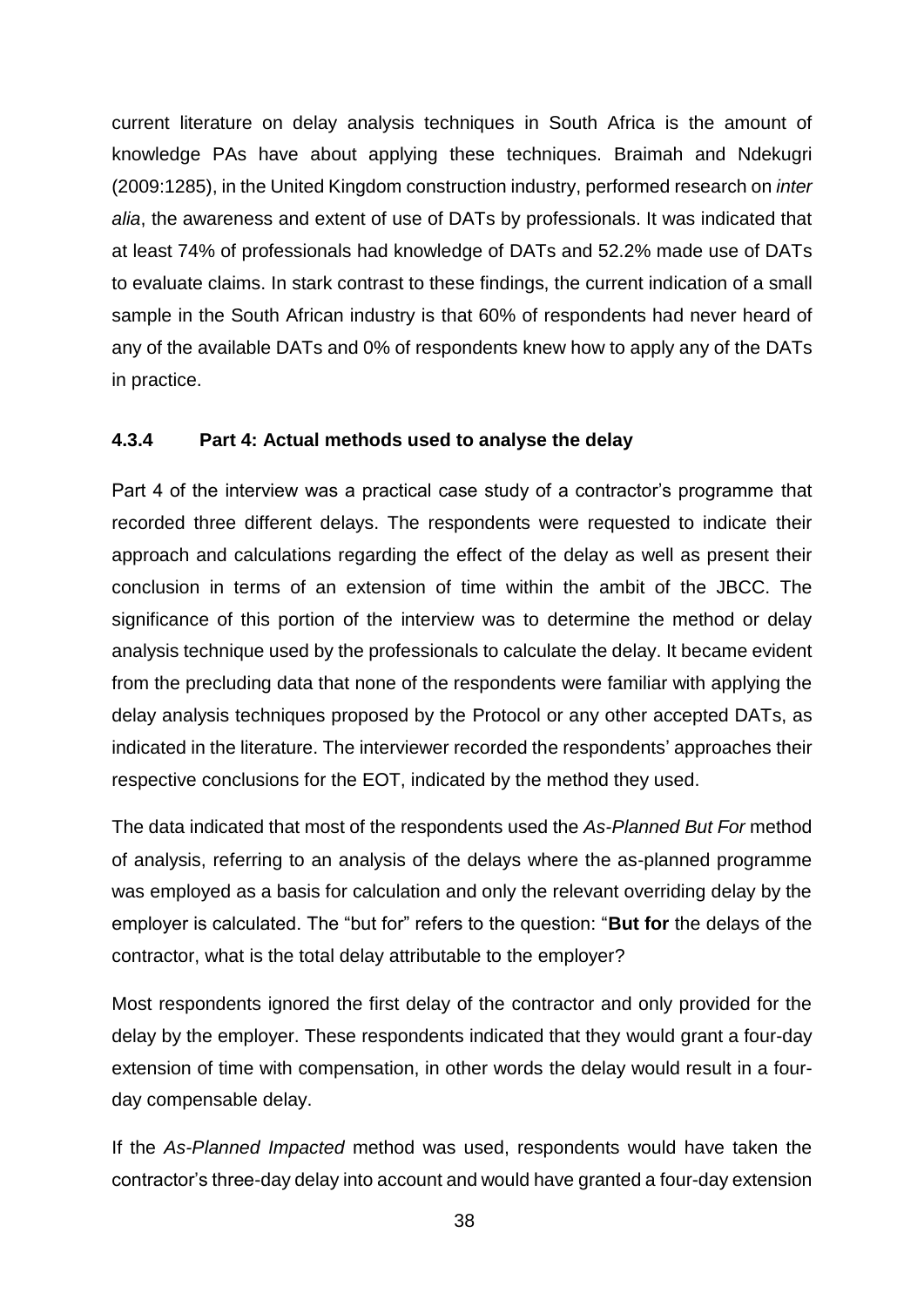of time that only include one day with compensation. This method entails the measurement of delays on the *As-Planned* schedule at the moment these were impacted. This method argues that the contractor was responsible for three days of the delay and the employer was responsible for four days of the delay. According to the method, the employer should provide excusable delay extension for his four days, but the contractor cannot claim compensation for three of those four days as he was part of the delay. The figure below indicates that four of the 15 respondents used this method.



*Figure 9: Utilisation of DATs by respondents in analysing an extension of time claim for a case study project.*

#### **4.4 SUMMARY**

The data from the semi-structured interview satisfied the main and secondary aims of this study by providing insights regarding the detailed method and approach used by professionals when evaluating an extension of time claim. These responses were placed within the context of the JBCC standard form of contract and an international best practice standard.

The first part of the interview established that the sample population was suitable and satisfied the objectives of the research study. The second part of the interview provided data on the methods professionals use to evaluate claims and satisfied part of the main and secondary aims of the study. This information was provided from the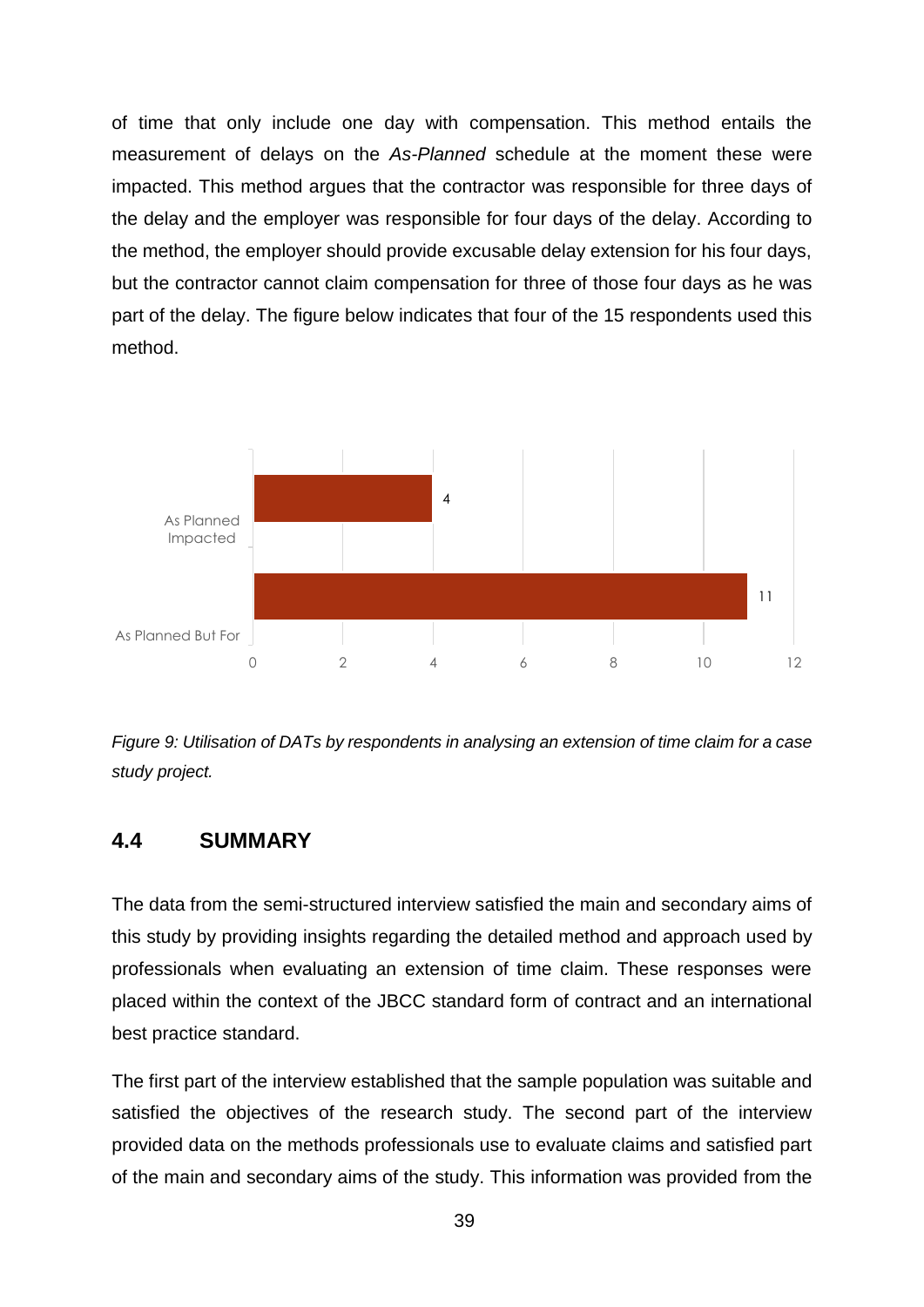respondents' own perspectives. The third part of the interview obtained feedback on areas not dealt with by professionals in the second part of the interview. These were areas emphasised as important from the international standard of practice established in Chapter 2. The data from feedback of this portion of the interview indicated the difference between the actual methods employed to analyse an EOT compared to the international standard. Part 3 of the interview also provided a direct insight into the use of DATs by the respondents. Lastly, a case study was used as an objective tool to establish the preferred or default delay analysis technique employed by the respondents, either knowingly or unknowingly.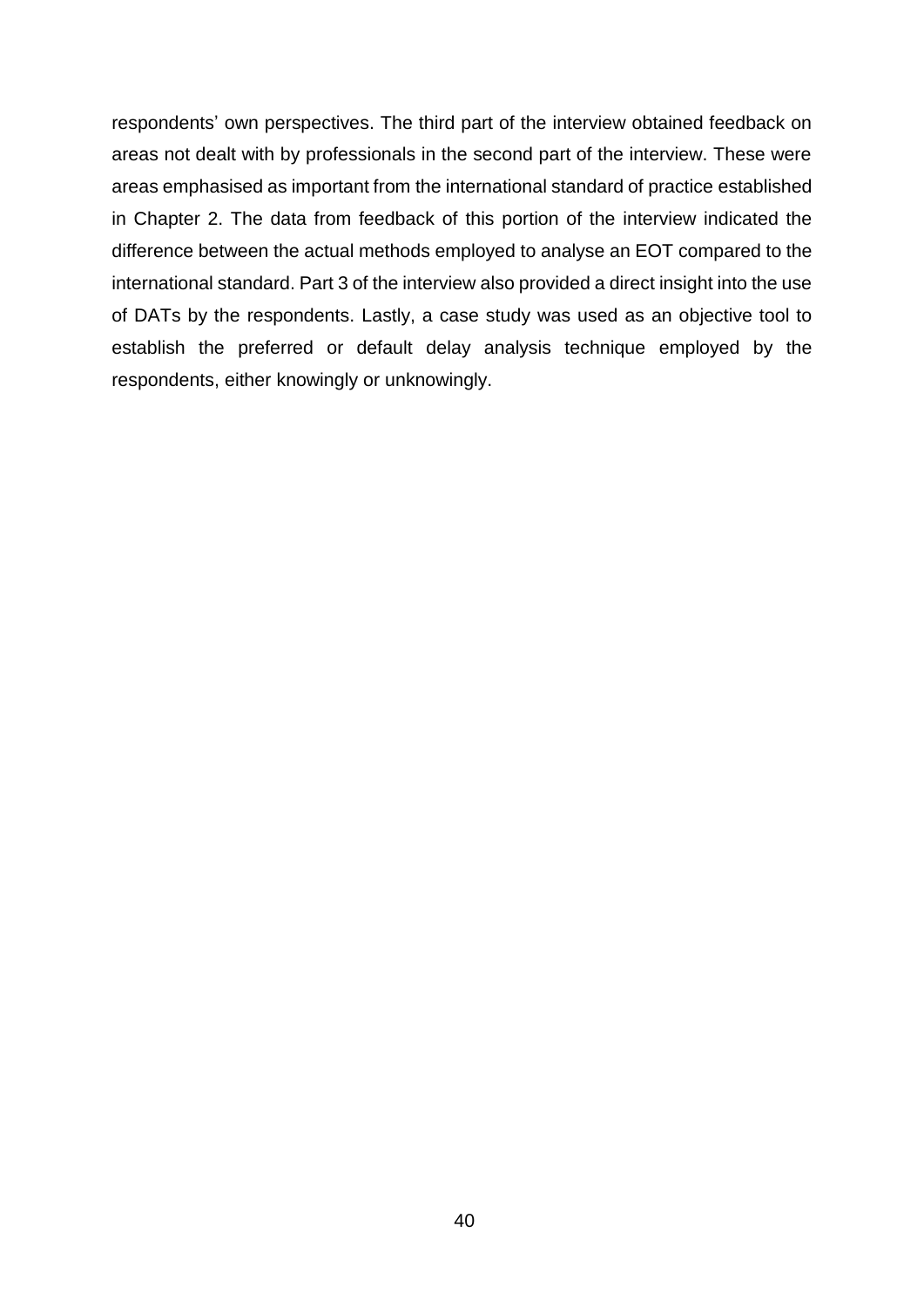# **CHAPTER 5: RESEARCH RESULTS AND DISCUSSION**

The main aim of this field study was to determine the current methods and delay analysis techniques used by construction professionals in the construction industry in Bloemfontein South Africa, in order to evaluate extension of time claims under the JBCC standard form of contract.

The secondary objectives were:

- to analyse the current delay analysis techniques and international standards of practice currently employed elsewhere;
- and to compare the current methods used by professionals in Bloemfontein South Africa, against the techniques and conditions prescribed in international best practice guides and standards.

These aims were achieved by a combination of a literature review and by collecting data from a sample of the industry in Bloemfontein through a process of semistructured interviews.

The literature review studied the unique aspects of a construction contract, thus providing a framework against which some of the general concepts such as delays, extension of time claims, construction schedules and delay analysis techniques were explored.

The literature review not only explored the current delay analysis techniques used by professionals internationally but also derived an international best practice standard in terms of the SCL's Protocol for evaluation of extension of time claims. The combination of these delay analysis techniques satisfied one of the secondary aims of the field study.

Subsequently, a semi-structured interview was designed by means of a pilot study and the interview provided a platform for obtaining feedback from respondents by which the main- and remaining secondary aim of the study was achieved. The following provides a summary of the study, the conclusions drawn as well as specific areas of research recommended to further enhance future study into this topic.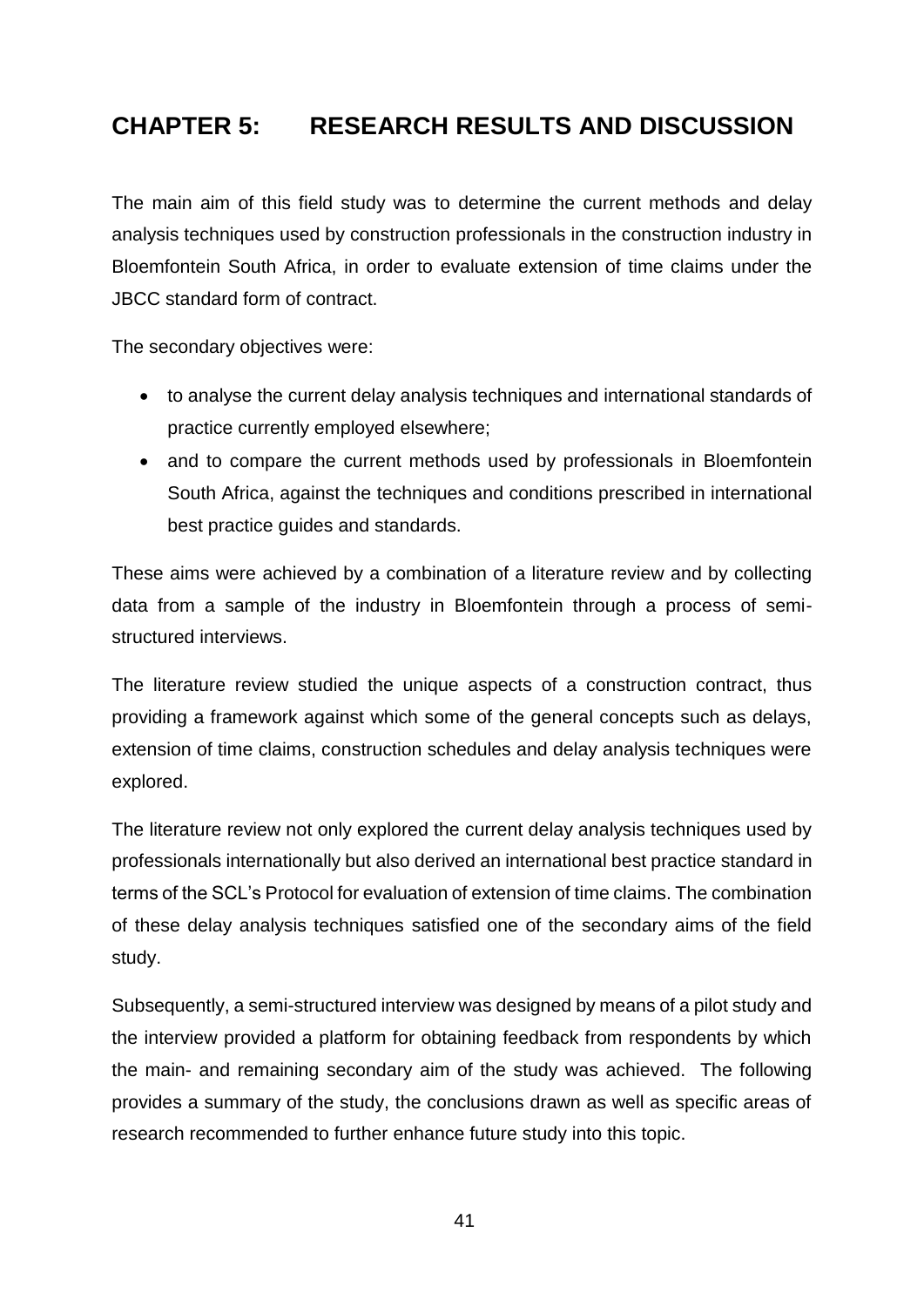## **5.1 CONCLUSION**

The conclusion of this study is subsequently discussed in terms of the context of the main and sub-aims of the study.

**5.1.1 Main aim: Determine the current methods and delay analysis techniques used by construction professionals in the construction industry in Bloemfontein South Africa, in order to evaluate extension of time claims under the JBCC standard form of contract**

The study focussed on a sample of professionals within the construction industry in Bloemfontein, who regularly act as Principal Agents under a standard form construction contract known as the JBCC. The research employed a semi-structured interview methodology to obtain the necessary data.

The data obtained from the interview indicated the following in terms of:

(a) the current methods used by construction professionals in order to evaluate extension of time claims under the JBCC standard form of contract:

The data suggested that when the majority of respondents explained their own methods for evaluating claims, it became evident that the respondents:

- had divergent procedures that were followed to evaluate claims within the ambit of JBCC;
- did not strictly follow the JBCC's requirements for evaluation of claims;
- had certain procedures they followed collectively, however these particular procedures do not form part of the JBCC's requirements. The use of a programme as a basis for evaluation is the specific procedure revealed by this data;
- made no mention of or intentionally used any of the identified delay analysis techniques found in the literature or that were proposed by the protocol and;
- did not conform to any existing standard, such as the internationally established Protocol of the SCL.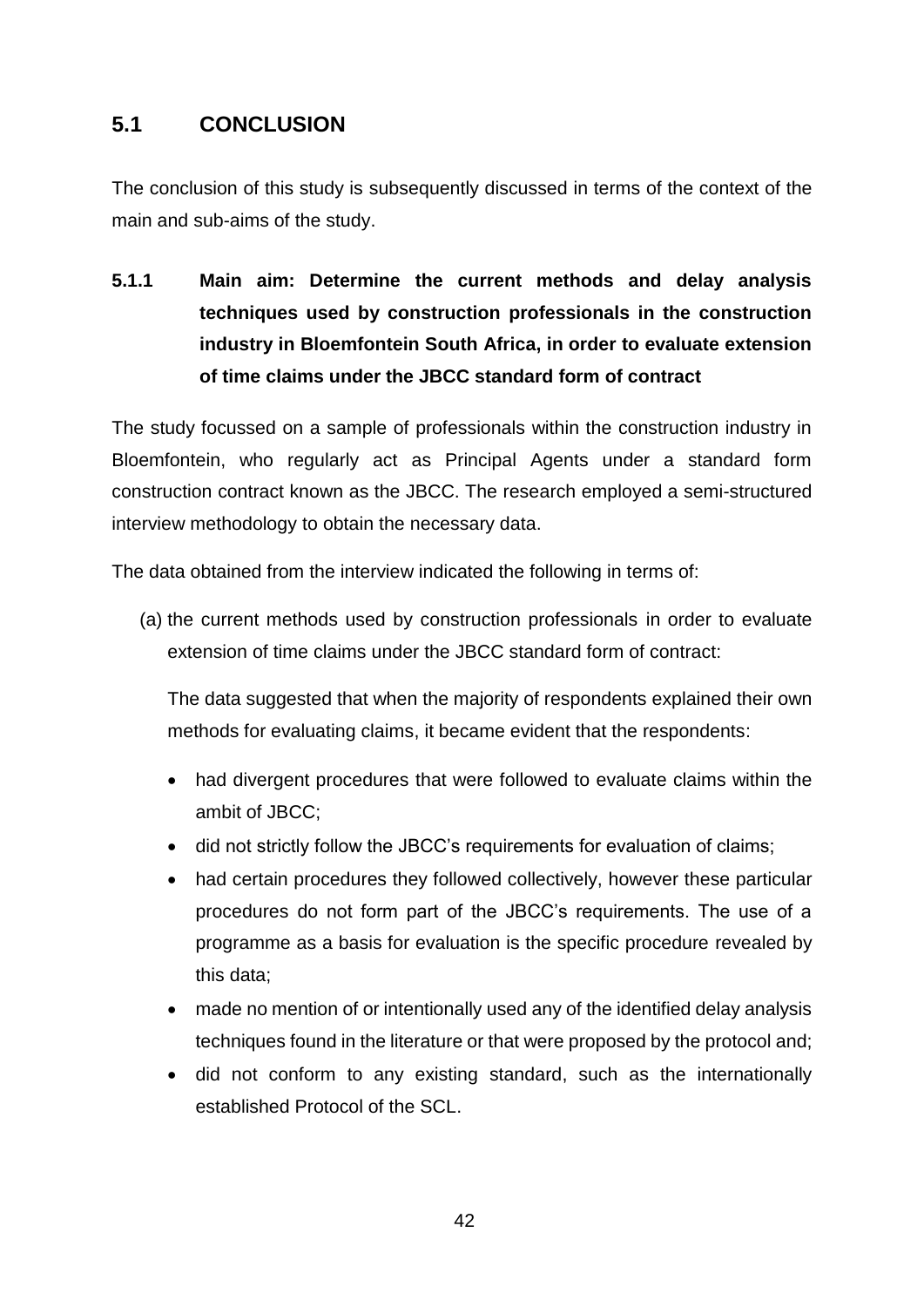(b) The delay analysis techniques used by construction professionals in order to evaluate extension of time claims under the JBCC standard form of contract:

The data indicated that where respondents were requested to perform an evaluation on an extension of time for a case study project, the delay analysis techniques unintentionally used by these respondents differed between the *As-Planned But For-* and the *As Planned Impacted*- techniques of delay analysis. The *As-Planned But For* technique was the preferred method with the majority of respondents selecting this method.

The research study therefore concluded that professionals in the construction industry in Bloemfontein follow different methods for evaluating claims for extension of time in terms of the JBCC standard form. Furthermore, the research study's results indicated that these professionals do not strictly follow the process as formulated by the JBCC, nor do they follow the procedures as postulated by the SCL's protocol, considered to be the most prominent international standard for evaluating claims for extension of time.

The professionals interviewed also indicated steps in their methodology that do not fit into the ambit of the JBCC's requirements. The use of a Contractor's programme as a basis for the calculation were indicated by all professionals as forming part of their methodology, even though no such requirement exists within the prescribed methods of analysis from the JBCC. The research results confirmed that the professionals interviewed had no knowledge of how to apply the different DATs in practice and indicated that they never used any of the DATs intentionally in their evaluation process. It was recorded that when the interviewed professionals evaluated claims, they used different DATs, albeit unintentionally and most of the professionals indicated a preference to use the *As Planned But For* technique.

# **5.1.2 Secondary objective (a): Analyse the current delay analysis techniques and international standards of practice currently employed elsewhere;**

In the literature review it was established that the SCL's Protocol formed the first published standard in terms of how practitioners should evaluate and calculate extension of time claims within any form of contract (Pickavance, 2010: 532). The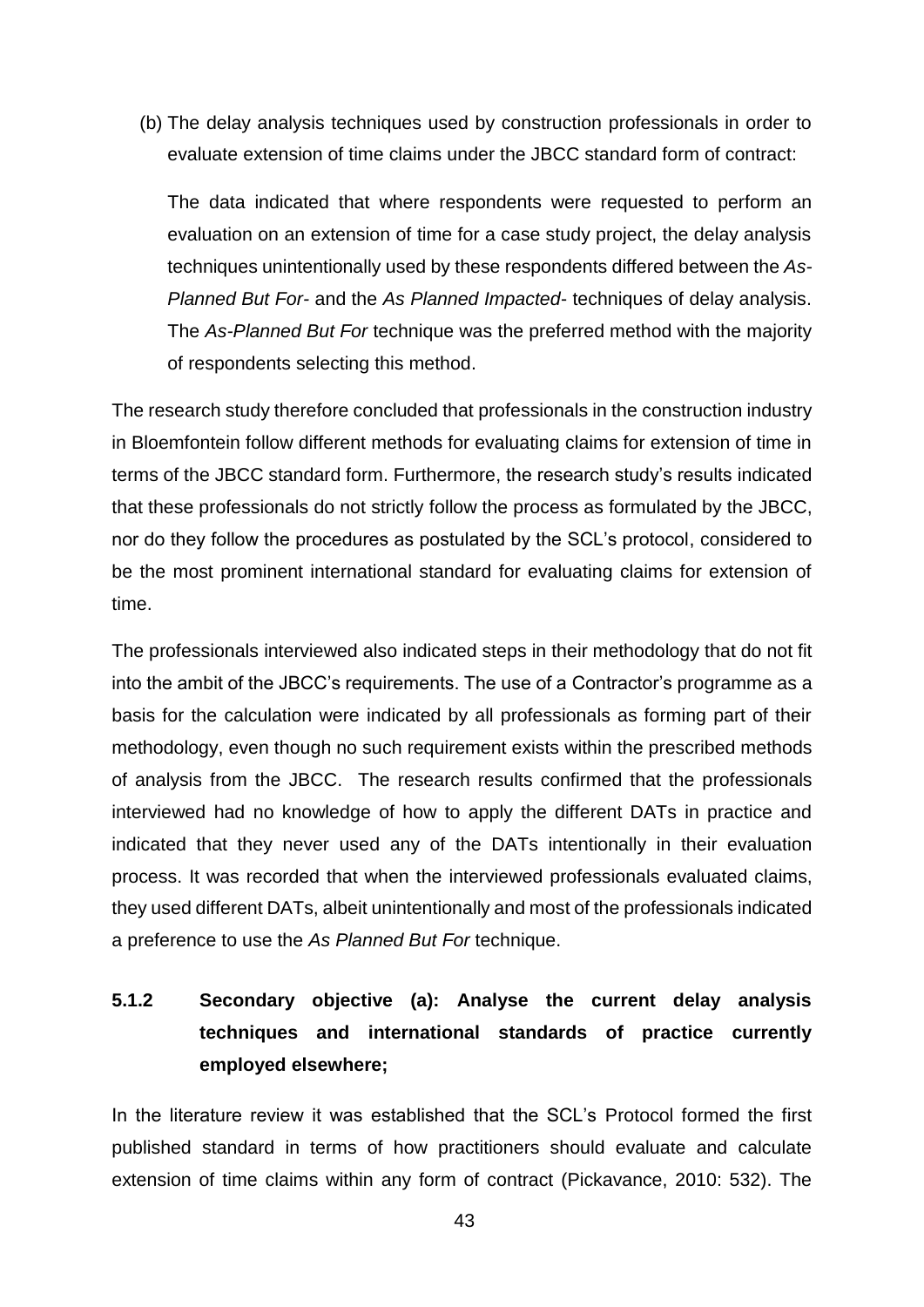SCL's Protocol framework for evaluation was used in this research study to derive a series of steps to determine the evaluation of extension of time claims. This framework was also merged with the provisions of the JBCC to form a standard practise for how delay should be analysed. Figure 11 below, indicates this derived standard in a stepby-step format.

| <b>STEPS</b>                                                                                                                                                                                                                                  | <b>SOURCE</b>       |
|-----------------------------------------------------------------------------------------------------------------------------------------------------------------------------------------------------------------------------------------------|---------------------|
| Step 1                                                                                                                                                                                                                                        |                     |
| Ensure conditions relating to the EOT is met as per provision of relevant Contract                                                                                                                                                            | <b>SCL Protocol</b> |
| <b>Conditions as stipulated in JBCC</b>                                                                                                                                                                                                       |                     |
| 1.1 Within 20 working days for the date upon which the Contractor became<br>aware, notify the PA of his intention to submit an EOT.                                                                                                           | <b>JBCC</b>         |
| 1.2 Within 40 working days of the delay ceasing, submit such a claim.                                                                                                                                                                         | <b>JBCC</b>         |
|                                                                                                                                                                                                                                               |                     |
| If any one of these conditions (1.1 & 1.2) are not met, the contract<br>states that the contractor shall forfeit his rigth to claim. If so, there will<br>be no need to evaluate the claim any further and the PA should refuse<br>the claim. |                     |
| Step 2                                                                                                                                                                                                                                        |                     |
| Review the claimed circumstance against the specified clause and determine if<br>it is valid and correct.                                                                                                                                     | <b>SCL Protocol</b> |
| Step 3                                                                                                                                                                                                                                        |                     |
| Review the impact of the delay on critical progress, in other words on the CPM<br>schedule.                                                                                                                                                   | <b>JBCC</b>         |
| Review and calculate the delay using the Time Impact Analysis method on the<br>Contractor's programme                                                                                                                                         | <b>SCL Protocol</b> |
| Step 4                                                                                                                                                                                                                                        |                     |
| Proceed to grant, reduce or refuse the working days claimed within 15 working<br>days of receipt of the claim                                                                                                                                 | <b>JBCC</b>         |

*Figure 10: Derived standard to evaluate a claim for extension of time in terms of JBCC and the Protocol.*

From the collection of literature it was established that the following list of DATs exist and are utilised in the United Kingdom by many construction industry professionals. Any technique used by professionals in analysing a delay should fall within one of these categories, whether intentionally or unintentionally:

- a) As-Planned *versus* As-Built,
- b) Impacted As-Planned,
- c) As-Planned But for,
- d) Collapsed As-Built;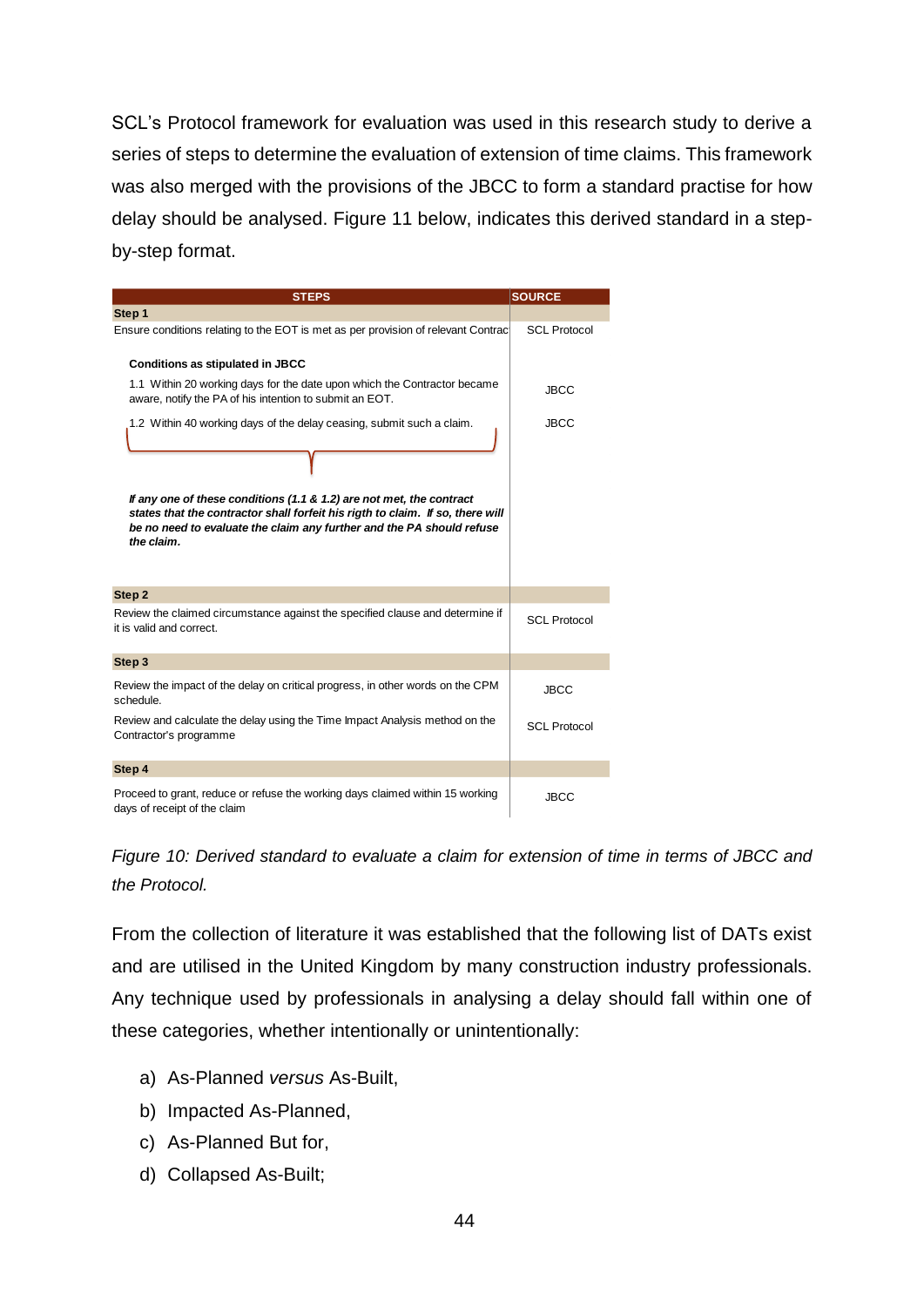- e) "Window" Analysis, and
- f) Time Impact Analysis.

The derived standard and list of existing DATs satisfied the first sub-aim of the study and it provided a foundation for compiling the semi-structured interview questions in order to proceed and satisfy the main- and second sub- aim.

**5.1.3 Secondary objective (b): Compare the current methods used by professionals in Bloemfontein South Africa, to the techniques and conditions prescribed in international best practice guides and standards;**

The data collected from the professionals' own indications of the methods they followed suggested that none of them prescribed to a formal procedure when evaluating claims for extension of time. The responses of Part 2 were measured according to the benchmark of the derived standard and it became evident that the methods that the professionals followed do not conform to the available international standards for evaluation. When asked specifically about the methods they employ when analysing an extension of time claim, as specified in Part 3, most professionals indicated that they followed these procedures. This data is not objective and is rejected in order to derive a clear outcome. The fact that DATs form a central part of the SCL's Protocol, and none of the professionals were able to use any of the existing DATs in their methods of analysis, provides conclusive evidence that the interviewed professionals do not conform to the requirements of the international standards. However, in some instances all the professionals conformed to the standard, as all the respondents who were interviewed explained that they used Contractor's programmes for evaluating claims. While this is a protocol requirement, it is not contractual. However, all the professionals indicated that they use the programme as basis for their evaluation. Figure 11 below indicates the difference in responses between the second and third part of the interview.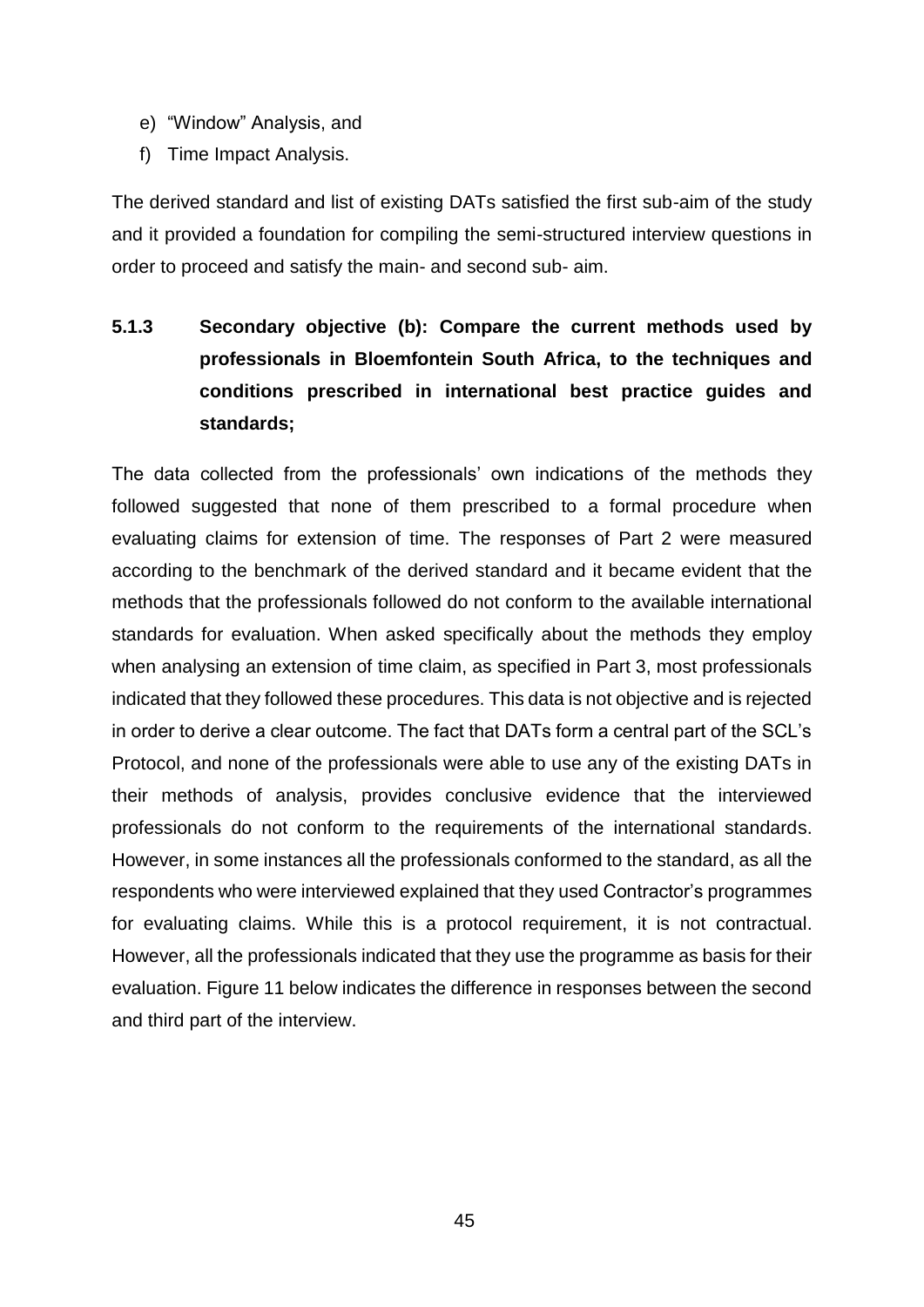| <b>STEPS</b>                                                                                                  | <b>PART 2 FIRST</b><br><b>RESPONSE</b> | <b>PART 3 SECOND</b><br><b>RESPONSE</b> |
|---------------------------------------------------------------------------------------------------------------|----------------------------------------|-----------------------------------------|
| Step 1                                                                                                        |                                        |                                         |
| Ensure conditions relating to the EOT is met as per provision of relevant<br>Contract                         | 53%                                    | 100%                                    |
| Step 2                                                                                                        |                                        |                                         |
| Review the claimed circumstance against the specified clause and determine if<br>it is valid and correct.     | 80%                                    | 100%                                    |
|                                                                                                               |                                        |                                         |
| Step 3                                                                                                        |                                        |                                         |
| Review the impact of the delay on critical progress, in other words on the CPM<br>İschedule.                  | 100%                                   | 100%                                    |
|                                                                                                               |                                        |                                         |
| Review and calculate the delay using the Time Impact Analysis method on the<br>Contractor's programme         | 0%                                     | 10%                                     |
|                                                                                                               |                                        |                                         |
| Step 4                                                                                                        |                                        |                                         |
| Proceed to grant, reduce or refuse the working days claimed within 15 working<br>days of receipt of the claim | 0%                                     | 193%                                    |

*Figure 11: Derived standard to evaluate a claim for extension of time in terms of JBCC and the Protocol.*

## **5.2 LIMITATIONS**

The findings of this research study should be interpreted within the following context, where these areas also serve as opportunities for future research on the topic:

- In some instances it was difficult to obtain an objective understanding of the complete evaluation method followed by the respondents. Some of the data received were predominantly qualitative and subjective in nature and limited inferences could be concluded. Figure 11 is a good example in point.
- This study was conducted on a small sample in a portion of the construction industry in South Africa. It therefore provides a limited insight regarding the methods employed in the national or international construction industry.
- The study did not focus on the manner or methods employed by contractors in compiling their extension of time claims, which could have added a noteworthy comparison between the methods of principal agents and those of contractors.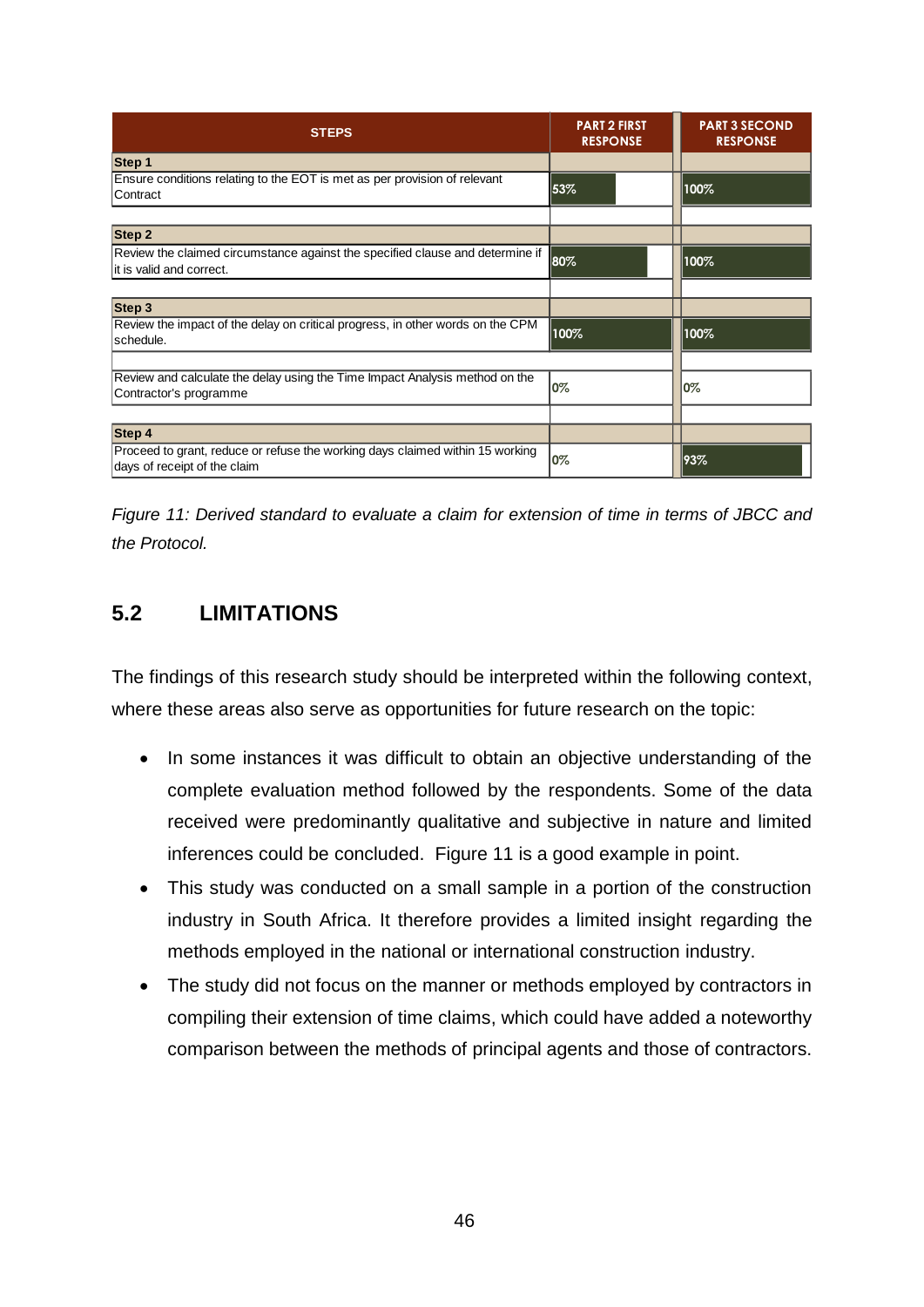## **5.3 RECOMMENDATIONS**

To address the abovementioned limitations the following recommendations are made to improve future research:

- To obtain an enhanced, objective understanding of the complete evaluation method followed by the respondents, a case study of various projects' actual data should be researched. Such a case study will measure the exact methods employed by principal agents and gain an objective understanding regarding the complete evaluation method used.
- To apply the results to a larger group of professionals, the data provided should be representative of the industry as a whole. Such a quantitative study can provide the foundation for understanding the true need for a standard of practice in this area.
- There should be an increased focus on this topic within the curricula of various tertiary training institutions. This research correlates with that of the CIOB in 2009 (CIOB: 2009, 53) where it was indicated that the understanding and skills of construction professionals, were not adequate for a modern, progressive industry.
- A study of the manner or methods employed by contractors when compiling their extension of time claims could provide valuable information about the reasons attributable for the large amount of disputes within the profession and industry. This current study found that not only are there differences in approaches between professionals in evaluating these claims, but that the different methods that are employed yield different results. This indicates that contractors predominantly use a different method in their claims when compared to the methods that professionals use in their evaluation.
- Further research could analyse the effectiveness of evaluating extension of time claims in the industry with the aim to improve the evaluation process. By analysing the needs of practitioners in terms of evaluating extension of time claims, a standard of practice for the evaluation of claims in the industry could be derived.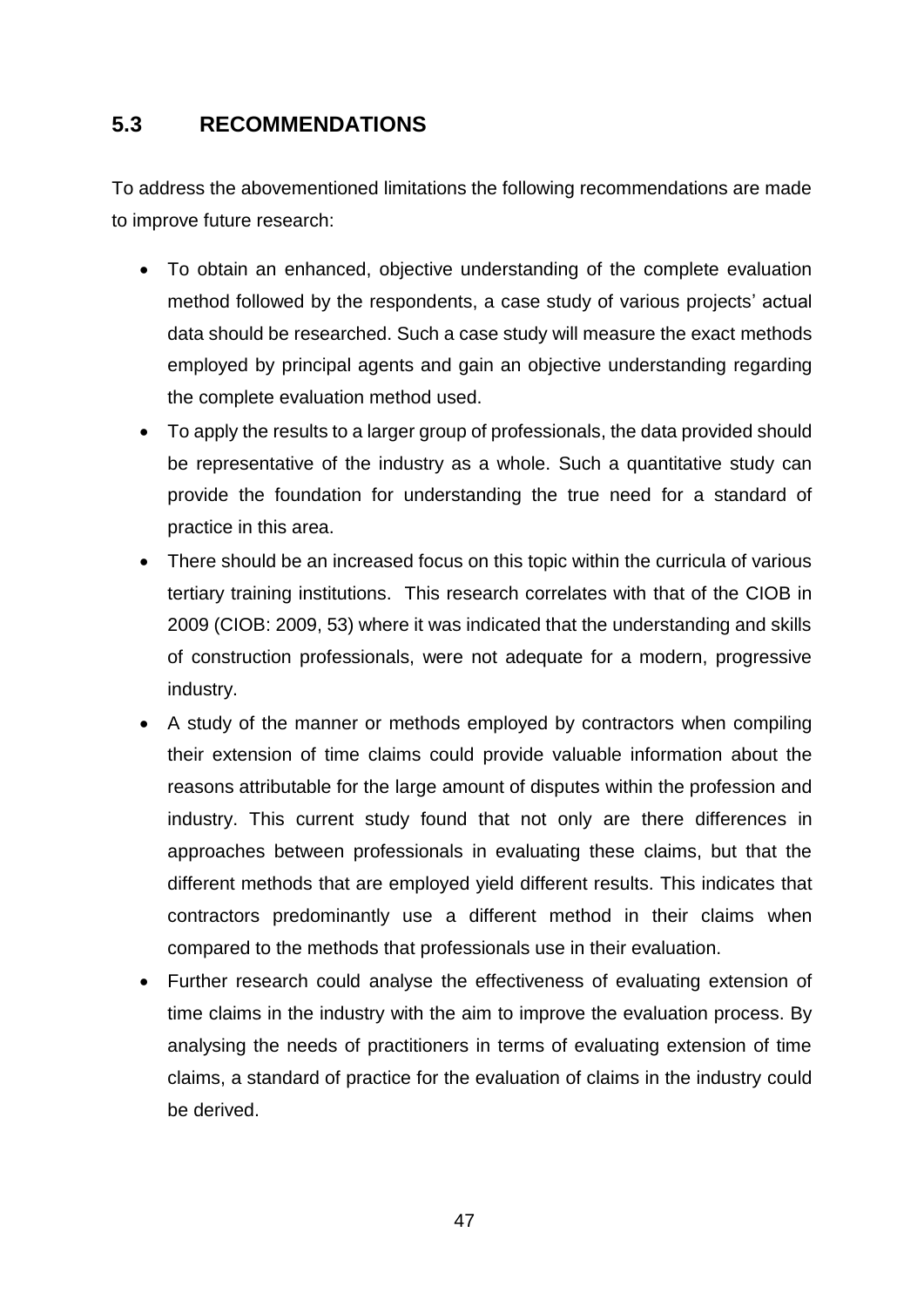## **5.4 CLOSING STATEMENT**

This study indicated that delay is one of the most common causes of construction related disputes and also one of the most difficult to evaluate (Critchlow, et al., 2006: 3). Currently, none of the standard forms of contract express or provide an indication of how a principal agent should commence and conclude an evaluation that results in the awarding an extension of time claim (Pickavance: 2010:276).

In this absence of a standard form of analysis, the research found that professionals in a portion of the South African construction industry have no knowledge of any formal analysis techniques when evaluating claims. Moreover, the research demonstrated that the absence of this standard, results in a portion of the industry applying different methods to the same extension of time claim, thereby creating inconsistent results for both contractors and employers to follow.

The significance of the data within the context of the problem statement is that the two techniques, namely *As Planned Impacted* and the *As Planned But For* technique differ quite substantially in terms of the risk, additional cost and penalties they infer upon both parties to the building contract.

In resolving these claims amicably and expeditiously, it appears the industry in South Africa not only requires an objective standard for professionals to follow in terms of evaluating claims for delay but also the formal delay analysis techniques used by the professionals requires a reciprocal correlation. The research highlighted this need for an objective standard. If all principal agents can ascribe to and incorporate such a standard it may minimise or remove the dispute prone status of delay claims in the local industry.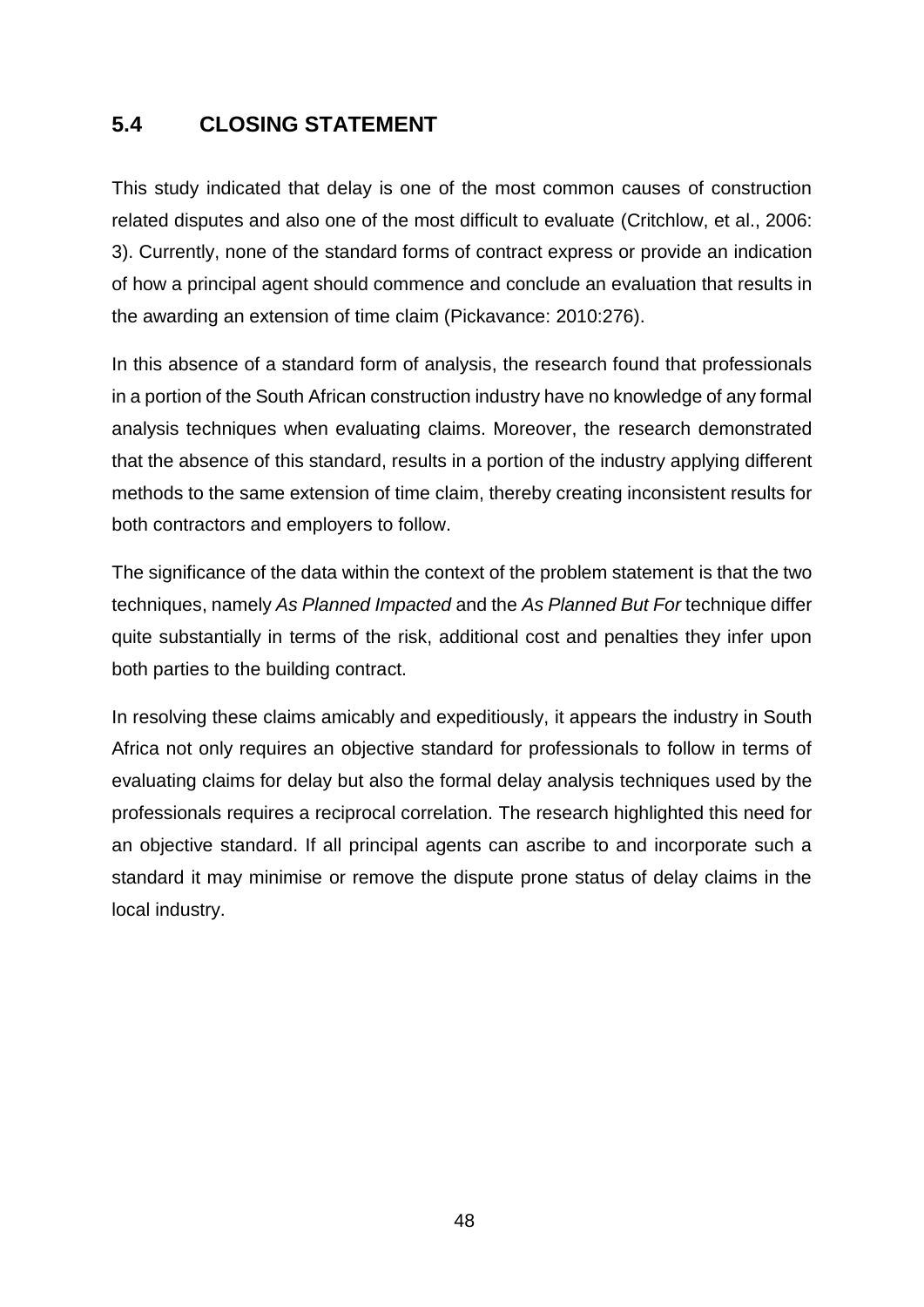## **APPENDIX A**

#### **The standard forms of contract used in South Africa:**

1. **JBCC**. The Joint Building Contracts Committee (JBCC). 2007. *Principal Building Agreement* (PBA). Series 2000, Edition 5.0.

2. **GCC**. The South African Institution of Civil Engineering (SAICE). 2010. *General conditions of contract for construction works* (GCC). Second Edition.

3. **NEC**. The Institution of Civil Engineers (ICE). 2005. *New Engineering Contract* (NEC). *Engineering and Construction contract* (ECC). Third edition.

4. **FIDIC**. International Federation of Consulting Engineers (FIDIC). 1999. *FIDIC Conditions of Contract for Construction* (Red book). First Edition.

**The relevant clauses from the different standard forms in terms of extension of time claims:**

**JBCC**

**Sub Clause 29.1**: "*The circumstances for which the contractor is entitled to a revision of the date for practical completion..."*

**Sub Clause 29.3**: "*Further circumstances for which the contractor is entitled to a revision of the date for practical completion are delays by any other cause beyond the contractor's reasonable control."*

**FIDIC**

**Sub Clause 20.1**: "*If the Contractor considers himself to be entitled to any extension of the Time for Completion...give notice to the Engineer, describing the event or circumstance giving rise to the claim." "The Engineer shall proceed in accordance with Sub Clause 3.5 to agree or determine (i) the extension (if*  any) of the Time for Completion... to which the Contractor is entitled under the *Contract.*"

**NEC**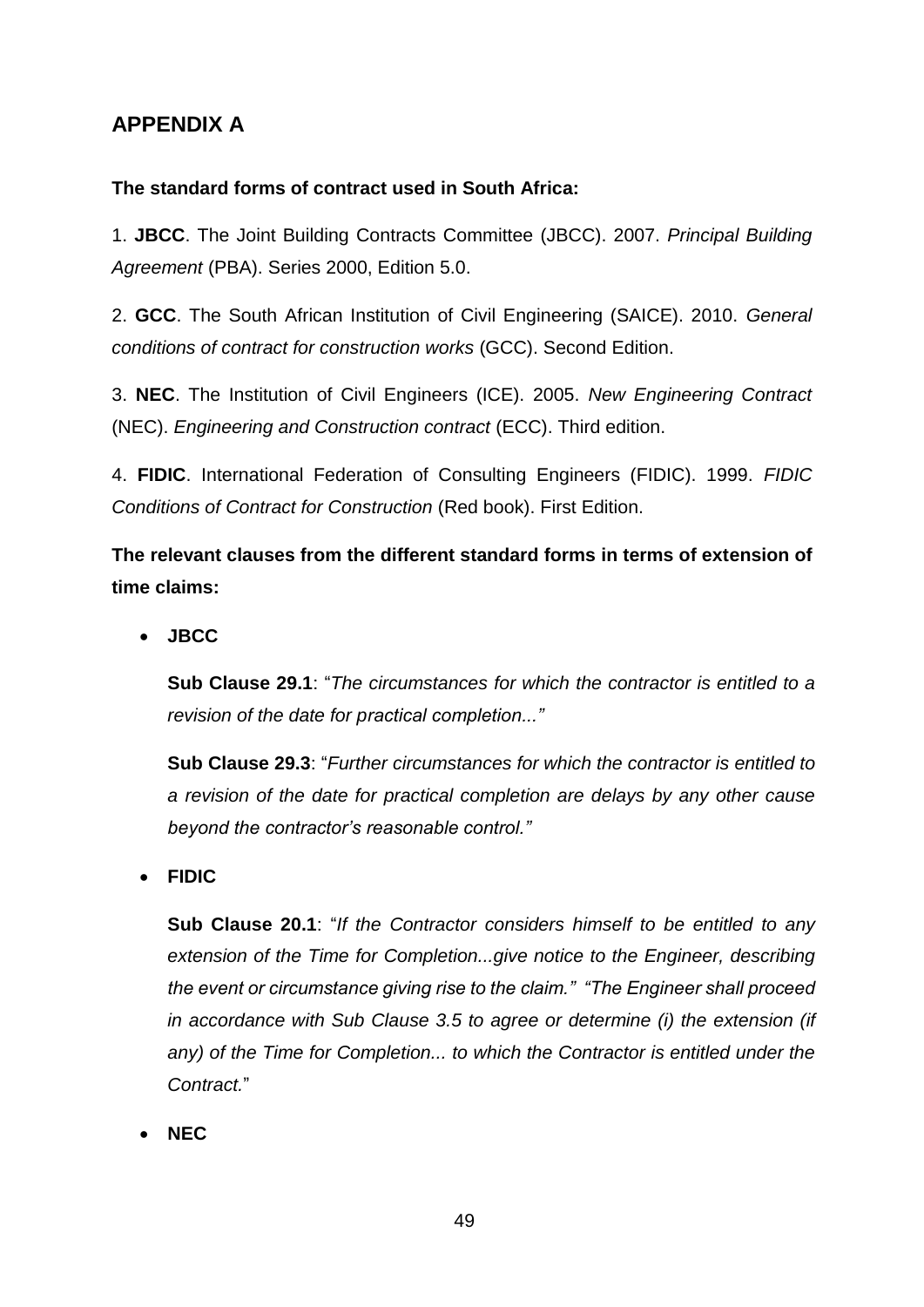**Clause 60** deals with compensation events. Compensation events according to NEC comprise proposed changes to the prices and any delay to the completion date. In sub clause 60.1, the contract provides nineteen (19) events falls within the definition of compensation events.

**GCC**

**Sub Clause 10.1.1**: "*The following provisions shall apply to any claim by the Contractor for an extension of time for the Practical Completion of the Permanent Works..."*

**Clauses obligating the contractor to prepare a programme in some of the most widely used construction contracts in South Africa:**

*FIDIC* 

*Clause 8.* Programme*: "The contractor shall submit a detailed programme to the Engineer within 28 days…"*

*NEC*

*Clause 31.1.* The Programme*: "… the Contractor submits a first programme to the Project Manager for acceptance within the period stated in the Contract Data."*

*GCC* 

*Clause 12.* Programme of the works: *"The Contractor shall deliver to the Engineer… a realistic programme showing the order of procedure, the duration of activities making up the programme and the method which he proposes to use in carrying out the Works in order to meet the Due Completion Date."*

*JBCC* 

*Clause 15.0,* Preparation for and execution of the works. Sub clause 15.6.1: *"The contractor shall prepare a programme of the works together with a schedule of outstanding construction information in sufficient detail to enable the principal agent to assess the progress of the works…"*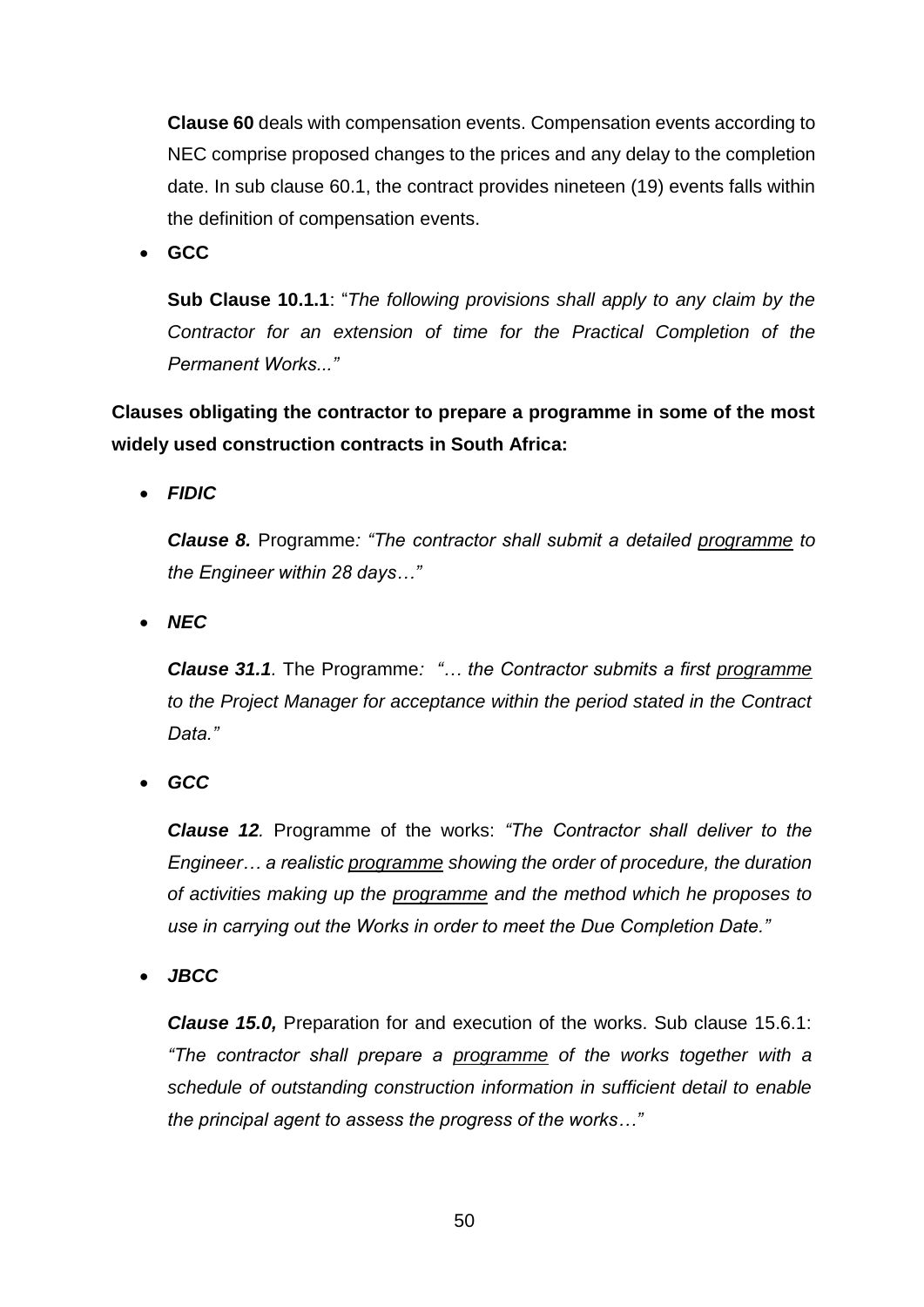### **LIST OF REFERENCES:**

- Bennett, F., 2003. *The Management of Construction. A project life cycle approach..*  1st ed. Oxford: Butterworth-Heinemann.
- Bordoli, D., and Baldwin, A. 1998. A Methodology for assessing construction project delays. *Journal of Construction Management Economics*. 16, p. 327 - 337.
- Braimah, N., 2013. Construction Delay Analysis Techniques—A Review of Application Issues and Improvement Needs. *Buildings,* July, Volume 3, pp. 506-531.
- Braimah, N., and Ndekugri, I. 2009. Consultants' Perceptions on Construction Delay Analysis Methodologies. *Journal of Construction Engineering and Management*, 135 (12), 1279, December.
- Braimah, N., Ndekugri, I., and Gameson, R. 2008. Delay Analysis within Construction Contracting Organizations. *Journal of Construction Engineering and Management*, 134 (9), p. 692, September.
- Briggs, S., 2013. *Time Management: Understanding and Managing Time.* Leeds, Society of Construction Law.
- Bubshait, A. A., and Cunningham, M. J. 1998. Comparison of delay analysis methodologies. *Journal of Construction Engineering Management*. 124 (4). p. 315.
- Chappell, D., 2005. *Building Contract Claims.* Fourth ed. West Sussex: John Wiley & Sons.
- Chartered Institute of Building. Managing the Risk of Delayed Completion in the 21st Century, June 2009.
- Christie, R., 2002. *The Law of Contract.* 4th ed. Pietermaritzburg: Interpak Books.
- Critchlow, J., Farr, A., Briggs, S., Hammond, J., Pickavance, K., Lavers,A., 2006. *The Great Delay Analysis Debate.* London, Society of Construction Law.
- Finsen, E., 2005. *The Building Contract. A commentary on the JBCC Agreements.*  2nd ed. Cape Town: Juta & Co Ltd.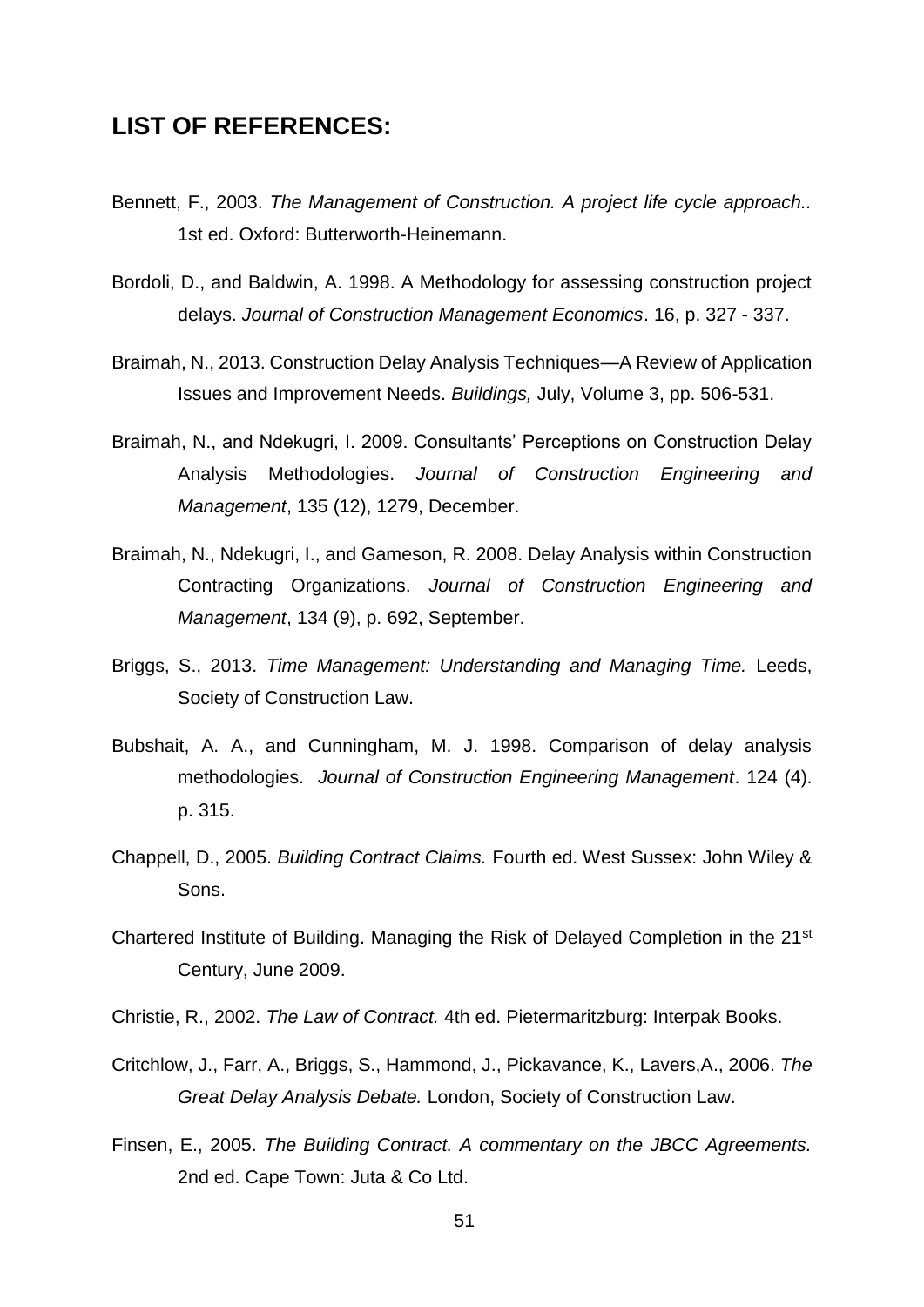- International Federation of Consulting Engineers (FIDIC). 1999. FIDIC Conditions of Contract for Construction (Red book). First Edition.
- Kumaraswamy, M. M., and Yogeswaran, K. 2003. Substantiation and assessment of claims for extensions of time. *International Journal of Project Management*, 2(1), pp. 27–38.
- Loots, P. C., 1995. *Construction law and Related issues.* s.l.:s.n.
- Marais, D., and Martin, L. 2008. Delay analysis and its potential to reduce situations resulting in claims and losses. *5 th Post Graduate Conference on Construction Industry Development,* Bloemfontein 16-18 March 2008. pp. 1-8.
- Maritz M. J, 2003, *Towards establishing national standards for the classification of construction information in the Republic of South Africa*, PhD thesis, University of Pretoria, Pretoria.
- Maritz, T. & Schutte, A., 2009. The calculation of acceleration costs on construction projects. *Acta Structilia,* 16(2), pp. 86-102.
- Marrin, J., 2013. *Concurrent delay revisited.* London, Society of Construction law.

*Masons v WD King* (2003) High Court of Justice, Queens Division.

- Oram, S., 2012. *Extensions of time and damages for delay - Recent developments.*  Reading, Society of Construction Law.
- Pinell, S. 2005. Survey of scheduling practices and results. Risk assessment and best practices in scheduling, an occasional paper given to the PMI College of Scheduling. May 2005. p.2.
- Pickavance, K. 2010. *Delay and disruption in construction contracts*, 4th Ed. Sweet and Maxwell publishing, London.
- Project Management Institute, 2007. *Practice standard for Scheduling.* Newtown: Project Management Institute.
- Sanders, D., Eagles, W.D., 2001. *Delay, disruption and acceleration claims.* Borden Ladner Gervais.